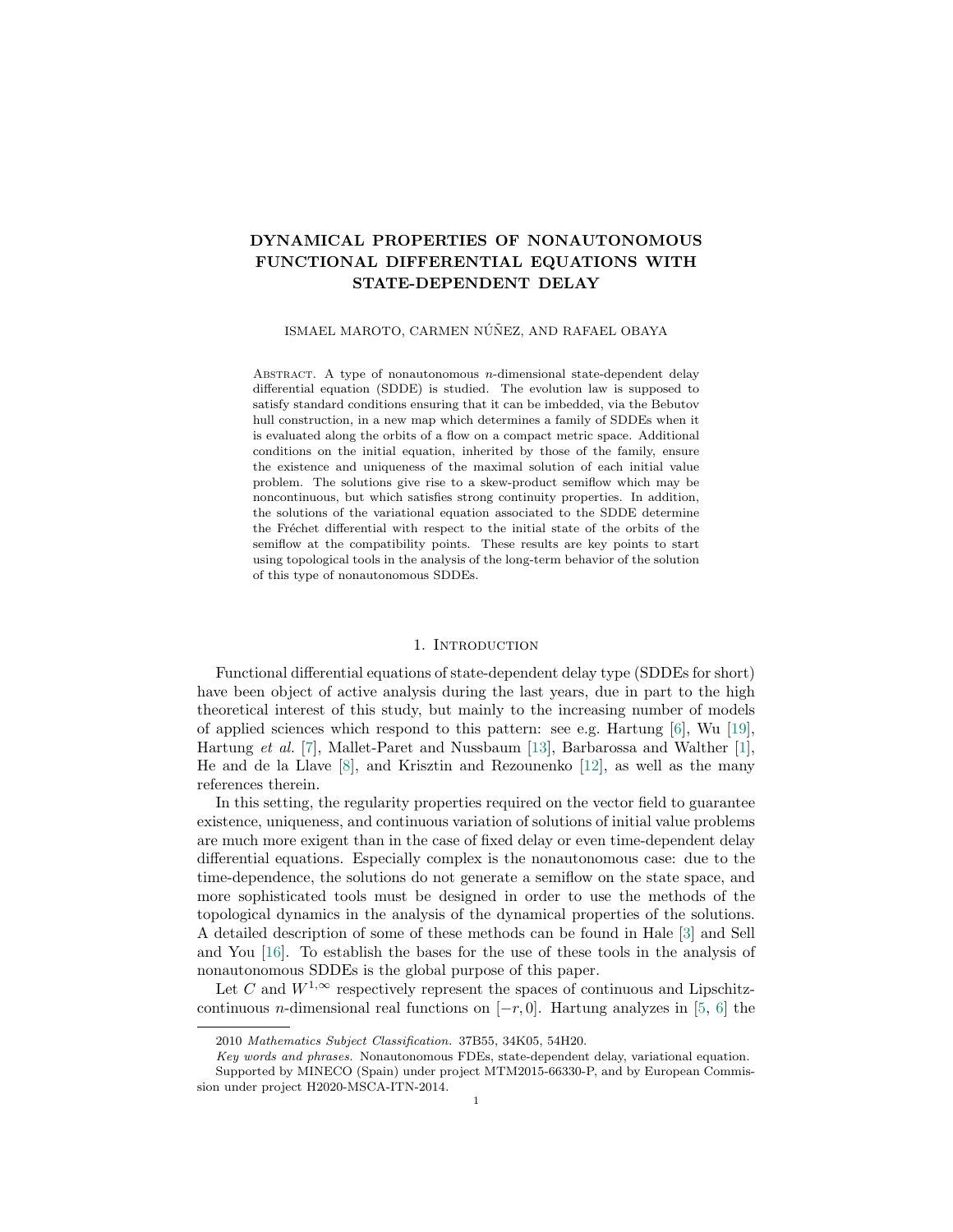nonautonomous n-dimensional SDDE

<span id="page-1-0"></span>
$$
\dot{y}(t) = f(t, y(t), y(t - \tilde{\tau}(t, y_t))), \qquad t \ge 0
$$
\n(1.1)

(where  $y_t(s) := y(t+s)$  for  $s \in [-r, 0]$ ), and the associated initial value problems, given by  $y_0 = x$  for  $x \in W^{1,\infty}$ . He establishes regularity conditions on the vector field  $f: \mathbb{R} \times \mathbb{R}^n \times \mathbb{R}^n \to \mathbb{R}^n$  and on the delay  $\tilde{\tau}: \mathbb{R} \times C \to [0, r]$  guaranteeing the local oxistance and uniquances of the solutions  $u(t, x)$  of the initial value problem local existence and uniqueness of the solutions  $y(t, x)$  of the initial value problem, as well as the fact that the map  $[-r, 0] \to \mathbb{R}^n$ ,  $s \mapsto y(t + s, x)$  belongs to  $W^{1,\infty}$  for those values of  $(t, x)$  for which it is defined.

We have already mentioned that our global purpose is to describe a scenario on which the methods coming from the topological dynamics can be applied in the analysis of the long-term behavior of the solutions of [\(1.1\)](#page-1-0). Let us describe our approach. Standard conditions on the temporal variation of the map

$$
(f,\widetilde{\tau})\colon \mathbb{R}\times\mathbb{R}^n\times\mathbb{R}^n\times C\to\mathbb{R}^n\times[0,r],\quad (t,y_1,y_2,v)\mapsto (f(t,y_1,y_2),\widetilde{\tau}(t,v))
$$

(which are satisfied in the uniformly almost-periodic case, but also in much more general situations), ensure that its hull  $\Omega$  (which is defined as the closure in the compact open topology of the set of time-translated functions  $(f, \tilde{\tau})_t(s, y_1, y_2, v) :=$  $(f, \tilde{\tau})(t + s, y_1, y_2, v)$  for t varying in R is a compact metric space. Its elements are functions

$$
\omega = (\omega_1, \omega_2) : \mathbb{R} \times \mathbb{R}^n \times \mathbb{R}^n \times C \to \mathbb{R}^n \times [0, r], (t, y_1, y_2, v) \mapsto (\omega_1(t, y_1, y_2), \omega_2(t, v)).
$$

In addition, the map  $\mathbb{R}\times\Omega\to\Omega$ ,  $(t,(\omega_1,\omega_2))\mapsto(\omega_1,\omega_2)\cdot t$  given by time-translation  $(i.e., ((\omega_1, \omega_2) \cdot t)(s, y_1, y_2, v) = (\omega_1(t + s, y_1, y_2), \omega_2(t + s, v)))$  defines a continuous flow on  $\Omega$ . These conditions also ensure that the maps  $F(\omega, y_1, y_2) = \omega_1(0, y_1, y_2)$ and  $\tau(\omega, x) = \omega_2(0, x)$  for  $\omega = (\omega_1, \omega_2)$  are continuous operators: see Hino *et al.* [\[9\]](#page-22-6). This procedure (designed by Bebutov around 1940) takes us to consider the family of nonautonomous SDDEs

<span id="page-1-1"></span>
$$
\dot{y}(t) = F(\omega \cdot t, y(t), y(t - \tau(\omega \cdot t, y_t))), \qquad t \ge 0,
$$
\n(1.2)

for  $\omega \in \Omega$ . Note that the initial equation is included in this one: just take  $\omega = (f, \tilde{\tau})$ (which in particular has a dense orbit in  $\Omega$ ). In addition, it turns out that any of the equations of the family satisfies the hypotheses assumed on the initial one. The great advantage of having this family of equations is that its solutions will allow us to define a semiflow of skew-product type on a suitable product space with base  $\Omega$ .

As a matter of fact, we will take a family of the type  $(1.2)$  as starting point, without assuming that it comes from the single equation [\(1.1\)](#page-1-0):  $\Omega$  will simply be a compact metric space supporting a continuous flow, without further recurrence property (as the existence of a dense orbit on it). In this way, our framework is more general. The conditions that we will impose on F and  $\tau$  are intended to ensure that each one of the equations of the family satisfied those of [\[5\]](#page-22-5).

Our first purpose, carried out in Section [3,](#page-4-0) is to establish a global version of the fundamental Hartung's result: we will show the existence and uniqueness of a maximal solution  $y(t, \omega, x)$  of the equation [\(1.2\)](#page-1-1) corresponding to  $\omega$  with  $y_0 = x \in$  $W^{1,\infty}$ , which is defined on a right-open interval  $[-r, \beta_{\omega,x})$  with  $0 < \beta_{\omega,x} \leq \infty$ . We will also prove that  $\beta_{\omega,x} = \infty$  if  $y(t,\omega,x)$  is norm-bounded. As before, it turns out that the map  $u(t, \omega, x)$  defined by  $u(t, \omega, x)(s) := y(t + s, \omega, x)$  for  $s \in [-r, 0]$ belongs to  $W^{1,\infty}$  whenever it is defined. We will show that  $\Pi: \mathbb{R}^+ \times \Omega \times W^{1,\infty} \mapsto$  $\Omega \times W^{1,\infty}$ ,  $(t,\omega, x) \mapsto (\omega \cdot t, u(t,\omega, x))$ , which is locally defined, determines what we call a *pseudo-continuous* semiflow: a possibly noncontinuous semiflow but with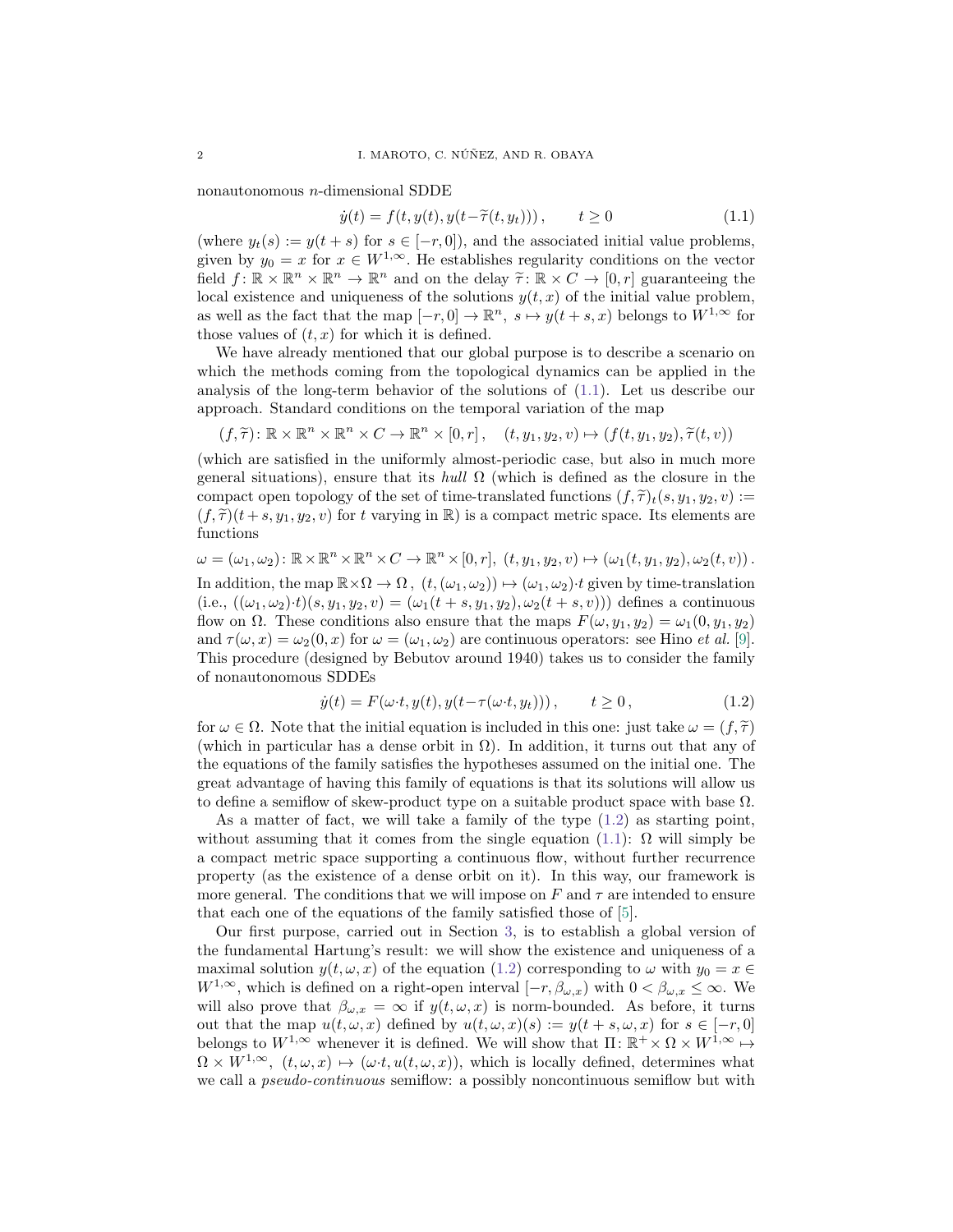strong continuity properties, as the continuity of  $\Pi: \mathbb{R}^+ \times \Omega \times W^{1,\infty} \to \Omega \times C$ ; of the restriction  $\tilde{\Pi}$ :  $[r, \infty) \times \Omega \times W^{1, \infty} \mapsto \Omega \times W^{1, \infty}$ ; of the section  $\Pi_t \colon \Omega \times W^{1, \infty} \to$  $\Omega \times W^{1,\infty}$  for any fixed time t; and of the section  $\Pi_{\omega,x} : \mathbb{R}^+ \to \Omega \times W^{1,\infty}$  for any  $(\omega, x)$  satisfying the *compatibility condition* " $x \in C^1([-r, 0], \mathbb{R}^n)$  and  $\dot{x}(0^-) =$  $F(\omega, x(0), x(-\tau(\omega, x)))$ ". For further purposes we represent by  $C_0$  the set of points  $(\omega, x)$  satisfying this compatibility property. These results can be easily extended to the continuous dependence with respect to parameters. A consequence of the previous properties is that the restriction of Π to any compact Π-invariant set  $\mathcal{K} \subset \Omega \times W^{1,\infty}$  defines a global continuous semiflow. Section [3](#page-4-0) also describes the Lipschitz variation of the solutions of a particular equation with respect to the initial data.

Our second purpose, carried out in Section [4,](#page-12-0) concerns the existence and regularity properties of the Fréchet differential of the solutions with respect to the state variable x. We begin by analyzing the properties of the family of (linear) variational equations

<span id="page-2-0"></span>
$$
\dot{z}(t) = L(\Pi(t, \omega, x))z_t, \quad t \in [0, \beta_{\omega, x})
$$
\n(1.3)

for  $(\omega, x) \in \mathcal{C}_0$ , where

$$
L(\omega, x)v := D_2 F(\omega, x(0), x(-\tau(\omega, x)))v(0) + D_3 F(\omega, x(0), x(-\tau(\omega, x)))v(-\tau(\omega, x))
$$
  
- 
$$
D_3 F(\omega, x(0), x(-\tau(\omega, x)))\dot{x}(-\tau(\omega, x)) \cdot D_2 \tau(\omega, x)v
$$

for  $(\omega, x) \in C_0$  and  $v \in C$ . Note that the equation is nonautonomous, linear, and just time-dependent. We begin by analyzing the continuity properties of the maps  $C_0 \to \text{Lin}(W^{1,\infty}, \mathbb{R}^n)$ ,  $(\omega, x) \mapsto L(\omega, x)$  and  $C_0 \times C \to \mathbb{R}^n$ ,  $(\omega, x, v) \mapsto$  $L(\omega, x)v$ . These properties are one of the key points required to prove that, if  $z(t, \omega, x, v)$  represents the solution of [\(1.3\)](#page-2-0) agreeing with  $v \in W^{1,\infty}$  in  $[-r, 0]$ , and  $w(t, \omega, x, v)(s) := z(t + s, \omega, x, v)$  for  $s \in [-r, 0]$ , then the map  $(t, \omega, x, v) \mapsto$  $(\Pi(t, \omega, x), w(t, \omega, x, v))$  defines a new pseudo-continuous semiflow on  $\mathcal{K} \times W^{1,\infty}$ (linear in this case), where K is any compact  $\Pi$ -invariant subset of  $\Omega \times W^{1,\infty}$ . The importance of this result relies on the fact that  $w(t, \omega, x, v) = u_x(t, \omega, x)v$ ; that is, that  $w(t, \omega, x, \cdot)$  represents the differential (in the Fréchet sense, as a matter of fact) with respect to the state variable of the Π-semiorbit corresponding to a compatibility point. This last equality concerning the map  $u_x(t, \omega, x): W^{1,\infty} \to$  $W^{1,\infty}$  is proved for the local solution by Hartung in [\[5\]](#page-22-5). For the sake of completeness we include in Section [4](#page-12-0) some steps of the proof adapted to our setting, since they are relevant to understand the regularity properties of the pseudo-continuous semiflow generated by  $u_x$ . These properties mean that  $u_x(t, \omega, x)$  has full dynamical sense, as we will explain in the next paragraph. An in-deep analysis of some additional regularity properties of  $u_x(t, \omega, x)$  completes the section, and the paper.

In order to see that these results give indeed form to a scenario in which the topological dynamical methods can be applied in the analysis of nonautonomous SDDEs, we mention some of their consequences. The restriction of the pseudocontinuous semiflow Π to any positively invariant compact set  $\mathcal{K} \subset \Omega \times W^{1,\infty}$ determines a continuous semiflow on K. If, in addition, the points of K satisfy the compatibility condition previously mentioned, the solutions of the family of linearized equations determines the usually so-called linearized semiflow of Π along the semiorbits of K, namely  $\tilde{\Pi}^L : \mathbb{R}^+ \times \mathcal{K} \times W^{1,\infty} \to \mathcal{K} \times W^{1,\infty}$ ,  $(t, \omega, x, v) \mapsto$  $(\Pi(t,\omega,x), u_x(t,\omega,x)v)$ . These results, also included on Sections [3](#page-4-0) and [4,](#page-12-0) will be the starting point for the analysis of long-term dynamics of the orbits of  $K$ , for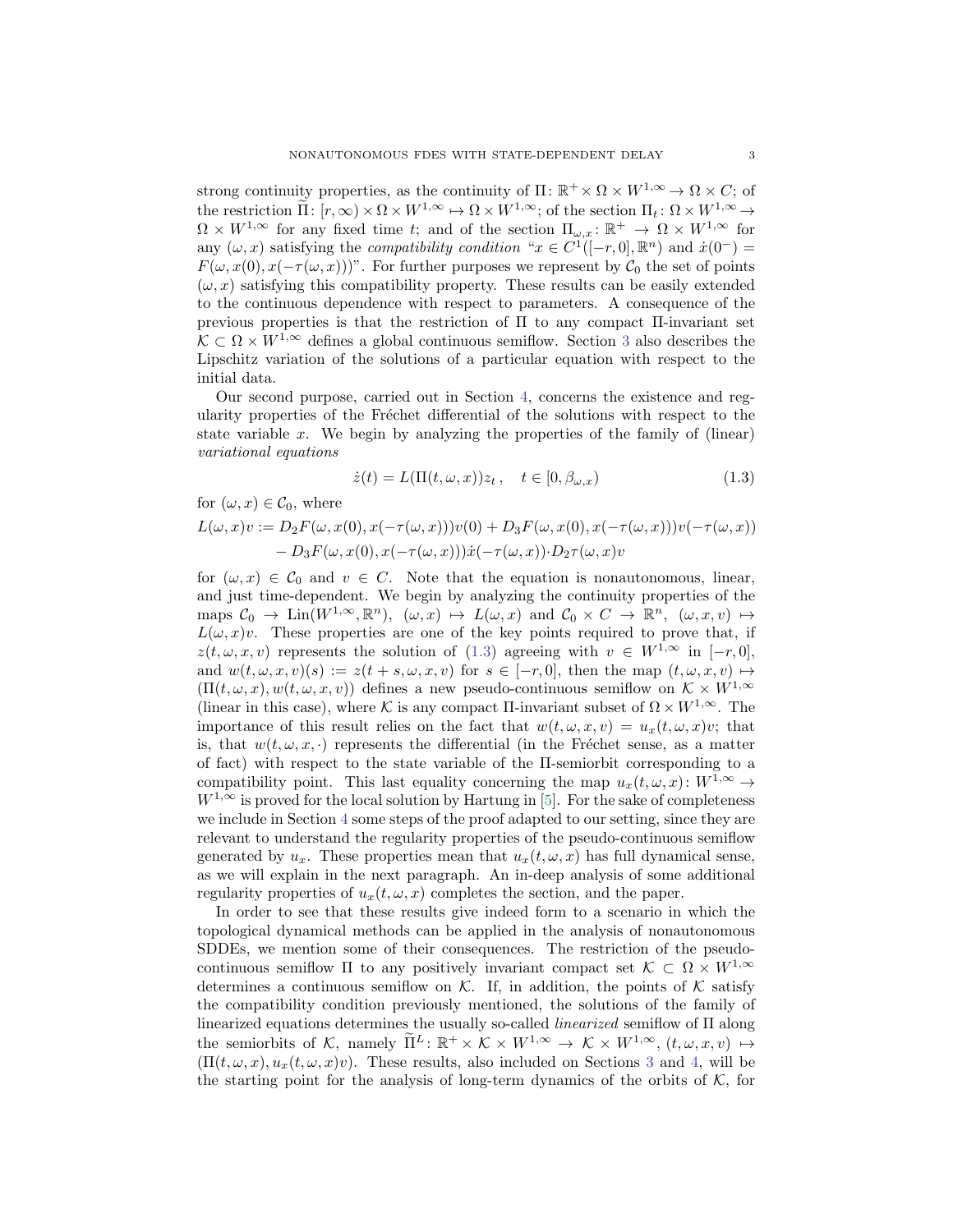which we can make use of: the properties of the linear pseudo-continuous semiflow  $\Pi^L$ ; and the properties of the continuous discrete semiflows given by the iteration of the continuous map  $\tilde{\Pi}_t^L$  for any  $t > 0$ . These and other questions are developed in [\[14\]](#page-23-4). In turn, all these results, combined with techniques of monotone systems (also new in the case of SDDEs) can be applied in the description of applied models, as that of a biological neural network: see [\[15\]](#page-23-5).

We close this introduction by remarking that some authors consider different formulations providing different properties of regularity. Let us mention some of them. Walther studies in [\[18,](#page-23-6) [17\]](#page-23-7) autonomous SDDEs defined by a continuously differentiable vector field  $F: U \subset C^1([-r, 0], \mathbb{R}^n) \to \mathbb{R}^n$  satisfying mild smoothness conditions; his phase space is  $\{x \in C^1([-r, 0], \mathbb{R}^n) \mid x(0^-) = F(x_t)\}\$ endowed with the structure of  $C^1$ -manifold. Hartung proves in [\[6\]](#page-22-0) the existence of the linearized map  $u_x(t, x): W^{1, \infty} \to C$  for every  $x \in \Omega \times W^{1, \infty}$  and every  $v \in W^{1, \infty}$  when  $(d/dt)(t - \tau(t, u(t, x))) > \rho > 0$  for every t. If this inequality is globally satisfied, then the map  $\mathcal{U} \to C$ ,  $(t, x) \mapsto u(t, x)$  is differentiable with respect to the initial data in the complete domain  $U$  of F. A similar approach is used by Chen *et al.* in [\[2\]](#page-22-7), where the state-dependent delay is supposed to satisfy an ordinary differential equation given by a vector field which is bounded above by a constant  $\rho^* < 1$ . Properties of regularity of the semiflow are used by Hu and Wu in [\[10\]](#page-22-8) and by Hu et al. in [\[11\]](#page-22-9) in order to investigate the Hopf-bifurcation of one-parametric families of SDDEs as well as the global continuation of the periodic solutions. And He and de la Llave use in [\[8\]](#page-22-3) the parameterization method in order to construct quasiperiodic solutions of quasi-periodic SDDEs, which are defined as the  $\varepsilon$ -perturbation of an hyperbolic family of ordinary differential equations.

### 2. Basic notions on topological dynamics

<span id="page-3-2"></span>Let  $\Omega$  be a complete metric space. A continuous map  $\sigma: \mathbb{R} \times \Omega \to \Omega$ ,  $(t, \omega) \mapsto$  $\sigma(t,\omega) =: \sigma_t(\omega)$  satisfying

$$
(f1) \ \sigma_0 = Id
$$

<span id="page-3-1"></span><span id="page-3-0"></span>(f2)  $\sigma_{t+l} = \sigma_t \circ \sigma_l$ ,

for  $t, l \in \mathbb{R}$  in the case of [\(f2\),](#page-3-0) defines a *real continuous flow*  $(\Omega, \sigma, \mathbb{R})$ . The *orbit* of the point  $\omega \in \Omega$  is the set  $\{\sigma_t(\omega) | t \in \mathbb{R}\}\)$ . A subset  $\mathcal{M} \subseteq \Omega$  is  $\sigma$ -invariant if  $\sigma_t(\mathcal{M}) = \mathcal{M}$  for every  $t \in \mathbb{R}$ . The flow is *local* if the map  $\sigma$  is defined, continuous, and satisfies [\(f1\)](#page-3-1) and [\(f2\)](#page-3-0) (whenever it makes sense) on an open set  $\mathcal{O} \supset \{0\} \times \Omega$ .

Let us represent  $\mathbb{R}^+ := \{t \in \mathbb{R} \mid t \geq 0\}$ . If  $\sigma \colon \mathbb{R}^+ \times \Omega \to \Omega$ ,  $(t, \omega) \mapsto \sigma(t, \omega)$  is a continuous map which satisfies the properties [\(f1\)](#page-3-1) and [\(f2\)](#page-3-0) for all  $t, l \in \mathbb{R}^+$ , then  $(\Omega, \sigma, \mathbb{R}^+)$  is a real continuous semiflow. The set  $\{\sigma_t(\omega) | t \geq 0\}$  is the (positive) semiorbit of the point  $\omega \in \Omega$ . A subset  $\mathcal{M} \subseteq \Omega$  is positively  $\sigma$ -invariant if  $\sigma_t(\mathcal{M}) \subseteq$ M for all  $t \geq 0$ . The semiflow is *local* if the map  $\sigma$  is defined, continuous, and satisfies [\(f1\)](#page-3-1) and [\(f2\)](#page-3-0) (whenever it makes sense) on an open subset  $\mathcal{O} \subseteq \mathbb{R}^+ \times \Omega$ containing  $\{0\} \times \Omega$ .

Let  $(\Omega, \sigma, \mathbb{R}^+)$  be a global semiflow on a *compact* metric space  $\Omega$ , and let X be a Banach space. We denote  $\omega \cdot t := \sigma_t(\omega) = \sigma(t, \omega)$ . A local semiflow  $(\Omega \times X, \Pi, \mathbb{R}^+)$ is a skew-product semiflow with base  $(\Omega, \sigma, \mathbb{R}^+)$  and fiber X if it takes the form

$$
\Pi: \mathcal{U} \subseteq \mathbb{R}^+ \times \Omega \times X \to \Omega \times X, \qquad (t, \omega, x) \mapsto (\omega \cdot t, u(t, \omega, x)).
$$

Property [\(f2\)](#page-3-0) above (with  $\Omega \times X$  instead of  $\Omega$ ) means that u satisfies the *cocycle* property  $u(t + l, \omega, x) = u(t, \omega, l, u(l, \omega, x))$  whenever the right-hand function is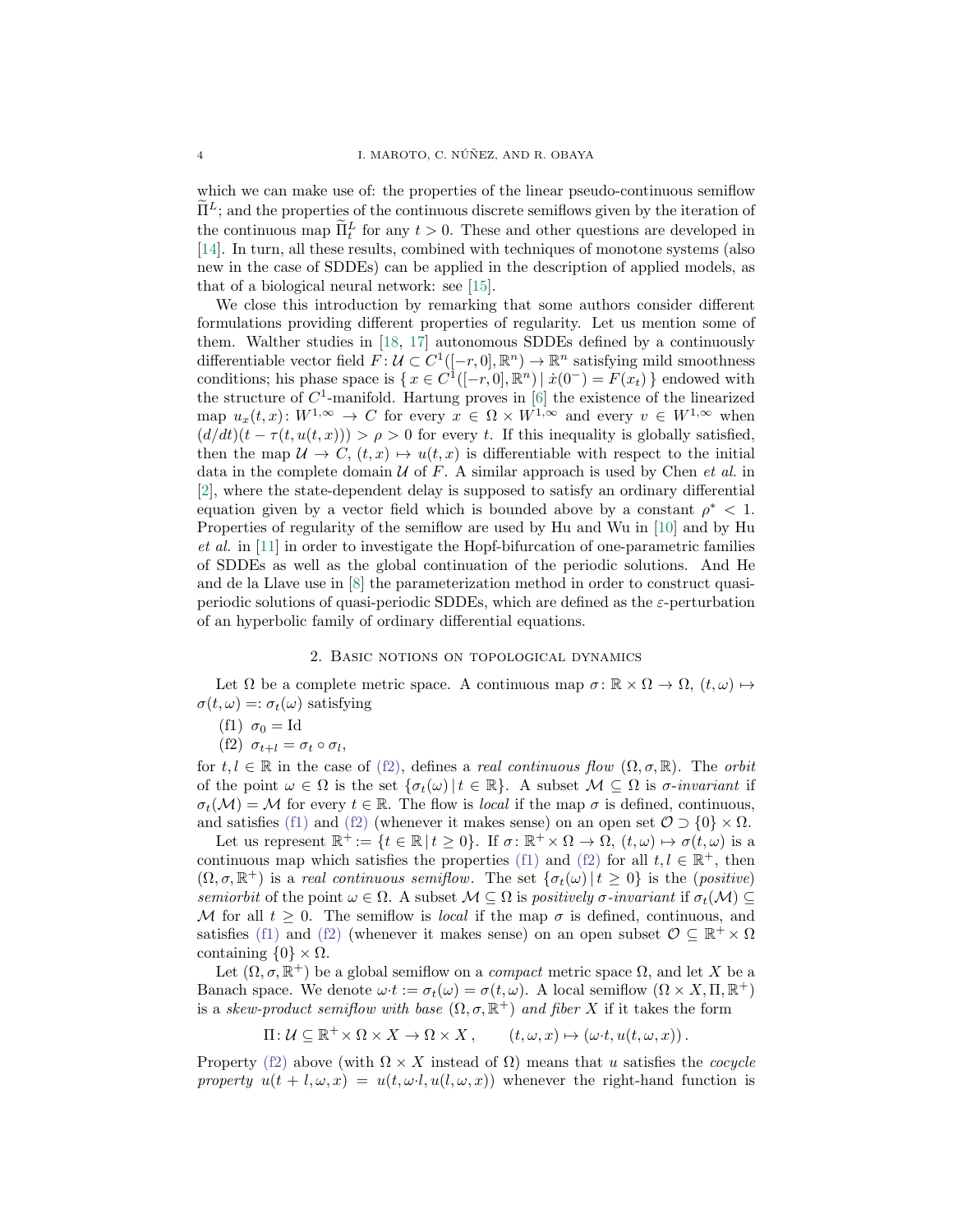defined. A global skew-product semiflow  $\Pi$  is *linear* if it takes the form  $\Pi: \mathbb{R}^+ \times$  $\Omega \times X \to \Omega \times X$ ,  $(t, \omega, x) \mapsto (\omega \cdot t, \phi(t, \omega) x)$ , where  $\phi(t, \omega)$  is a bounded linear operator on X; in particular,  $u(t, \omega, x)$  is linear in x for each  $(t, \omega) \in \mathbb{R}^+ \times \Omega$ .

We end this short section by fixing some notation. Given two Banach spaces  $(X, \|\cdot\|_X)$  and  $(Y, \|\cdot\|_Y)$ , we represent by  $\text{Lin}(X, Y)$  the set of bounded linear maps  $\phi: X \to Y$  equipped with the operator norm  $\|\phi\|_{\text{Lin}(X,Y)} = \sup_{\|x\|_{X}=1} \|\phi(x)\|_{Y}$ . Let us fix  $r > 0$ . The set C represents the Banach space of continuous functions  $C([-r, 0], \mathbb{R}^n)$  equipped with  $\|\psi\|_C := \sup_{s \in [-r, 0]} |\psi(s)|$ , where  $|\cdot|$  is the Euclidean norm in  $\mathbb{R}^n$ . The subset  $C^1 \subset C$  is given by the functions which have continuous derivative on  $[-r, 0]$  (one-sided derivatives at the edges). The set  $L^{\infty}$  is the space of Lebesgue-measurable functions  $\psi: [-r, 0] \to \mathbb{R}^n$  which are *essentially bounded*; i.e., for which there exists  $k \geq 0$  such that the set  $\{x \in [-r, 0] \mid |\psi(x)| > k\}$  has zero measure. The norm on  $L^{\infty}$ , which is denoted by  $\|\cdot\|_{L^{\infty}}$ , is defined as the inferior of the set of real numbers  $k \geq 0$  with the previous property. The set  $W^{1,\infty}$  is the Banach space of Lipschitz-continuous functions  $\psi: [-r, 0] \to \mathbb{R}^n$  equipped with the Lipschitz norm  $\|\psi\|_{W^{1,\infty}} := \max\{\|\psi\|_{C}, \|\psi\|_{L^{\infty}}\}\.$  Finally, given a continuous function  $x: [-r, \gamma] \to \mathbb{R}^n$  for  $\gamma > 0$  and a time  $t \in [0, \gamma]$ , we denote by  $x_t \in C$  the function defined by  $x_t(s) = x(t+s)$  for  $s \in [-r, 0]$ .

# 3. State-dependent delay differential equations

<span id="page-4-0"></span>Let  $(\Omega, \sigma, \mathbb{R})$  be a continuous flow on a compact metric space, and let us represent  $\omega \cdot t = \sigma(t, \omega)$ . Given two maps  $F: \Omega \times \mathbb{R}^n \times \mathbb{R}^n \to \mathbb{R}^n$  and  $\tau: \Omega \times C \to [0, r]$ , we consider the family of nonautonomous SDDEs

<span id="page-4-2"></span>
$$
\dot{y}(t) = F(\omega \cdot t, y(t), y(t - \tau(\omega \cdot t, y_t))), \qquad t \ge 0,
$$
\n(3.1)

for  $\omega \in \Omega$ . The derivative at  $t = 0$  is the right-hand derivative. It has been explained in the Introduction the way in which one of this families may arise from one of its equations, via the hull procedure. We have also mentioned that if this is the case, at least one of the elements  $\omega \in \Omega$  has a dense orbit. But recall that we are not assuming this fact here: we work in the most general case.

<span id="page-4-3"></span>The conditions on F and  $\tau$  which we will assume are

- H1  $F: \Omega \times \mathbb{R}^n \times \mathbb{R}^n \to \mathbb{R}^n$  is continuous, and its partial derivatives w.r.t. its second and third arguments exist and are continuous on  $\Omega \times \mathbb{R}^n \times \mathbb{R}^n$ ; and
- <span id="page-4-1"></span>H2  $\tau: \Omega \times C \to [0, r]$  is continuous and differentiable w.r.t. its second argument, and the map  $D_2 \tau : \Omega \times C \to \text{Lin}(C, \mathbb{R})$  is continuous.

<span id="page-4-4"></span>**Remarks 3.1.** 1. Note that [H2](#page-4-1) ensures the next property:  $\tau$  is locally Lipschitzcontinuous in the sense that, for every compact subset  $\mathcal{K} \subset \Omega \times C$ , there exists a constant  $L_1 = L_1(\mathcal{K}) > 0$  such that

$$
|\tau(\omega,x_1)-\tau(\omega,x_2)|\leq L_1\|x_1-x_2\|_C\quad\text{for all }(\omega,x_1)\;\;\text{and}\;\;(\omega,x_2)\;\;\text{in}\;\;\mathcal{K}\,.
$$

In order to check this assertion, we take a compact subset  $\mathcal{K} \subset \Omega \times C$  and note that the set  $\mathcal{K} := \{(\omega, s x_1 + (1-s) x_2) | (\omega, x_1), (\omega, x_2) \in \mathcal{K} \text{ and } s \in [0,1]\}\$ is also compact in  $\Omega \times C$ . We define  $L_1 = L_1(\mathcal{K}) := \sup\{\|D_2\tau(\omega,\bar{x})\|_{\text{Lin}(C,\mathbb{R})} \mid (\omega,\bar{x}) \in \bar{\mathcal{K}}\}\.$ condition  $H2$  ensures that  $L_1$  is finite. Then,

$$
|\tau(\omega, x_1) - \tau(\omega, x_2)| \le \left| \int_0^1 D_2 \tau(\omega, s x_1 + (1 - s) x_2)(x_1 - x_2) ds \right| \le L_1 \|x_1 - x_2\|_C
$$

whenever  $(\omega, x_1)$  and  $(\omega, x_2)$  belong to K, as asserted.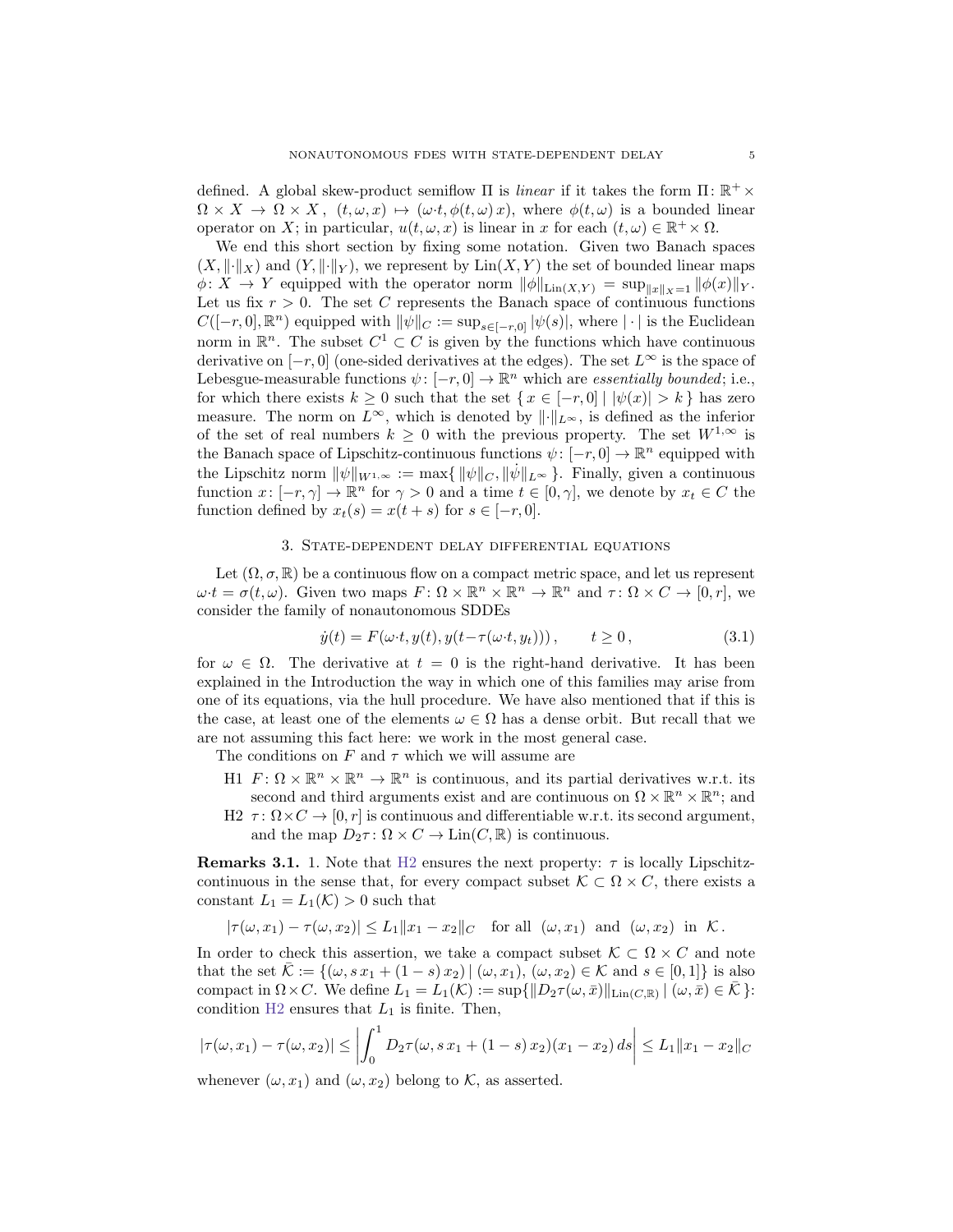2. Having in mind the previous remark, it is easy to check that each one of the equations of the family satisfies the conditions A1 and A2 (adapted to our setting) assumed by Hartung in [\[5\]](#page-22-5). Therefore, all his local results may be applied.

Theorem [3.3](#page-5-0) summarizes the dynamical properties of the solutions of the family [\(3.1\)](#page-4-2). A key role is played by the set of pairs "(equation, initial datum)" which satisfy the compatibility condition,

<span id="page-5-1"></span>
$$
\mathcal{C}_0 = \{ (\omega, x) \in \Omega \times C^1 \mid \dot{x}(0^-) = F(\omega, x(0), x(-\tau(\omega, x))) \}.
$$
 (3.2)

**Remark 3.2.** As a matter of fact, the continuous differentiability properties of  $F$ and  $\tau$  required in conditions [H1](#page-4-3) and [H2](#page-4-1) can be weakened for Theorem [3.3,](#page-5-0) in the line of conditions  $A1(i)\&(ii)$  and  $A2(i)\&(ii)$  of [\[5\]](#page-22-5).

<span id="page-5-0"></span>Theorem 3.3. Suppose that conditions [H1](#page-4-3) and [H2](#page-4-1) hold. Then,

(i) for  $\omega \in \Omega$  and  $x \in W^{1,\infty}$ , there exists a unique maximal solution  $y(t, \omega, x)$ of the equation [\(3.1\)](#page-4-2) corresponding to  $\omega$  satisfying  $y(s, \omega, x) = x(s)$  for  $s \in$  $[-r, 0]$ , which is defined for  $t \in [-r, \beta_{\omega,x})$  with  $0 < \beta_{\omega,x} \leq \infty$ . In particular,  $y(t, \omega, x)$  is continuous on  $[-r, \beta_{\omega,x})$  and satisfies [\(3.1\)](#page-4-2) on  $(0, \beta_{\omega,x})$ , and there exists the lateral derivative  $\dot{y}(0^+,\omega,x) = F(\omega,x(0),x(-\tau(\omega,x))).$ 

Let us define  $u(t, \omega, x)(s) := y(t + s, \omega, x)$  for  $(\omega, x) \in \Omega \times W^{1, \infty}$ ,  $t \in [0, \beta_{\omega, x})$ , and  $s \in [-r, 0]$ . Then,

- (ii)  $u(t, \omega, x) \in W^{1,\infty}$  for all  $t \in [0, \beta_{\omega,x}).$
- (iii) If  $\sup_{t\in[0,\beta_{\omega,x})}||u(t,\omega,x)||_C<\infty$  then  $\beta_{\omega,x}=\infty$ .

Let us further define  $C_0 \subset \Omega \times W^{1,\infty}$  by [\(3.2\)](#page-5-1) and

<span id="page-5-2"></span>
$$
\mathcal{U} := \{ (t, \omega, x) \mid (\omega, x) \in \Omega \times W^{1, \infty}, t \in [0, \beta_{\omega, x}) \} \subset \mathbb{R}^+ \times \Omega \times W^{1, \infty},
$$
  
\n
$$
\Pi: \mathcal{U} \to \Omega \times W^{1, \infty}, \quad (t, \omega, x) \mapsto (\omega \cdot t, u(t, \omega, x)),
$$
  
\n
$$
\widetilde{\mathcal{U}} := \{ (t, \omega, x) \in \mathcal{U} \mid t \ge r \} \subset \mathbb{R}^+ \times \Omega \times W^{1, \infty},
$$
  
\n
$$
\mathcal{U}^0 := \{ (t, \omega, x) \mid (\omega, x) \in \mathcal{C}_0, t \in [0, \beta_{\omega, x}) \} \subset \mathbb{R}^+ \times \Omega \times W^{1, \infty},
$$
  
\n(3.3)

and provide  $U, \tilde{U}, C_0$  and  $U^0$  with the respective subspace topologies. Then,

- (iv) the set U is open in  $\mathbb{R}^+ \times \Omega \times W^{1,\infty}$  and  $\Pi$  satisfies conditions [\(f1\)](#page-3-1) and [\(f2\)](#page-3-0) of Section [2](#page-3-2) (wherever it makes sense, and with  $\Omega$  replaced by  $\Omega \times W^{1,\infty}$ ).
- (v) The map  $\mathcal{U} \to \Omega \times C$ ,  $(t, \omega, x) \mapsto (\omega \cdot t, u(t, \omega, x))$  is continuous.
- (vi) The map  $\widetilde{U} \to \Omega \times W^{1,\infty}$ ,  $(t, \omega, x) \mapsto (\omega \cdot t, u(t, \omega, x))$  is continuous.
- (vii) Let us fix  $t \geq 0$  with  $\mathcal{U}_{\tilde{t}} := \{(\omega, x) | (t, \omega, x) \in \mathcal{U}\}$  nonempty. Then the map  $\mathcal{U}_{\tilde{\tau}} \to \Omega \times W^{1,\infty}, \ (\omega, x) \mapsto (\omega \cdot \tilde{t}, u(\tilde{t}, \omega, x)) \ \text{is continuous.}$
- (viii) The map  $\mathcal{U}^0 \to \mathcal{C}_0 \subset \Omega \times W^{1,\infty}$ ,  $(t, \omega, x) \mapsto (\omega \cdot t, u(t, \omega, x))$  is continuous.
- (ix) If  $\sup_{t\in[0,\infty)}||u(t,\omega,x)||_C<\infty$ , then the set  $\{(\omega \cdot t, u(t,\omega,x))\,|\,t\in[r,\infty)\}\subset$  $\Omega \times W^{1,\infty}$  is relatively compact.

*Proof.* (i)&(ii) Let us fix  $(\omega, x) \in \Omega \times W^{1,\infty}$ . Theorem 1 of [\[5\]](#page-22-5) proves the existence of a constant  $\delta > 0$  and a map  $[-r, \delta] \to \mathbb{R}^n$ ,  $t \mapsto y(t, \omega, x)$  satisfying:  $y(s, \omega, x) = x(s)$ for  $s \in [-r, 0]$ ; and equation  $(3.1)$  on  $[0, \delta]$  with  $\dot{y}(0, \omega, x)$  and  $\dot{y}(\delta, \omega, x)$  replaced by  $\dot{y}(0^+,\omega,x)$  and  $\dot{y}(\delta^-,\omega,x)$ . It also proves that  $u(t,\omega,x) \in W^{1,\infty}$ . The classical method of prolongability of solutions outside any right-closed interval shows the existence of maximal solution defined on a right-open interval. The details are left to the reader.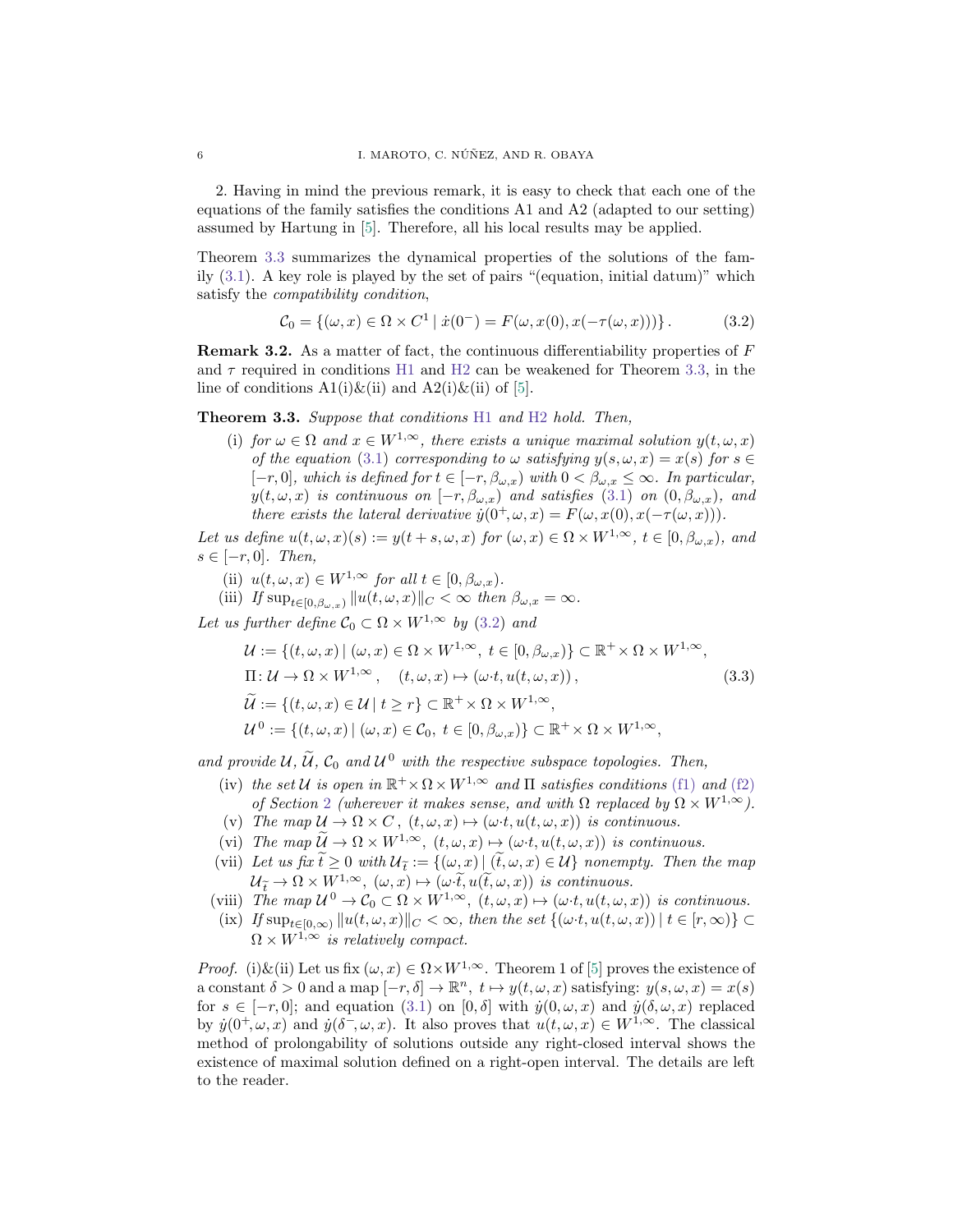(iii) Assume that  $\sup_{t\in[0,\beta)}||u(t,\omega,x)||_C =: c_0 < \infty$  for a point  $(\omega, x) \in \Omega \times W^{1,\infty}$ and, for contradiction, that  $\beta := \beta_{\omega,x} < \infty$ . We will prove that  $y(t, \omega, x)$  exists on  $[-r, \beta]$  and satisfies [\(3.1\)](#page-4-2) on [0,  $\beta$ ]: as indicated in (i), this contradicts the definition of  $\beta$ . Recall that the derivatives at the edge points are one-sided.

It follows from  $x \in W^{1,\infty}$  and from [H1](#page-4-3) that  $|\dot{y}(t,\omega,x)| \leq c_1$  for Lebesguea.a.  $t \in [-r, 0]$  and all  $t \in [0, \beta)$ , which means that  $\sup_{t \in [0, \beta)} ||u(t, \omega, x)||_{W^{1,\infty}} =$ :  $c_2 < \infty$ . We take  $(t_m) \uparrow \beta$  and note that the previous properties allow us to use Arzelá–Ascoli theorem in order to find a subsequence  $(t_k)$  and an element  $v \in C$  with  $v = \lim_{k \to \infty} u(t_k, \omega, x)$  in the  $\| \cdot \|_{C}$ -topology. It is easy to check that  $v(s) = y(\beta + s, \omega, x)$  for  $s \in [-r, 0]$ . In particular,  $|\dot{v}(s)| \leq c_2$  for Lebesguea.a.  $s \in [-r, 0]$ , so that  $v \in W^{1, \infty}$ . In addition,  $v(0) = \lim_{s \to 0^-} y(\beta + s, \omega, x)$ . We define  $y(\beta, \omega, x) := v(0)$ , so that we get a function  $y(t, \omega, x)$  defined and continuous on  $[-r, \beta]$  and satisfying [\(3.1\)](#page-4-2) on  $[0, \beta)$ . We also define  $u(\beta, \omega, x) := v \in W^{1, \infty}$ . If  $s \in (-r, 0) \cap (-\beta, 0)$ , then there exists  $\dot{v}(s) = \dot{y}(s + \beta, \omega, x)$ . By [H1](#page-4-3) and [H2,](#page-4-1)  $\lim_{s\to 0^-} \dot{y}(s+\beta,\omega,x) = F(\omega \cdot \beta, y(\beta,\omega,x), y(\beta - \tau(\omega \cdot \beta, u(\beta,\omega,x)), \omega, x)).$  Finally, the existence of the limit yields the existence of the left-side derivative  $\dot{y}(\beta^-)$ , with  $\dot{y}(\beta^-) = \lim_{s \to 0^-} \dot{y}(s + \beta, \omega, x)$ . The last two equalities complete the proof of the first assertion, and hence that of (iii).

 $(iv)$ &(v) We will first prove these properties under the assumption that F is bounded, which we will remove later.

An easy contradiction argument using property (iii) shows that  $\beta_{\omega,x} = \infty$  for all  $(\omega, x) \in \Omega \times W^{1,\infty}$ . Therefore,  $\mathcal{U} = \mathbb{R}^+ \times \Omega \times W^{1,\infty}$ , and hence is open. It is obvious that  $\Pi$  satisfies [\(f1\).](#page-3-1) The uniqueness of solutions ensured by (i) implies  $y(t+l,\omega,x) = y(t,\omega \cdot l, u(l,\omega,x))$ , so that also [\(f2\)](#page-3-0) holds for  $t \ge 0$  and  $l \ge 0$ : (iv) is proved.

Now let us check that, if  $(\tilde{\omega}, \tilde{x}) = \lim_{m \to \infty} (\omega_m, x_m)$  in  $\Omega \times W^{1,\infty}$  and  $T > 0$ , then  $y(t, \tilde{\omega}, \tilde{x}) = \lim_{m \to \infty} y(t, \omega_m, x_m)$  uniformly in  $t \in [-r, T]$ . Since F is bounded, so is  $\{y(t, \omega_m, x_m) \mid t \in [0, T] \text{ and } m \in \mathbb{N}\}.$  An application of Arzelá–Ascoli theorem shows that any subsequence of  $(y_m)$ , where  $y_m(t) := y(t, \omega_m, x_m)$ , has in turn a subsequence  $(y_k)$  which converges to a limit  $\tilde{y}$  uniformly on  $[-r, T]$ . Our goal is to prove that  $\widetilde{y}(t) = y(t, \widetilde{\omega}, \widetilde{x})$  for  $t \in [-r, T]$ : if  $t \in [-r, 0]$ ,  $\widetilde{y}(t) = \lim x_k(t) = \widetilde{x}(t) =$  $y(t, \tilde{\omega}, \tilde{x});$  and if  $t \in (0, T]$ , then

$$
\widetilde{y}(t) = \lim_{k \to \infty} y_k(t) = \lim_{k \to \infty} \left( x_k(0) + \int_0^t F(\omega_k \cdot l, y_k(l), y_k(l - \tau(\omega_k \cdot l, (y_k)_l))) dl \right)
$$

$$
= \widetilde{x}(0) + \int_0^t F(\widetilde{\omega} \cdot l, \widetilde{y}(l), \widetilde{y}(l - \tau(\widetilde{\omega} \cdot l, \widetilde{y}_l))) dl.
$$

(Here we have used [H1](#page-4-3) and [H2.](#page-4-1)) So,  $\widetilde{y}(\cdot)$  and  $y(\cdot,\widetilde{\omega},\widetilde{x})$  agree on  $[-r,T]$ , as asserted.

Now we assume that  $(t, \widetilde{\omega}, \widetilde{x}) = \lim_{m \to \infty} (t_m, \omega_m, x_m)$  in  $\mathcal{U}$ , take  $T \ge \sup_{m \in \mathbb{N}} t_m$ , fix  $\varepsilon > 0$ , and write

$$
||u(\tilde{t},\tilde{\omega},\tilde{x}) - u(t_m,\omega_m,x_m)||_C
$$
  
\n
$$
\leq ||u(\tilde{t},\tilde{\omega},\tilde{x}) - u(t_m,\tilde{\omega},\tilde{x})||_C + ||u(t_m,\tilde{\omega},\tilde{x}) - u(t_m,\omega_m,x_m)||_C.
$$

Since  $y(\cdot, \tilde{\omega}, \tilde{x})$  is uniformly continuous on  $[-r, T]$ ,  $||u(t, \tilde{\omega}, \tilde{x}) - u(t_m, \tilde{\omega}, \tilde{x})||_C \leq \varepsilon/2$ if  $m$  is larger than an  $m_0$ . And the property shown in the preceding paragraph ensures that  $||u(t, \tilde{\omega}, \tilde{x}) - u(t, \omega_m, x_m)||_C \leq \varepsilon/2$  for all  $t \in [0, T]$  if m is larger than an  $m_1 \geq m_0$ . Altogether,  $||u(\tilde{t}, \tilde{\omega}, \tilde{x}) - u(t_m, \omega_m, x_m)||_C \leq \varepsilon$  if  $m \geq m_1$ , so that (v) is proved.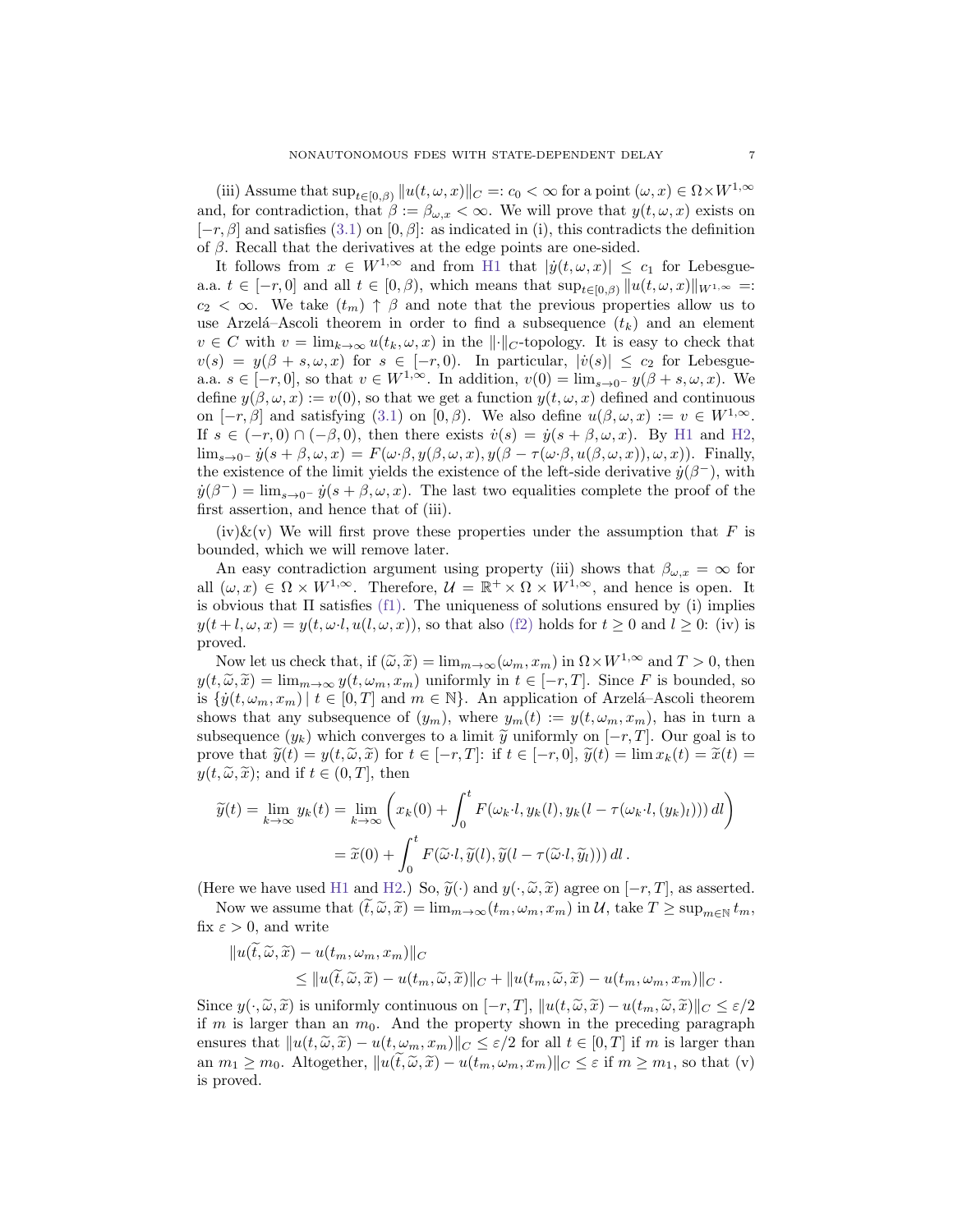The boundedness of F is not assumed from now on. Let us fix  $(t, \tilde{\omega}, \tilde{x}) \in \mathcal{U}$ ; take  $T \in (\tilde{t}, \beta_{\tilde{\omega}, \tilde{x}});$  define  $c := \max_{t \in [-r,T]} |y(t, \tilde{\omega}, \tilde{x})|$ ; take a  $C^1$  function  $h: \mathbb{R}^n \to [0,1]$ <br>such that  $h(x) = 1$  if  $|x| \leq 2c$  and  $h(x) = 0$  if  $|x| \geq 3c$ ; and define  $C(\omega, u_1, u_2) =$ such that  $h(x) = 1$  if  $|x| \leq 2c$  and  $h(x) = 0$  if  $|x| \geq 3c$ ; and define  $G(\omega, y_1, y_2) =$  $F(\omega, y_1, y_2)h(y_1)h(y_2)$ , which is bounded and satisfies [H1.](#page-4-3) We denote by  $y_G(t, \omega, x)$ the solution of the problem given by the equation  $(3.1)$  corresponding to G and the initial data x, which is defined on  $[-r, \infty)$ ; and we denote  $u_G(t, \omega, x)(s) =$  $y_G(t + s, \omega, x)$  for  $t \in [0, \infty)$  and  $s \in [-r, 0]$ . Applying (v) to G we find  $\delta > 0$ such that  $||u_G(t, \omega, x) - u_G(t, \tilde{\omega}, \tilde{x})||_C \leq c$  for all  $t \in [0, T]$  whenever  $d_{\Omega}(\omega, \tilde{\omega}) \leq \delta$ (where  $d_{\Omega}$  is the distance in  $\Omega$ ) and  $||x-\tilde{x}||_{W^{1,\infty}} \leq \delta$ . In particular, for these values of  $(t, \omega, x)$ ,  $||u_G(t, \omega, x)||_C \leq 2c$ , which ensures that  $y_G(t, \omega, x)$  satisfies [\(3.1\)](#page-4-2) (i.e.,  $y_G(t, \omega, x) = y(t, \omega, x)$ . Using this property, it is easy to complete the proofs of  $(iv)$  and  $(v)$ .

(vi) We assume that the sequence  $((t_m, \omega_m, x_m))$  of elements of  $\mathcal{U}$  converges to  $(\tilde{t}, \tilde{\omega}, \tilde{x}) \in \tilde{\mathcal{U}}$ , and fix  $\varepsilon > 0$ . Since  $\mathcal{U}$  is open, there is no restriction in assuming the existence of  $t_0 \in (\tilde{t}, \beta_{\tilde{\omega}, \tilde{x}})$  such that  $t_m \leq t_0 < \beta_{\omega_m, x_m}$  for all  $m \in \mathbb{N}$ . We define  $y_m(t) := y(t, \omega_m, x_n)$  and  $\widetilde{y}(t) := y(t, \widetilde{\omega}, \widetilde{x})$  for  $t \in [-r, t_0]$ , and  $u_m(t) := u(t, \omega_m, x_n)$ and  $\tilde{u}(t) := u(t, \tilde{\omega}, \tilde{x})$  for  $t \in [0, t_0]$ . Note also that the set

<span id="page-7-1"></span>
$$
\mathcal{S} := \{ (\omega_m, x_m) \mid m \in \mathbb{N} \} \cup \{ (\widetilde{\omega}, \widetilde{x}) \}
$$
\n(3.4)

is compact in  $\Omega \times W^{1,\infty}$ .

Let us fix  $\varepsilon > 0$ . According to (v), the map  $u: [0, t_0] \times S \to \Omega \times C$  is uniformly continuous. This uniform continuity guarantees that the families  $\mathcal{F}_1 :=$  ${u_m \mid m \in \mathbb{N}} \cup {\widetilde{u}} \subset C([0, t_0], C)$  and  $\mathcal{F}_2 : {y_m \mid m \in \mathbb{N}} \cup {\widetilde{y}} \subset C([-r, t_0], \mathbb{R}^n)$ are equicontinuous. Let us take  $s_1, s_2 \in [0, t_0]$ . Then

$$
\tilde{\tilde{y}}(s_1) - \dot{y}_m(s_2) = F(\tilde{\omega}\cdot s_1, \tilde{y}(s_1), \tilde{y}(s_1 - \tau(\tilde{\omega}\cdot s_1, \tilde{u}(s_1)))) - F(\omega_m \cdot s_2, y_m(s_2), y_m(s_2 - \tau(\omega_m \cdot s_2, u_m(s_2))))\,.
$$

The set  $\mathcal{K} := \{u(t, \omega, x) | t \in [0, t_0] \text{ and } (\omega, x) \in \mathcal{S}\}\$ is compact in C, so that  $k := \sup\{\|u(t,\omega,x)\|_{C} | t \in [0,t_0] \text{ and } (\omega,x) \in \mathcal{S}\}\$ is finite. We define  $\overline{\mathcal{B}} := \{y \in \mathcal{B}\}$  $\mathbb{R}^n \mid ||y|| \leq k$ . Then the map

$$
[0, t_0] \times \Omega \times \overline{\mathcal{B}} \times \overline{\mathcal{B}} \to \mathbb{R}^n , \quad (s, \omega, y_1, y_2) \mapsto F(\omega \cdot s, y_1, y_2)
$$

is uniformly continuous: that is, there exists  $\delta_1 > 0$  such that, if  $|s_1 - s_2| \leq \delta_1$ ,  $|y_1^1 - y_1^2| \leq \delta_1$ , and  $|y_2^1 - y_2^2| \leq \delta_1$ , then  $|F(\omega \cdot s_1, y_1^1, y_2^1) - F(\omega \cdot s_2, y_1^2, y_2^2)| < \varepsilon$  for all  $\omega \in \Omega$ . Since the family  $\mathcal{F}_1$  is equicontinuous on  $[-r, t_0]$ , there exists  $\delta_2$  such that if  $|s_1 - s_2| \leq \delta_2$ , then  $|\widetilde{y}(s_1) - y_m(s_2)| \leq \delta_1$  for all  $m \in \mathbb{N}$ . And, since the family  $\mathcal{F}_2$  is equicontinuous on  $[0, t_0]$  and  $[0, t_0] \times \Omega \times \mathcal{K} \to \mathbb{R}$ ,  $(t, \omega, x) \mapsto \tau(\omega \cdot t, x)$ is uniformly continuous, there is  $\delta_3$  and  $m_0 \in \mathbb{N}$  such that if  $|s_1 - s_2| \leq \delta_3$  and  $m \geq m_0$  then  $|\tau(\tilde{\omega} \cdot s_1, \tilde{u}(s_1)) - \tau(\omega_m \cdot s_2, u_m(s_2))| \leq \delta_2$  for all  $\omega \in \Omega$ . Altogether, we take  $\delta = \min(\delta_1, \delta_2, \delta_3)$  and conclude that

<span id="page-7-0"></span>if 
$$
|s_1 - s_2| \le \delta
$$
 and  $m \ge m_0$ , then  $|\tilde{y}(s_1) - \dot{y}_m(s_2)| \le \varepsilon$  for  $m \ge m_0$ . (3.5)

Now we take  $m_1 \geq m_0$  such that  $|\tilde{t}-t_m| \leq \delta$  for all  $m \geq m_1$ , and recall that  $t_m \geq r$ and  $\widetilde{t} \geq r$  to deduce from [\(3.5\)](#page-7-0) that

$$
\|\dot{\tilde{u}}(\tilde{t}) - \dot{u}_m(t_m)\|_{L^\infty} = \sup_{s \in [-r,0]} |\dot{\tilde{y}}(\tilde{t} + s) - \dot{y}_m(t_m + s)| \le \varepsilon
$$

whenever  $m \geq m_1$ . Since, by (v),  $\|\widetilde{u}(\widetilde{t}) - u_m(t_m)\|_C \leq \varepsilon$  for large enough m, we conclude that the same happens with  $\|\widetilde{u}(t) - u_m(t_m)\|_{W^{1,\infty}}$ , which proves (vi).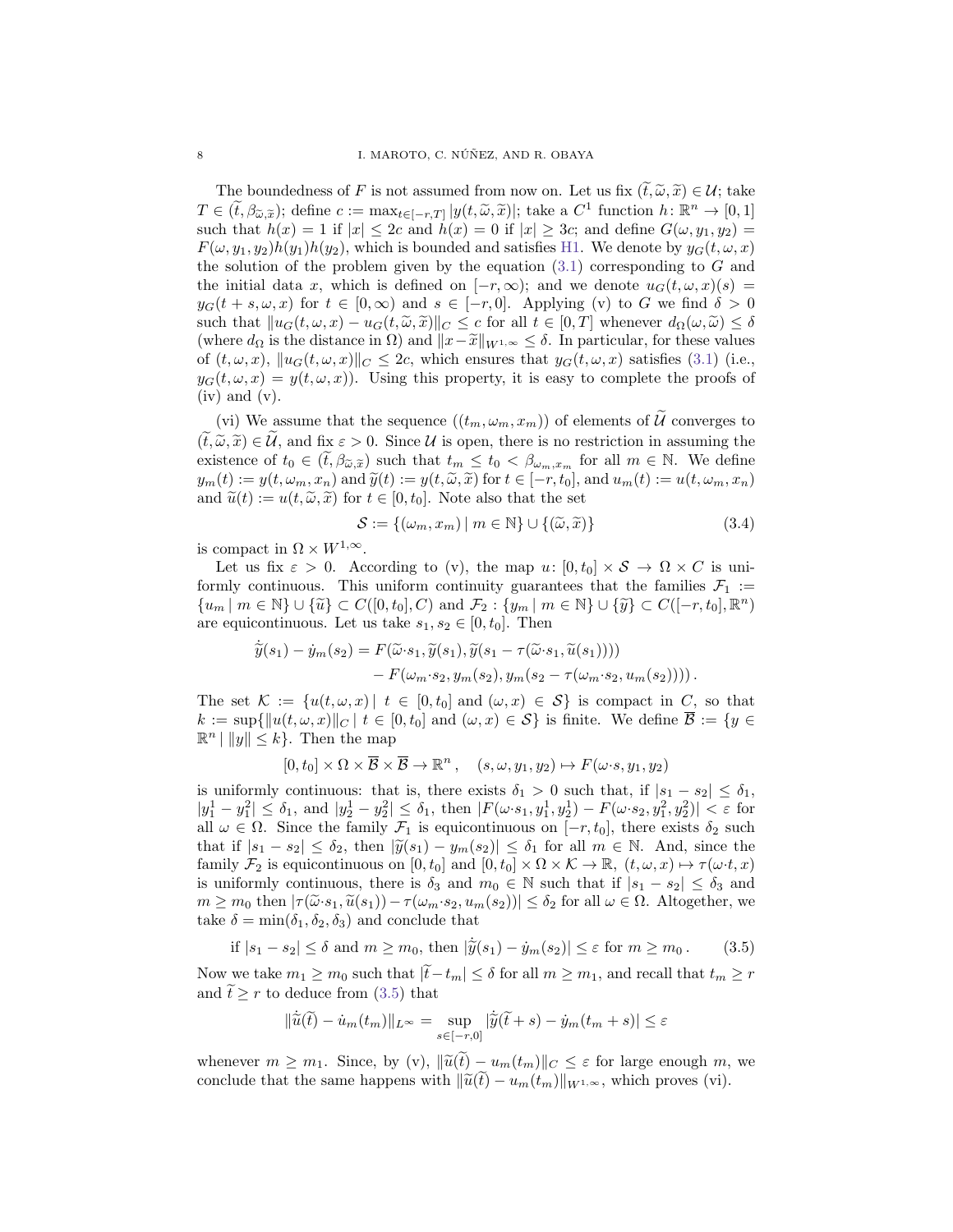(vii) In the case that  $\tilde{t} \geq r$ , property (vii) follows from (vi), and if  $\tilde{t} = 0$  the assertion is trivial. So that assume that  $\tilde{t} \in (0, r)$ . Let us take a sequence  $((\omega_m, x_m))$ in  $\mathcal{U}_{\tilde{t}}$  with limit  $(\tilde{\omega}, \tilde{x}) \in \mathcal{U}_{\tilde{t}}$ . Let us fix  $\varepsilon > 0$  and  $\delta \in (0, \varepsilon]$ . We call  $y_m(t) :=$ <br> $y_n(t) := x_n)$  and  $\tilde{y}(t) := y(t, \tilde{t})$  for  $t \in [0, \tilde{t}]$  and  $y_m(t) := y(t, t, \tilde{t})$  and  $y(t, \omega_m, x_m)$  and  $\tilde{y}(t) := y(t, \tilde{\omega}, \tilde{x})$  for  $t \in [-r, \tilde{t}],$  and ,  $u_m(t) := u(t, \omega_m, x_m)$  and  $\tilde{u}(t) := u(t, \tilde{\omega}, \tilde{x})$  for  $t \in [0, \tilde{t}]$ . According to (v),  $\|\tilde{u}(t) - u_m(t)\|_C$  is as small as desired if m is large enough. Therefore, there exists  $m_0$  such that, if  $m \geq m_0$ , then

<span id="page-8-0"></span> $\|\widetilde{u}(t) - u_m(t)\|_C \le \|\widetilde{u}(\widetilde{t}) - u_m(\widetilde{t})\|_C + \|\widetilde{x} - x_m\|_C \le \delta \le \varepsilon \quad \text{ for } t \in [0, \widetilde{t}]$ . (3.6) On the other hand,

$$
\|\dot{\tilde{u}}(\tilde{t}) - \dot{u}_m(\tilde{t})\|_{L^\infty} \le \|\dot{\tilde{x}} - \dot{\tilde{x}}_m\|_{L^\infty} + \sup_{t \in [0,\tilde{t}]} |\dot{y}(t,\tilde{\omega},\tilde{x}) - \dot{y}(t,\omega_m,x_m)|,
$$

and

$$
|\dot{\tilde{y}}(t) - \dot{y}_m(t)| = |F(\tilde{\omega} \cdot t, \tilde{y}(t), \tilde{y}(t - \tau(\tilde{\omega} \cdot t, \tilde{u}(t)))) - F(\omega_m \cdot t, y_m(t), y_m(t - \tau(\omega_m \cdot t, u_m(t))))|
$$

for  $t \in [0, \tilde{t}]$ . It follows easily from the continuity of F and  $\tau$  guaranteed by [H1](#page-4-3) and [H2](#page-4-1) and from  $(3.6)$  (which is valid for a  $\delta$  which can be prefixed from the properties of F and  $\tau$ ) that  $|\tilde{\tilde{y}}(t) - \dot{y}_m(t)| \leq \varepsilon/2$  for all  $t \in [0, \tilde{t}]$  if m is large enough, and<br>cloculately the same hannons with  $\|\tilde{\tilde{x}}\| \approx \tilde{x} - \|$ . This ansumes that  $\|\tilde{x}(\tilde{\lambda}) - \dot{x}(\tilde{\lambda})\| \leq \varepsilon$ clearly the same happens with  $\|\tilde{x}-\tilde{x}_m\|_{L^{\infty}}$ . This ensures that  $\|\tilde{u}(\tilde{t})-\tilde{u}_m(\tilde{t})\|_{L^{\infty}} \leq \varepsilon$  for large enough  $m$ , which together with  $(3,6)$  proves the result for large enough  $m$ , which together with  $(3.6)$  proves the result.

(viii) Let us take a sequence  $((t_m, \omega_m, x_m))$  in  $\mathcal{U}^0$  with limit  $(\tilde{t}, \tilde{\omega}, \tilde{x}) \in \mathcal{U}^0$  and<br>sine to  $S, \mathcal{U}$ ,  $\tilde{\omega}$ ,  $\tilde{u}$ , and  $\tilde{\omega}$  as at the beginning of the proof of (vi). Note that define  $t_0$ , S,  $y_m$ ,  $\tilde{y}$ ,  $u_m$  and  $\tilde{u}$  as at the beginning of the proof of (vi). Note that

$$
\|\widetilde{u}(t) - u_m(t_m)\|_{W^{1,\infty}} \le \|\widetilde{u}(t) - u_m(t)\|_{W^{1,\infty}} + \|u_m(t) - u_m(t_m)\|_{W^{1,\infty}}
$$

and that we already know, by (vii) and (v), that  $\lim_{m\to\infty} ||\widetilde{u}(t) - u_m(t)||_{W^{1,\infty}} = 0$ and  $\lim_{m\to\infty} ||u_m(\tilde{t}) - u_m(t_m)||_C = 0$ . Hence, our goal is to prove that

$$
\lim_{m \to \infty} ||u_m(\tilde{t}) - u_m(t_m)||_{L^{\infty}} = 0.
$$

It is very easy to check that this property follows from the equicontinuity of the family  $\{y_m \mid m \in \mathbb{N}\}\$  on  $[-r, t_0]$ . It is also easy to deduce from the fact that  $\lim_{m\to\infty} \dot{x}_m = \tilde{x}$  in C that the family  $\{\dot{y}_m \mid m \in \mathbb{N}\}\$ is equicontinuous on  $[-r, 0].$ On the other hand, given  $\varepsilon > 0$ , we conclude by repeating step by step the argument used in the proof of (vi) that there exists  $\delta > 0$  such that, if  $s_1, s_2 \in [0, t_0]$  and  $|s_1 - s_2| \leq \delta$ , then  $|\dot{y}_m(s_1) - \dot{y}_m(s_2)| \leq \varepsilon$  all  $m \in \mathbb{N}$ . This means that the family  $\{\dot{y}_m \mid m \in \mathbb{N}\}\$ is equicontinuous on  $[0, t_0]$ , and hence on  $[-r, t_0]$ , which completes the proof of (viii).

(ix) We fix  $(\omega, x)$  with  $c_0 := \sup_{t \in [0, \beta_{\omega, x})} ||u(t, \omega, x)||_C < \infty$ , which according to (iii) ensures that  $\beta_{\omega,x} = \infty$ . Property (vi) ensures that  $\{(\omega \cdot t, u(t, \omega, x)) \mid t \in$  $[r, 2r]$  is compact, so that it suffices to prove that  $\{(\omega \cdot t, u(t, \omega, x)) | t \in [2r, \infty)\}\$ relatively compact. In order to check it, given a sequence  $(t_m)$  in  $[0, \infty)$ , we look for a convergent subsequence of  $((\omega \cdot (t_m + 2r), u(t_m + 2r, \omega, x)))$  in  $\Omega \times W^{1,\infty}$ . Since  $\Omega$  is compact, there is no restriction in assuming the existence of  $\omega^* := \lim_{m \to \infty} \omega \cdot t_m$ , and hence of  $\omega^*(2r) = \lim_{m \to \infty} \omega \cdot (t_m + 2r)$ . We represent

$$
y_m: [0, 2r] \to \mathbb{R}^n
$$
,  $t \mapsto y(t_m + t, \omega, x)$  for  $m \in \mathbb{N}$ ,

so that we obtain a sequence  $(y_m)$  in  $C([0, 2r], \mathbb{R}^n)$  which is uniformly bounded by  $c_0$ . As in the proof of (iv) $\&mathbf{x}(v)$ , Arzelá–Ascoli theorem provides a subsequence  $(y_k)$  which converges uniformly on  $[0, 2r]$  to  $y^* \in C([0, 2r], \mathbb{R}^n)$ . By condition [H2,](#page-4-1)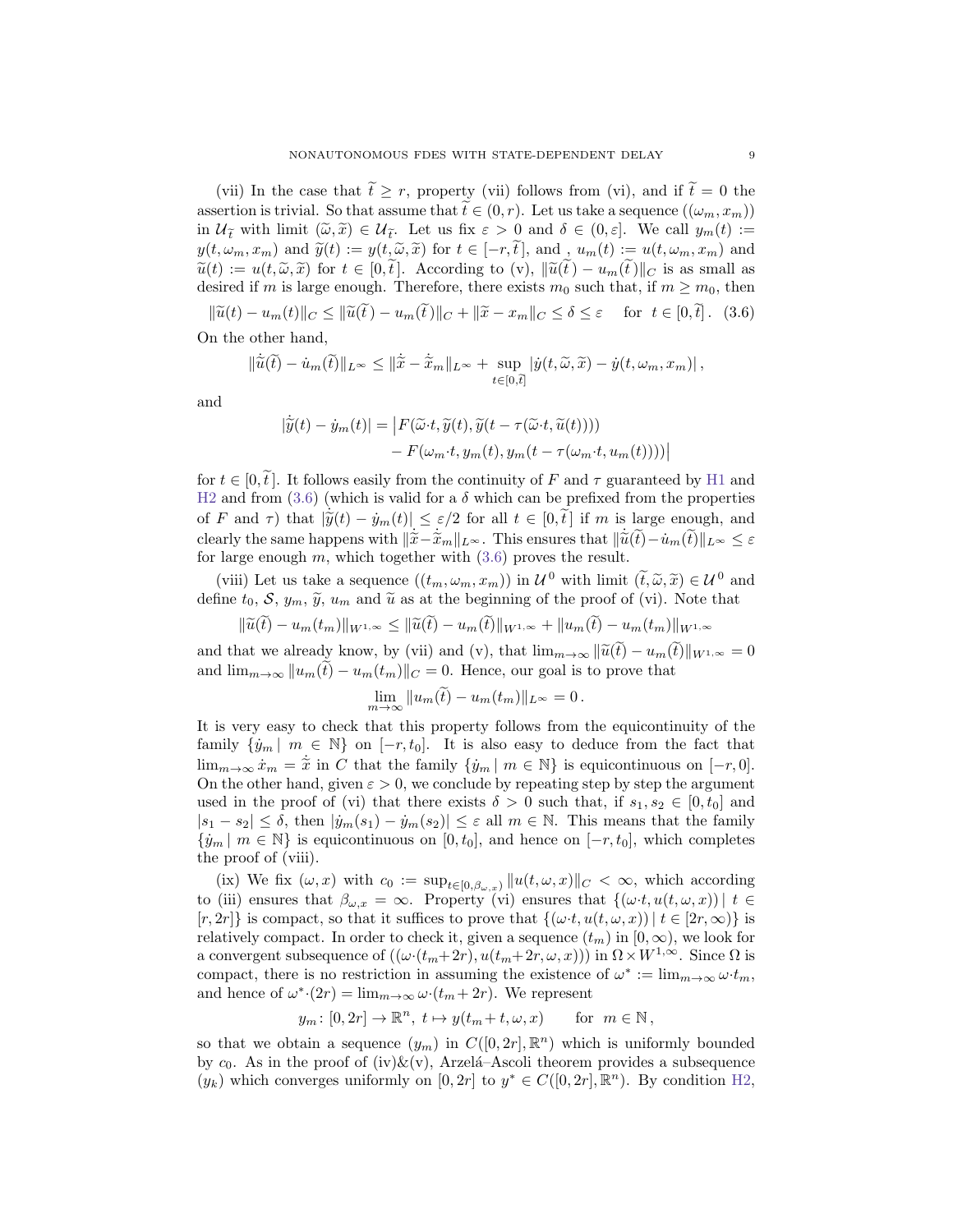$\lim_{k\to\infty}\tau(\omega\cdot(t_k+t),(y_k)_t)=\tau(\omega^*\cdot t,(y^*)_t)$  uniformly on  $[r,2r]$ , which together with [H1](#page-4-3) yields

<span id="page-9-0"></span>
$$
\lim_{k \to \infty} F(\omega \cdot (t_k + t), y_k(t), y(t_k + t - \tau(\omega \cdot (t_k + t), (y_k)_t), \omega, x))
$$
\n
$$
= F(\omega^* \cdot t, y^*(t), y^*(t - \tau(\omega^* \cdot t, (y^*)_t)))
$$
\n(3.7)

uniformly on  $[r, 2r]$ . Now, the sequence  $(y_k)$  satisfies

<span id="page-9-1"></span>
$$
y_k(t) = y_k(r) + \int_r^t F(\omega \cdot (t_k + s), y_k(s), y(t_k + s - \tau(\omega \cdot (t_k + s), (y_k)_s), \omega, x)) ds. \tag{3.8}
$$

So, on the one hand,  $y^*(t) = \lim_{k \to \infty} y_k(t)$  for  $t \in [r, 2r]$ ; and on the other hand, by  $(3.7)$ , the right hand term of  $(3.8)$  converges to

$$
y^*(r)
$$
 +  $\int_r^t F(\omega^* \cdot s, y^*(s), y^*(s - \tau(\omega^* \cdot s, (y^*)_s))) ds$ .

Therefore  $y^*$  solves the equation [\(3.1\)](#page-4-2) on [r, 2r]. Consequently,  $(\dot{y}_k)$  converges to  $\dot{y}^*$  uniformly on  $[r, 2r]$ . Altogether, we have checked the sequence  $(u(t_k + 2r, \omega, x))$ converges to  $y_{2r}^*$  in  $W^{1,\infty}$ , which completes the proof of (ix) and of the theorem.  $\Box$ 

<span id="page-9-3"></span>Corollary 3.4. Suppose that conditions [H1](#page-4-3) and [H2](#page-4-1) hold, and let Π be defined by [\(3.3\)](#page-5-2). Let  $\mathcal{K} \subset \Omega \times W^{1,\infty}$  be a positively  $\Pi$ -invariant compact set. Then the restriction of  $\Pi$  to  $K$  defines a global continuous semiflow on  $K$ .

*Proof.* Note that  $\mathbb{R}^+ \times \mathcal{K} \subset \mathcal{U}$  and  $\Pi(t,\omega,x) \in \mathcal{K}$  for all  $(t,\omega,x) \in \mathbb{R}^+ \times \mathcal{K}$ , so that the restriction  $\Pi: \mathbb{R}^+ \times \mathcal{K} \to \mathcal{K}$  is well defined and globally defined. And it is easy to check that the topologies induced by  $\|\cdot\|_C$  and  $\|\cdot\|_{W^{1,\infty}}$  on K are the same, so that the continuity follows from Theorem [3.3\(](#page-5-0)v).  $\square$ 

Remark 3.5. We can repeat the arguments of the proofs of points (v), (vi) and (vii) of Theorem [3.3](#page-5-0) in order to prove analogous results on the joint continuity with respect to  $(t, \omega, x, \lambda)$  for the solutions of the family of equations  $\dot{y}(t)$  =  $F(\omega t, y(t), y(t - \tau(\omega t, y_t, \lambda), \lambda)$  when  $\lambda$  belongs to a Banach space and F and  $\tau$ satisfy the corresponding jointly continuity properties included in [H1](#page-4-3) and [H2.](#page-4-1) The details are left to the reader, whom is referred to [\[5\]](#page-22-5) for a more exhaustive analysis of the regularity properties with respect to parameters of the solution of SDDEs.

We complete this section by analyzing the Lipschitz behaviour of the map  $u$ defined in the statement of Theorem [3.3](#page-5-0) with respect to the initial condition  $x$ . This result is a global version, adapted to our setting, of the local property given by Theorem 1(iv) of [\[5\]](#page-22-5). Recall that  $d<sub>Ω</sub>$  represents the distance in  $Ω$ .

<span id="page-9-2"></span>**Theorem 3.6.** Suppose that conditions [H1](#page-4-3) and [H2](#page-4-1) hold, and define U and  $u: U \rightarrow$  $W^{1,\infty}$  as in the statement of Theorem [3.3.](#page-5-0) Let us fix  $\tilde{t} > 0$  such that the set  $\mathcal{U}_{\tilde{t}} := \{(\omega, x) \mid (t, \omega, x) \in \mathcal{U}\}\$ is nonempty. Let us also fix  $(\tilde{\omega}, \tilde{x}) \in \mathcal{U}_{\tilde{t}}\$ . Then,

- (i) there exists  $\rho > 0$  small enough to guarantee that
	- 1.  $u(t, \omega, x)$  is defined (i.e.,  $(t, \omega, x) \in U$ ) whenever  $t \in [0, \tilde{t}]$  and  $(\omega, x) \in$ <br>  $\mathcal{B}_{\omega, \tilde{x}}^{\rho} := \{(\omega, x) \in \Omega \times W^{1, \infty} \mid d_{\Omega}(\omega, \tilde{\omega}) < \rho \text{ and } ||x \tilde{x}||_{W^{1, \infty}} < \rho\};$ 2.  $\sup{\{\Vert u(t,\omega,x)\Vert_{C} \mid t \in [0,\tilde{t}\] \text{ and } (\omega,x) \in \mathcal{B}_{\omega,\tilde{x}}^{\rho}\} =:\tilde{c}<\infty.$ <br>Let us for a value of a for which 1 and 2 hold. Then the
- (ii) Let us fix a value of  $\rho$  for which 1 and 2 hold. Then there exists  $L =$  $L(\widetilde{t},\widetilde{\omega},\widetilde{x},\rho)$  such that, if  $(\omega,x_1)$  and  $(\omega,x_2)$  belong to  $\mathcal{B}^{\rho}_{\widetilde{\omega},\widetilde{x}},$  then

$$
||u(t, \omega, x_1) - u(t, \omega, x_2)||_{W^{1,\infty}} \le L ||x_1 - x_2||_{W^{1,\infty}} \text{ for all } t \in [0, \tilde{t}].
$$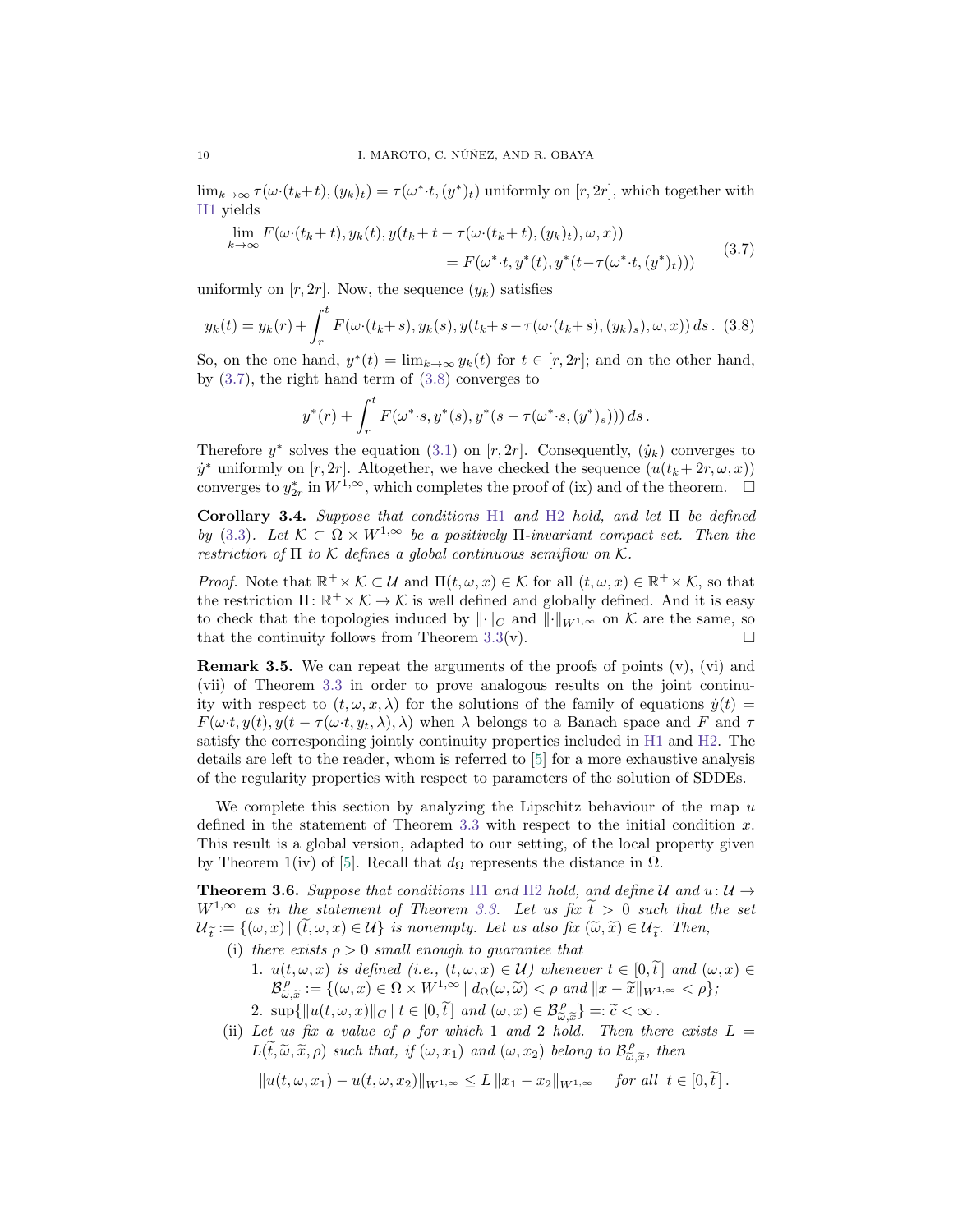*Proof.* (i) Let us fix  $\tilde{t}$ ,  $\tilde{\omega}$ , and  $\tilde{x}$  as in the statement. The existence of  $\tilde{\rho} > 0$  such that 1 holds follows immediately from the open character of  $\mathcal U$  ensured by Theorem [3.3\(](#page-5-0)iv). In order to check the existence of  $\rho \in (0, \tilde{\rho}]$  such that also 2 holds, we assume for contradiction that, for any  $m \in \mathbb{N}$ , there exist  $t_m \in [0, \tilde{t}]$  and  $(\omega_m, x_m) \in$  $\Omega\times W^{1,\infty} \text{ such that } d_{\Omega}(\omega_m,\widetilde{\omega})<1/m,\, \|x_m-\widetilde{x}\|_{W^{1,\infty}}<1/m, \, \text{and } |y(t_m,\omega_m,x_m)|\geq$ m; take a subsequence  $(t_k)$  with limit  $t^*$ ; observe that  $((t_k, \omega_k, x_k))$  converges to  $(t^*, \tilde{\omega}, \tilde{x})$  in  $[0, \tilde{t}] \times \Omega \times W^{1,\infty}$ ; and conclude from Theorem [3.3\(](#page-5-0)v) that  $|y(t^*, \tilde{\omega}, \tilde{x})| = \infty$ , which is impossible.  $\infty$ , which is impossible.

(ii) The points  $\tilde{t}$ ,  $\tilde{\omega}$ , and  $\tilde{x}$  will be fixed in the whole proof, as well as a constant  $\rho$  for which 1 and 2 hold. We begin by proving properties [\(3.9\)](#page-10-0), [\(3.10\)](#page-10-1) and [\(3.14\)](#page-10-2), which will be used below. Let  $\tilde{c}$  be the constant appearing in condition 2. Then

<span id="page-10-0"></span>
$$
|s y(t_1, \omega, x_1) + (1 - s) y(t_2, \omega, x_2)| \le \tilde{c}
$$
\n(3.9)

for all  $t_1, t_2 \in [-r, \tilde{t}], (\omega, x_1)$  and  $(\omega, x_2)$  in  $\mathcal{B}_{\tilde{\omega}, \tilde{x}}^{\rho}$ , and  $s \in [0, 1]$ . On the other hand, to an  $i_1, i_2 \in [-i, i], (\omega, x_1)$  and  $(\omega, x_2)$  in  $\mathcal{D}_{\widetilde{\omega}, \widetilde{x}}$ , and  $s \in [0, 1]$ . On the other hand,<br>the continuity of  $D_i F : \Omega \times \mathbb{R}^n \times \mathbb{R}^n \to \text{Lin}(\mathbb{R}^n, \mathbb{R}^n)$  for  $i = 2, 3$  ensured by [H1](#page-4-3) guarantees that these maps take compact set in compact sets, so that there exists  $L_1 < \infty$  such that

<span id="page-10-1"></span>
$$
||D_i F(\omega, y_1, y_2)||_{\text{Lin}(\mathbb{R}^n, \mathbb{R}^n)} \le L_1 \quad \text{for all } \omega \in \Omega \text{ if } |y_1| \le \tilde{c} \text{ and } |y_2| \le \tilde{c} \quad (3.10)
$$

for  $i = 2, 3$ . Note also that the continuity of  $F: \Omega \times \mathbb{R}^n \times \mathbb{R}^n \to \mathbb{R}^n$  ensured by [H1](#page-4-3) combined with condition 2 and equation [\(3.1\)](#page-4-2) ensures that the set

$$
\{ \dot{y}(t,\omega,x) \mid t \in [0,\tilde{t}] \text{ and } (\omega,x) \in \mathcal{B}_{\tilde{\omega},\tilde{x}}^{\rho} \} \subset \mathbb{R}^n
$$

is bounded. In addition,  $|\dot{y}(s,\omega,x)| \leq ||x||_{W^{1,\infty}} < \rho + ||\widetilde{x}||_{W^{1,\infty}}$  for Lebesguea.a.  $s \in [-r, 0]$  whenever  $(\omega, x) \in \mathcal{B}_{\tilde{\omega}, \tilde{x}}^{\rho}$ . These two properties and 2 yield

<span id="page-10-4"></span>
$$
\sup\{\|u(t,\omega,x)\|_{W^{1,\infty}}\mid t\in[0,\tilde{t}\}\text{ and }(\omega,x)\in\mathcal{B}_{\tilde{\omega},\tilde{x}}^{\rho}\}=:c^{\ast}<\infty\,,\tag{3.11}
$$

which together with Arzelá-Ascoli theorem ensures that the set

<span id="page-10-3"></span>
$$
\mathcal{K} = \Omega \times \text{closure}_{C} \{ u(t, \omega, x) \mid t \in [0, \tilde{t}] \text{ and } (\omega, x) \in \mathcal{B}_{\tilde{\omega}, \tilde{x}}^{\rho} \} \subset \Omega \times C \qquad (3.12)
$$

is compact. As seen in Remark [3.1.](#page-4-4)1, there exists  $L_2$  such that

<span id="page-10-5"></span>
$$
|\tau(\omega, x_1) - \tau(\omega, x_2)| \le L_2 \|x_1 - x_2\|_C \quad \text{for all } (\omega, x_1) \text{ and } (\omega, x_2) \text{ in } \mathcal{K}. \tag{3.13}
$$

Let us take  $(\omega, x_1)$  and  $(\omega, x_2)$  in  $\mathcal{B}_{\tilde{\omega}, \tilde{x}}^{\rho}$ , and denote  $y_1(t) := y(t, \omega, x_1)$  and  $y_2(t) :=$  $y(t, \omega, x_2)$  for  $t \in [-r, \tilde{t}],$  and  $u_1(t) := u(t, \omega, x_1),$  and  $u_2(t) := u(t, \omega, x_2)$  for  $t \in$ [0,  $\tilde{t}$ ]. Note that  $u_1(t)$  and  $u_2(t)$  belong to the K given by [\(3.12\)](#page-10-3) for all  $t \in [0, \tilde{t}]$ . Let  $c^*$  and  $L_2$  be the constants appearing in [\(3.11\)](#page-10-4) and [\(3.13\)](#page-10-5). Then,

<span id="page-10-2"></span>
$$
|y_1(t - \tau(\omega \cdot t, u_1(t))) - y_2(t - \tau(\omega \cdot t, u_2(t)))|
$$
  
\n
$$
\leq |y_1(t - \tau(\omega \cdot t, u_1(t))) - y_2(t - \tau(\omega \cdot t, u_1(t)))|
$$
  
\n
$$
+ |y_2(t - \tau(\omega \cdot t, u_1(t))) - y_2(t - \tau(\omega \cdot t, u_2(t)))|
$$
  
\n
$$
\leq ||u_1(t) - u_2(t)||_C + ||u_2(t)||_{W^{1,\infty}} |\tau(\omega \cdot t, u_1(t)) - \tau(\omega \cdot t, u_2(t))|
$$
  
\n
$$
\leq ||u_1(t) - u_2(t)||_C + c^* L_2 ||u_1(t) - u_2(t)||_C = L_3 ||u_1(t) - u_2(t)||_C
$$
\n(3.14)

for all  $t \in [0, \tilde{t}],$  where  $L_3 := 1 + c^* L_2.$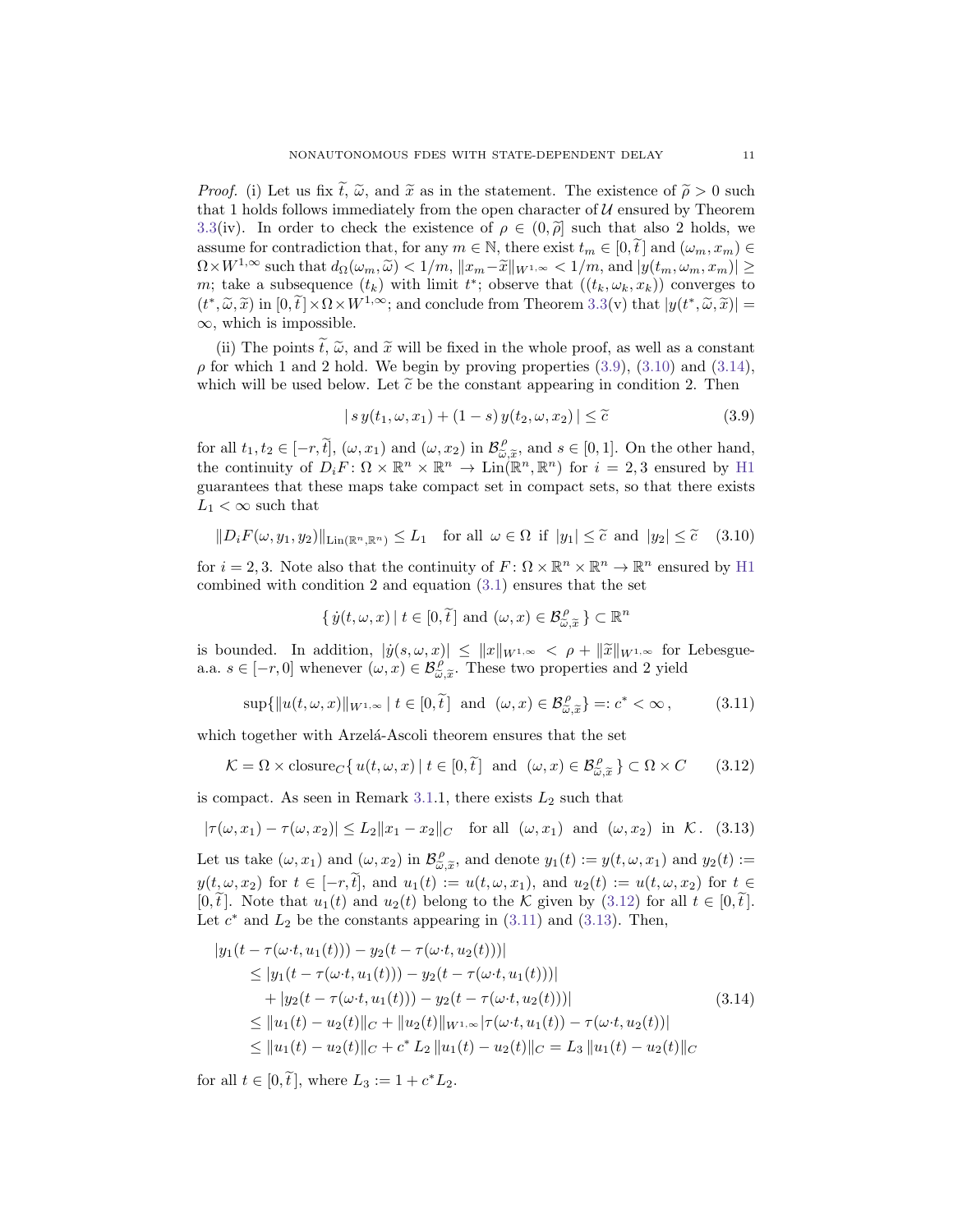Now we can proceed with the proof. With the previous notation, if  $t \in [0, \tilde{t}],$ 

$$
F(\omega \cdot t, y_1(t), y_1(t - \tau(\omega \cdot t, u_1(t)))) - F(\omega \cdot t, y_2(t), y_2(t - \tau(\omega \cdot t, u_2(t))))
$$
  
\n
$$
= \int_0^1 D_2 F(\omega \cdot t, s y_1(t) + (1 - s) y_2(t), s y_1(t - \tau(\omega \cdot t, u_1(t)))
$$
  
\n
$$
+ (1 - s) y_2(t - \tau(\omega \cdot t, u_2(t))) (y_1(t) - y_2(t)) ds
$$
  
\n
$$
+ \int_0^1 D_3 F(\omega \cdot t, s y_1(t) + (1 - s) y_2(t), s y_1(t - \tau(\omega \cdot t, u_1(t)))
$$
  
\n
$$
+ (1 - s) y_2(t - \tau(\omega \cdot t, u_2(t)))
$$
  
\n
$$
(y_1(t - \tau(\omega \cdot t, u_1(t))) - y_2(t - \tau(\omega \cdot t, u_2(t)))) ds.
$$

<span id="page-11-0"></span>This equality together with [\(3.9\)](#page-10-0), [\(3.10\)](#page-10-1) and [\(3.14\)](#page-10-2) ensures that

$$
\begin{aligned} \left| F(\omega \cdot t, y_1(t), y_1(t - \tau(\omega \cdot t, u_1(t)))) \\ &- F(\omega \cdot t, y_2(t), y_2(t - \tau(\omega \cdot t, u_2(t)))) \right| &\leq L_4 \, \|u_1(t) - u_2(t)\|_C \end{aligned} \tag{3.15}
$$

for all  $t \in [0, \tilde{t}]$ , where  $L_4 := L_1(1 + L_3)$ . Now, it follows from the integral form of equation [\(3.1\)](#page-4-2) that  $y_1(t) - y_2(t)$  satisfies

$$
y_1(t) - y_2(t) = x_1(0) - x_2(0) + \int_0^t \left( F(\omega \cdot l, y_1(l), y_1(l - \tau(\omega \cdot l, u_1(l)))) - F(\omega \cdot l, y_2(l), y_2(l - \tau(\omega \cdot l, u_2(l)))) \right) dl
$$

for  $t \in [0, \tilde{t}]$ , which together with [\(3.15\)](#page-11-0) yields

$$
|y_1(t) - y_2(t)| \le ||x_1 - x_2||_C + \int_0^t L_4 ||u_1(l) - u_2(l)||_C dl
$$

for all  $t \in [0, \tilde{t}]$ . And  $|y_1(t) - y_2(t)| \leq ||x_1 - x_2||_C$  for  $t \in [-r, 0]$ , so that

$$
||u_1(t) - u_2(t)||_C \le ||x_1 - x_2||_C + \int_0^t L_4 ||u_1(l) - u_2(l)||_C dl
$$

for  $t \in [0, \tilde{t}]$ . Applying the Gronwall lemma we obtain

<span id="page-11-1"></span>
$$
||u_1(t) - u_2(t)||_C \le L_5 ||x_1 - x_2||_C
$$
\n(3.16)

for  $t \in [0, \tilde{t}]$ , where  $L_5 = \exp(L_4 \tilde{t}) \ge 1$ . Combining now [\(3.1\)](#page-4-2), [\(3.15\)](#page-11-0) and [\(3.16\)](#page-11-1), we obtain

$$
|\dot{y}_1(t) - \dot{y}_2(t)|
$$
  
=  $|F(\omega \cdot t, y_1(t), y_1(t - \tau(\omega \cdot t, u_1(t)))) - F(\omega \cdot t, y_2(t), y_2(t - \tau(\omega \cdot t, u_2(t))))|$   
 $\leq L_4 ||u_1(t) - u_2(t)||_C \leq L_4 L_5 ||x_1 - x_2||_C \leq L_4 L_5 ||x_1 - x_2||_{W^{1,\infty}}$ 

for  $t \in [0, \tilde{t}]$ . Since  $|\dot{y}_1(t) - \dot{y}_2(t)| \leq ||x_1 - x_2||_{W^{1,\infty}} \leq L_5||x_1 - x_2||_{W^{1,\infty}}$  for Lebesgue a.a.  $t \in [-r, 0]$ , we obtain

$$
||u(t, \omega, x_1) - u(t, \omega, x_2)||_{W^{1,\infty}} \le L ||x_1 - x_2||_{W^{1,\infty}} \quad \text{for all} \ \ t \in [0, \tilde{t}],
$$

where  $L := \max(L_5, L_4L_5)$ . This completes the proof of (ii).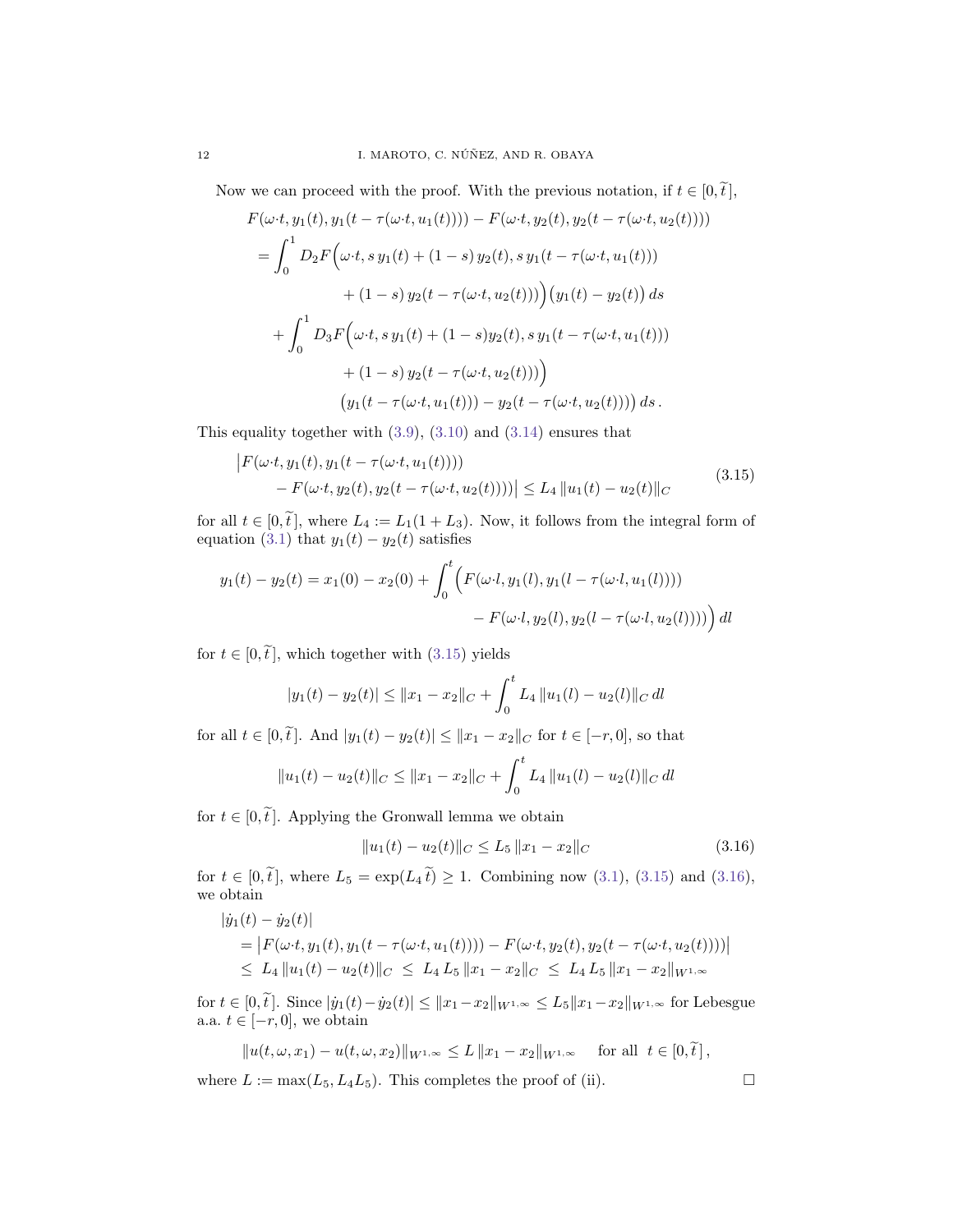#### 4. Differentiability with respect to the initial state

<span id="page-12-0"></span>Throughout this section, we assume that [H1](#page-4-3) and [H2](#page-4-1) hold, and use the notation established in the previous one. Recall that the compatibility set  $C_0$  and the closely related set  $\mathcal{U}^0$  are defined by

$$
\mathcal{C}_0 := \{ (\omega, x) \in \Omega \times C^1 \mid \dot{x}(0^-) = F(\omega, x(0), x(-\tau(\omega, x))) \},\tag{4.1}
$$

$$
\mathcal{U}^{0} := \{ (t, \omega, x) \mid (\omega, x) \in \mathcal{C}_{0}, \ t \in [0, \beta_{\omega, x}) \},\tag{4.2}
$$

and that we provide them with the topologies induced by those of  $\Omega \times W^{1,\infty}$  and  $\mathbb{R}^+ \times \Omega \times W^{1,\infty}$ , respectively. It is very easy to deduce from the definition [\(3.3\)](#page-5-2) of the semiflow  $\Pi$  that  $\Pi(\mathcal{U}^0) = \mathcal{C}_0$ , which is a fundamental property for what follows.

Let us consider the family of (linear) variational equations

<span id="page-12-4"></span><span id="page-12-3"></span><span id="page-12-1"></span>
$$
\dot{z}(t) = L(\Pi(t, \omega, x))z_t, \quad t \in [0, \beta_{\omega, x})
$$
\n(4.3)

for  $(\omega, x) \in \mathcal{C}_0$ , where

$$
L(\omega, x)v := D_2 F(\omega, x(0), x(-\tau(\omega, x)))v(0) + D_3 F(\omega, x(0), x(-\tau(\omega, x)))v(-\tau(\omega, x))
$$
  
- 
$$
D_3 F(\omega, x(0), x(-\tau(\omega, x)))\dot{x}(-\tau(\omega, x)) \cdot D_2 \tau(\omega, x)v
$$

for  $(\omega, x) \in C_0$  and  $v \in C$ . Note that each equation of the family  $(4.3)$  is evaluated along one of the positive  $\Pi$ -semiorbits lying on  $\mathcal{C}_0$ , and that it is not state-dependent, but just time-dependent. This section presents an analysis of the solutions of this family of delay equations, in the line of that made in Section [3](#page-4-0) for the family [\(3.1\)](#page-4-2). Its importance will be clarified by the properties stated in Corollary [4.3](#page-16-0) and Theorem [4.4.](#page-17-0)

All the results of this section depend on the continuity properties of the maps

$$
\mathcal{C}_0 \to \mathrm{Lin}(W^{1,\infty}, \mathbb{R}^n) \,, \quad (\omega, x) \mapsto L(\omega, x) \,,
$$

and

$$
\mathcal{C}_0 \times C \to \mathbb{R}^n, \quad (\omega, x, v) \mapsto L(\omega, x)v,
$$

which we analyze in the next proposition.

<span id="page-12-2"></span>Proposition 4.1. Suppose that conditions [H1](#page-4-3) and [H2](#page-4-1) hold. Then,

- (i) the map  $C_0 \to \text{Lin}(W^{1,\infty}, \mathbb{R}^n)$ ,  $(\omega, x) \mapsto L(\omega, x)$  is continuous.
- (ii) The map  $\mathcal{U}^0 \to \text{Lin}(W^{1,\infty}, \mathbb{R}^n)$ ,  $(t, \omega, x) \mapsto L(\Pi(t, \omega, x))$  is continuous.
- (iii) Let us fix  $(\omega, x) \in C_0$ . The map  $C \to \mathbb{R}^n$ ,  $v \mapsto L(\omega, x)v$  is a bounded linear operator. In addition, for each  $k > 0$ ,

$$
\sup\left\{\|L(\omega,x)\|_{\mathrm{Lin}(C,\mathbb{R}^n)}\,\big|\;(\omega,x)\in\mathcal{C}_0\;\,and\;\|x\|_{W^{1,\infty}}\leq k\right\}<\infty\,.
$$

- (iv) The map  $C_0 \times C \to \mathbb{R}^n$ ,  $(\omega, x, v) \mapsto L(\omega, x)v$  is continuous.
- (v) The map  $u^0 \times C \to \mathbb{R}^n$ ,  $(t, \omega, x, v) \mapsto L(\Pi(t, \omega, x))v$  is continuous.

*Proof.* Recall that [H1](#page-4-3) and [H2](#page-4-1) ensure the continuity of  $\tau : \Omega \times C \to \mathbb{R}$  and the existence and continuity of  $D_i F: \Omega \times \mathbb{R}^n \times \mathbb{R}^n \to \text{Lin}(\mathbb{R}^n, \mathbb{R}^n)$  for  $i = 2, 3$  and of  $D_2 \tau : \Omega \times C \to \text{Lin}(C, \mathbb{R}).$ 

(i) Let us take a sequence  $((\omega_m, x_m))$  in  $\mathcal{C}_0$  with limit  $(\widetilde{\omega}, \widetilde{x}) \in \mathcal{C}_0$ . We will check that  $L(\tilde{\omega}, \tilde{x})v = \lim_{m \to \infty} L(\omega_m, x_m)v$  by proving this property for each one of the terms appearing in the expression of L. So, we write  $L(\omega, x) = L_1(\omega, x) + L_2(\omega, x) + L_3(\omega, x)$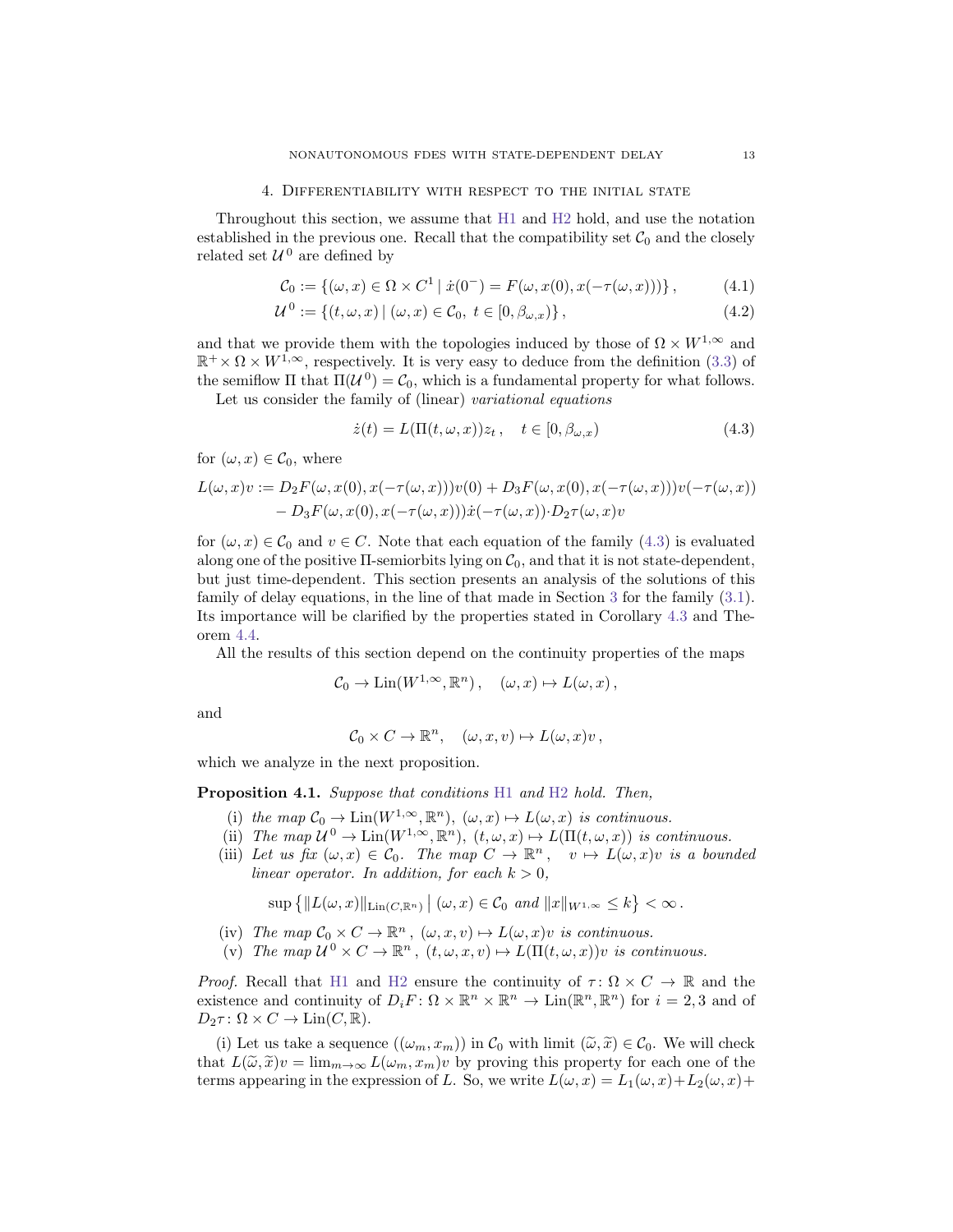$L_3(\omega, x)$ . We take  $\varepsilon > 0$  and  $v \in W^{1,\infty}$  with  $||v||_{W^{1,\infty}} = 1$ , and call  $\tilde{\tau} := \tau(\tilde{\omega}, \tilde{x})$ and  $\tau_m := \tau(\omega_m, x_m)$ . For  $|L_1(\tilde{\omega}, \tilde{x}) - L_1(\omega_m, x_m)|$ , since  $|v(0)| \leq 1$ , we have

$$
\left| \left( D_2 F(\widetilde{\omega}, \widetilde{x}(0), \widetilde{x}(-\widetilde{\tau})) - D_2 F(\omega_m, x_m(0), x_m(-\tau_m)) \right) v(0) \right|
$$
  
\n
$$
\leq \| D_2 F(\widetilde{\omega}, \widetilde{x}(0), \widetilde{x}(-\widetilde{\tau})) - D_2 F(\omega_m, x_m(0), x_m(-\tau_m)) \|_{\text{Lin}(\mathbb{R}^n, \mathbb{R}^n)}
$$

so that the continuity of  $\tau$  and  $D_2F$  shows that it is smaller than  $\varepsilon$  if m is large enough. Therefore,  $L_1(\tilde{\omega}, \tilde{x}) = \lim_{m \to \infty} L_1(\omega_m, x_m)$  in  $\text{Lin}(W^{1,\infty}, \mathbb{R}^n)$ .<br>The norm  $|L_2(\tilde{\omega}, \tilde{x})v - L_1(\omega - x_n)v|$  is bounded by the sum of two

The norm  $|L_2(\tilde{\omega}, \tilde{x})v - L_2(\omega_m, x_m)v|$  is bounded by the sum of two:

$$
\left| \left( D_3 F(\widetilde{\omega}, \widetilde{x}(0), \widetilde{x}(-\widetilde{\tau})) - D_3 F(\omega_m, x_m(0), x_m(-\tau_m)) \right) v(-\tau_m) \right|
$$
  
\$\leq\$ 
$$
\| D_3 F(\widetilde{\omega}, \widetilde{x}(0), \widetilde{x}(-\widetilde{\tau})) - D_3 F(\omega_m, x_m(0), x_m(-\tau_m)) \|_{\text{Lin}(\mathbb{R}^n, \mathbb{R}^n)},
$$

<span id="page-13-0"></span>which is in the same situation as the previous term; and

$$
\left| D_3 F(\widetilde{\omega}, \widetilde{x}(0), \widetilde{x}(-\widetilde{\tau})) \left( v(-\widetilde{\tau}) - v(-\tau_m) \right) \right|
$$
  
\n
$$
\leq \| D_3 F(\widetilde{\omega}, \widetilde{x}(0), \widetilde{x}(-\widetilde{\tau})) \|_{\text{Lin}(\mathbb{R}^n, \mathbb{R}^n)} \| \dot{v} \|_{L^{\infty}} |\widetilde{\tau} - \tau_m|
$$
  
\n
$$
\leq \| D_3 F(\widetilde{\omega}, \widetilde{x}(0), \widetilde{x}(-\widetilde{\tau})) \|_{\text{Lin}(\mathbb{R}^n, \mathbb{R}^n)} |\widetilde{\tau} - \tau_m|,
$$
\n(4.4)

which is smaller than  $\varepsilon$  for large enough m due to the continuity of  $\tau$  on  $C_0 \subset \Omega \times C$ . Here we have used that  $v(-\tilde{\tau}) - v(-\tau_m) = \int_0^1 \dot{v}(-s\tilde{\tau} + (s-1)\tau_m)(\tau_m - \tilde{\tau}) ds$  and<br>that  $\|\dot{v}\|_{\infty} \leq \|v\|_{\infty} = 1$  (Ingidentally, note that the proof would fail at this that  $||\dot{v}||_{L^{\infty}} \leq ||v||_{W^{1,\infty}} = 1$ . (Incidentally: note that the proof would fail at this point if  $\text{Lin}(W^{1,\infty},\mathbb{R}^n)$  were replaced by  $\text{Lin}(C,\mathbb{R}^n)$  as codomain of L.) Altogether,  $L_2(\tilde{\omega}, \tilde{x}) = \lim_{m \to \infty} L_2(\omega_m, x_m)$  in  $\text{Lin}(W^{1,\infty}, \mathbb{R}^n)$ .<br>The term  $L_2(\omega, x)$  has in turn two factors. For i

The term  $L_3(\omega, x)$  has in turn two factors. For the second one, we have

$$
\left| \left(D_2 \tau(\widetilde{\omega}, \widetilde{x})\right) - D_2 \tau(\omega_m, x_m)\right)v \right| \leq \|D_2 \tau(\widetilde{\omega}, \widetilde{x}) - D_2 \tau(\omega_m, x_m)\|_{\text{Lin}(C, \mathbb{R})},
$$

and we can use the continuity of  $D_2\tau$  to bound it by  $\varepsilon$  for large enough m. Finally,

$$
\left| \left( D_3 F(\widetilde{\omega}, \widetilde{x}(0), \widetilde{x}(-\widetilde{\tau})) - D_3 F(\omega_m, x_m(0), x_m(-\tau_m)) \right) \dot{x}_m(-\tau_m) \right|
$$
  
\n
$$
\leq \| D_3 F(\widetilde{\omega}, \widetilde{x}(0), \widetilde{x}(-\widetilde{\tau})) - D_3 F(\omega_m, x_m(0), x_m(-\tau_m)) \|_{\mathrm{Lin}(\mathbb{R}^n, \mathbb{R}^n)} \| x_m \|_{W^{1,\infty}}
$$

 $\mathbf{a}$ 

$$
\left| D_3 F(\widetilde{\omega}, \dot{\widetilde{x}}(0), \widetilde{x}(-\widetilde{\tau})) (\dot{\widetilde{x}}(-\widetilde{\tau}) - \dot{x}_m(-\tau_m)) \right|
$$
  
\$\leq \|D\_3 F(\widetilde{\omega}, \widetilde{x}(0), \widetilde{x}(-\widetilde{\tau}))\|\_{\mathrm{Lin}(\mathbb{R}^n, \mathbb{R}^n)} (|\dot{\widetilde{x}}(-\widetilde{\tau}) - \dot{\widetilde{x}}(-\tau\_m)| + \|\widetilde{x} - x\_m\|\_{W^{1,\infty}}) ,

and both terms can be easily bounded by  $\varepsilon$  if m is large enough. It follows easily that  $L_3(\tilde{\omega}, \tilde{x}) = \lim_{m \to \infty} L_3(\omega_m, x_m)$  in  $\text{Lin}(W^{1,\infty}, \mathbb{R}^n)$ . Altogether, we have checked that

$$
\lim_{m\to\infty}\|\widetilde{L}(\widetilde{\omega},\widetilde{x})-\widetilde{L}(\omega_m,x_m)\|_{\mathrm{Lin}(W^{1,\infty},\mathbb{R}^n)}=0,
$$

so that (i) is proved.

(ii) We have already pointed out that  $\Pi(t, \omega, x) \in C_0$  whenever  $(t, \omega, x) \in \mathcal{U}^0$ , so that  $L(\Pi(t,\omega,x))$  is a well-defined map. Property (ii) follows from (i) and Theorem [3.3\(](#page-5-0)viii).

(iii) The first assertion of (iii) is an easy consequence of the continuity of  $D_2F$ ,  $D_3F$  and  $D_2\tau$ . The second also follows easily from hypotheses [H1](#page-4-3) and [H2.](#page-4-1)

(iv) We take a sequence  $((\omega_m, x_m, v_m))$  of points of  $C_0 \times C$  with limit  $(\tilde{\omega}, \tilde{x}, \tilde{v})$ in  $\mathcal{U}^0 \times \mathbb{C}$ , and repeat step by step the proof of (i) (no matter the fact that  $v_m$ and  $\tilde{v}$  belongs to C instead of  $W^{1,\infty}$ ): note that the sequence  $(\Vert v_m \Vert_C)$  is bounded, and that no uniformity in  $v_m$  is required. The only slightly different point is the analogous of [\(4.4\)](#page-13-0), which is simpler in the current situation.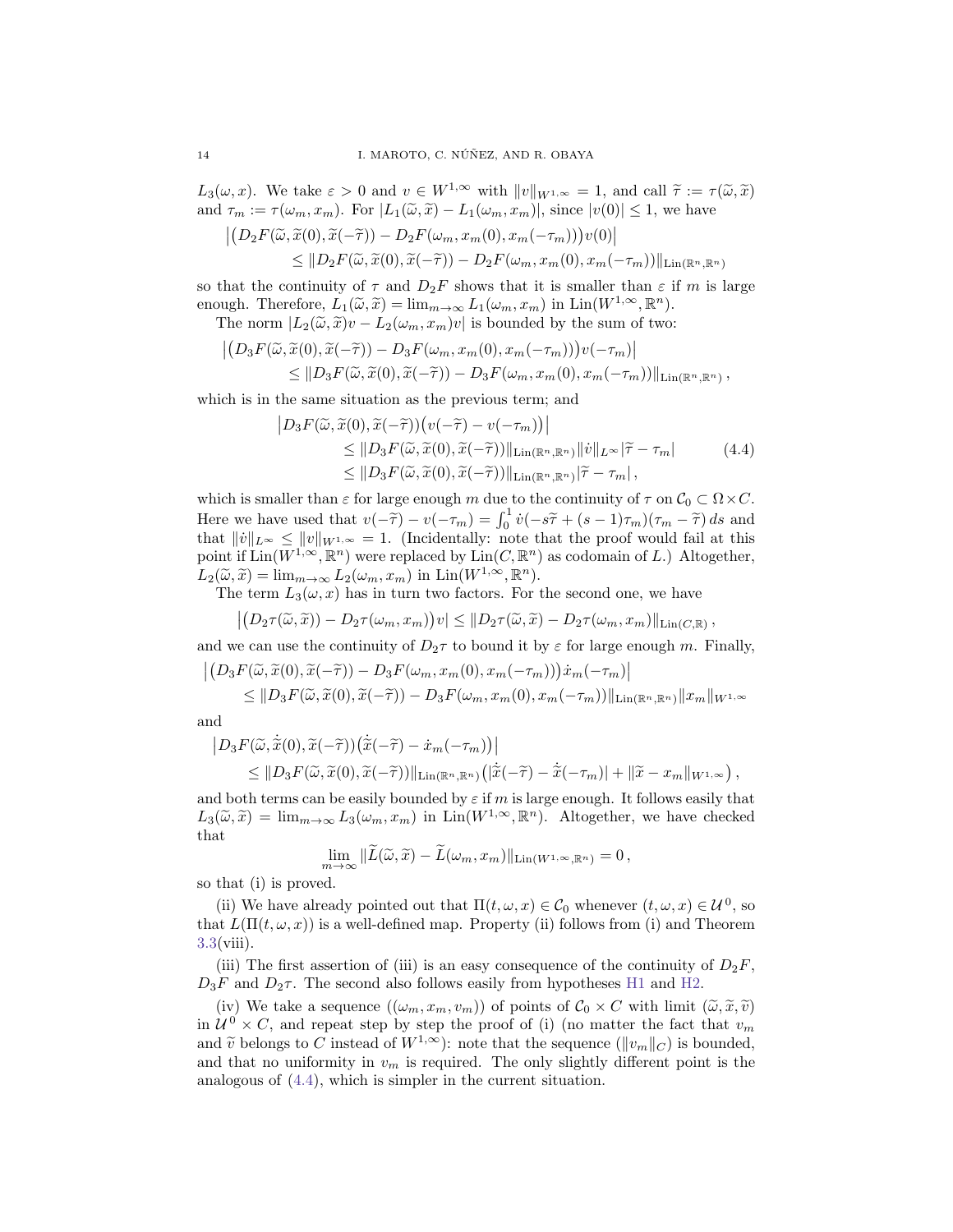(v) As said in (ii),  $L(\Pi(t,\omega,x))$  is a well-defined map. Property (iv) follows from (iv) and Theorem [3.3\(](#page-5-0)viii).

The next results (Theorem [4.2](#page-14-0) and Corollary [4.3\)](#page-16-0) constitute the analogues of Theorems [3.3](#page-5-0) and [3.6](#page-9-2) for the family of variational equations [\(4.3\)](#page-12-1). In particular, we show that this family induces a pseudo-continuous semiflow on  $\mathcal{K} \times W^{1,\infty}$ , where K is any positively  $\Pi$ -invariant compact subset on  $\mathcal{C}_0$ . We will also prove that this semiflow is the one usually so-called linearized semiflow of Π along the semiorbits of  $K:$  see Theorem [4.4.](#page-17-0)

Recall that the Π-semiorbit  $\Pi(t,\omega,x)$  starting at  $(\omega, x) \in \Omega \times W^{1,\infty}$  is defined on a maximal interval represented by  $[-r, \beta_{\omega,x})$ .

<span id="page-14-0"></span>Theorem 4.2. Suppose that conditions [H1](#page-4-3) and [H2](#page-4-1) hold. Then,

(i) for  $(\omega, x) \in \mathcal{C}_0$  and  $v \in C$ , there exists a unique maximal solution  $z(t, \omega, x, v)$ of the equation [\(4.3\)](#page-12-1) corresponding to  $(\omega, x)$  satisfying  $z(s, \omega, x, v) = v(s)$ for  $s \in [-r, 0]$ , which is defined for  $t \in [-r, \beta_{\omega,x})$ . In addition, the map  $C \to \mathbb{R}^n$ ,  $v \mapsto z(t, \omega, x, v)$  is linear and continuous for all  $t \in [-r, \beta_{\omega,x}).$ 

Let us define

<span id="page-14-2"></span> $w(t, \omega, x, v)(s) := z(t + s, \omega, x, v)$ 

$$
s) := z(t + s, \omega, x, v)
$$
  
for  $(\omega, x) \in C_0$ ,  $t \in [0, \beta_{\omega, x})$ ,  $v \in C$ , and  $s \in [-r, 0]$ . (4.5)

Then,

- (ii)  $w(t+l,\omega,x,v) = w(t,\Pi(l,\omega,x),w(l,\omega,x,v))$  whenever the right-hand term exists.
- (iii) The map  $\mathcal{U}^0 \times C \to C$ ,  $(t, \omega, x, v) \mapsto w(t, \omega, x, v)$  is continuous.
- (iv) If  $v \in W^{1,\infty}$ , then  $w(t,\omega,x,v) \in W^{1,\infty}$  for all  $t \in [0,\beta_{\omega,x})$ .
- (v) Let us define

<span id="page-14-3"></span>
$$
\widetilde{\mathcal{U}}^0 := \{ (t, \omega, x) \in \mathcal{U}^0 \mid t \ge r \}. \tag{4.6}
$$

The map  $\widetilde{\mathcal{U}}^0 \times W^{1,\infty} \to W^{1,\infty}$ ,  $(t, \omega, x, v) \mapsto w(t, \omega, x, v)$  is continuous.

(vi) Let us fix  $\widetilde{t} > 0$  with

<span id="page-14-1"></span>
$$
\mathcal{U}_{\tilde{t}}^0 := \{ (\omega, x) \mid (\tilde{t}, \omega, x) \in \mathcal{U}^0 \} = \{ (\omega, x) \in \mathcal{C}_0 \mid \tilde{t} < \beta_{\omega, x} \} \tag{4.7}
$$

nonempty. Then the map  $\mathcal{U}_{\tilde{t}}^0 \times W^{1,\infty} \to W^{1,\infty}$ ,  $(\omega, x, v) \mapsto w(\tilde{t}, \omega, x, v)$  is continuous continuous.

- (vii) Let us define  $V^0 := \{(t, \omega, x, v) | (t, \omega, x) \in \mathcal{U}^0 \text{ and } v \in C^1 \text{ with } v(0^-) =$  $L(\omega, x)v$ . Then the map  $V^0 \to W^{1,\infty}$ ,  $(t, \omega, x, v) \mapsto w(t, \omega, x, v)$  is continuous.
- (viii) Let  $\mathcal{U}_{\tilde{t}}^0$  be defined by [\(4.7\)](#page-14-1). Let us fix  $\tilde{t} > 0$  with  $\mathcal{U}_{\tilde{t}}^0$  nonempty, and  $(\tilde{\omega}, \tilde{x}) \in$ <br> $\mathcal{U}_{\tilde{t}}^0$  is the substitution of the sumplement of the summature that  $\mathcal{U}_{\tau}^{\mathcal{Q}}$ . Let us also fix  $\rho > 0$  be small enough to guarantee that
	- 1.  $u(t, \omega, x)$  is defined (i.e.,  $(t, \omega, x)$  belongs to  $\mathcal{U}^0$ ) whenever  $t \in [0, \tilde{t}]$  and<br>  $\mathcal{U}^0$  $(\omega, x) \in \mathcal{B}_{\tilde{\omega}, \tilde{x}}^{\rho, 0} := \{ (\omega, x) \in \mathcal{C}_0 \mid d_{\Omega}(\omega, \tilde{\omega}) < \rho \text{ and } ||x - \tilde{x}||_{W^{1,\infty}} < \rho \};$
	- $(\omega, x) \in \mathcal{D}_{\widetilde{\omega}, \widetilde{x}} \cdot \{-1(\omega, x) \in \mathcal{C}_0 \mid u_{\Omega}(\omega, \omega) \leq p \text{ and } ||x x||_W$ <br>
	2.  $\sup{\{||u(t, \omega, x)||_C | t \in [0, \widetilde{t}] \text{ and } (\omega, x) \in \mathcal{B}_{\widetilde{\omega}, \widetilde{x}}^{\rho, 0}\} =: \widetilde{c} < \infty$ .

Then there exists  $M = M(\tilde{t}, \tilde{\omega}, \tilde{x}, \rho)$  such that, if  $(\omega, x) \in \mathcal{B}_{\tilde{\omega}, \tilde{x}}^{\rho,0}$ , then<br>Then there exists  $M = M(\tilde{t}, \tilde{\omega}, \tilde{x}, \rho)$  such that, if  $(\omega, x) \in \mathcal{B}_{\tilde{\omega}, \tilde{x}}^{\rho,0}$ , then

$$
||w(t, \omega, x, v)||_{W^{1,\infty}} \le M ||v||_{W^{1,\infty}} \quad \text{for all } t \in [0, t].
$$

*Proof.* (i) The properties proved in Proposition  $4.1(iii)-(v)$  $4.1(iii)-(v)$  allow us to apply the general theory for finite-delay differential equations of Hale and Verdyun Lunel  $[4]$ , Section 2.2, in order to ensure the existence and uniqueness of  $z(t, \omega, x, v)$  and its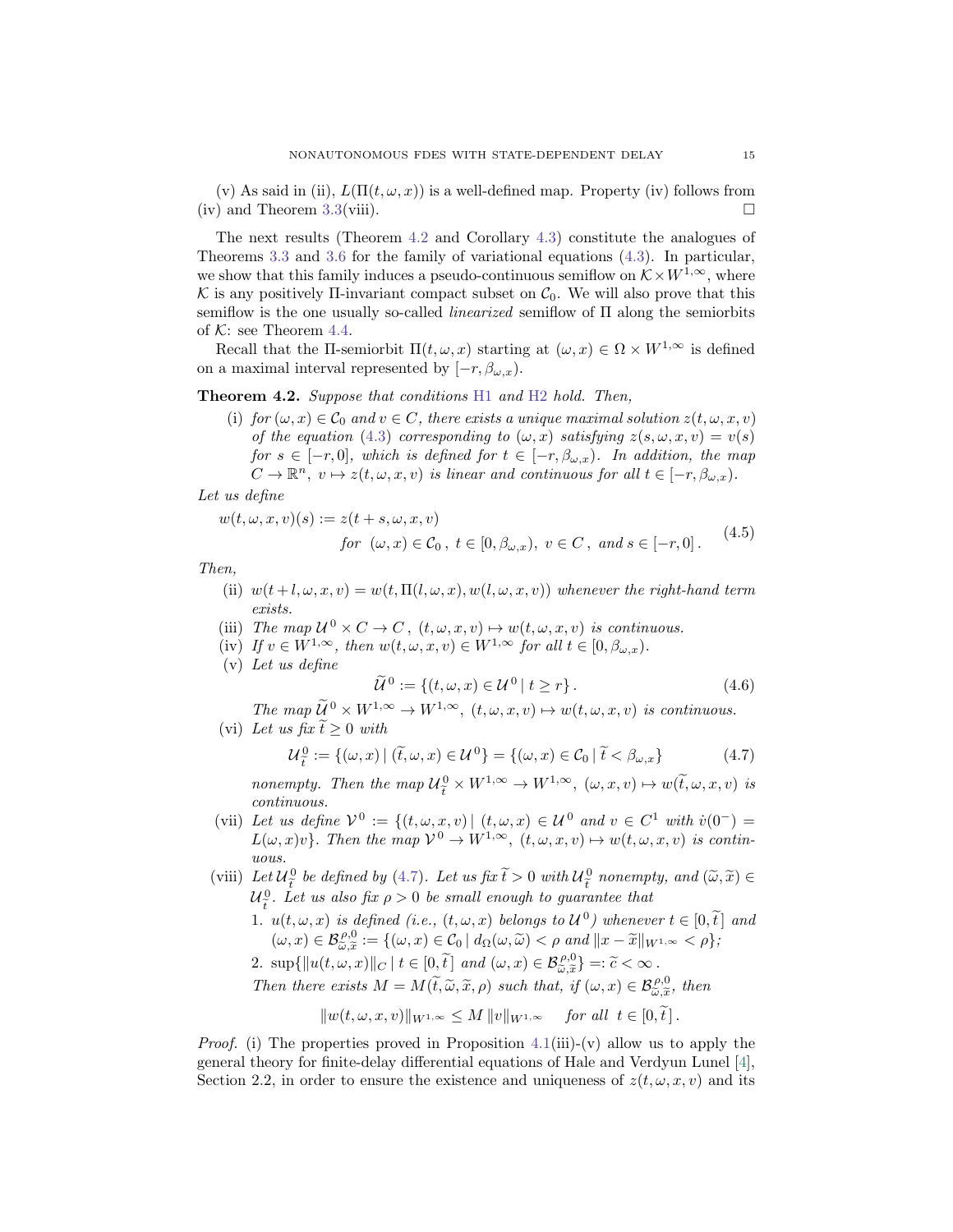continuity with respect to  $v \in C$ . The classical method of continuation of solutions for linear differential equations allows us to prove that  $z(t, \omega, x, v)$  is defined for all  $t \in [-r, \beta_{\omega,x})$ ; and since the equation is linear, so is the map  $v \mapsto z(t, \omega, x, v)$ .

(ii) This cocycle property follows from the uniqueness established in (i).

(iii) Let us take a sequence  $((t_m, \omega_m, x_m, v_m))$  in  $\mathcal{U}^0 \times C$  with limit  $(\tilde{t}, \tilde{\omega}, \tilde{x}, \tilde{v}) \in$ <br> $\forall \chi C$ . The open character of  $\mathcal{U}$  allows us to assume without restriction the  $\mathcal{U}^0 \times C$ . The open character of U allows us to assume without restriction the existence of  $t_0 \in (\tilde{t}, \beta_{\tilde{\omega}, \tilde{x}})$  such that  $t_m \leq t_0 < \beta_{\omega_m, x_m}$  for all  $m \in \mathbb{N}$ . Let us represent  $z_m(t) := z(t, \omega_m, x_m, v_m)$  for  $t \in [-r, t_0]$  and  $w_m(t) := w(t, \omega_m, x_m, v_m)$ for  $t \in [0, t_0]$  and  $m \in \mathbb{N}$ . The integral form of  $(4.3)$  shows that

$$
z_m(t) = v_m(0) + \int_0^t L(\Pi(l, \omega_m, x_m)) w_m(l) dl
$$

for  $t \in [0, t_0]$ . On the other hand, the set S defined by [\(3.4\)](#page-7-1) is contained in  $\mathcal{C}_0$  and compact in  $\Omega \times W^{1,\infty}$ ; therefore, Proposition [4.1\(](#page-12-2)ii) ensures that  $(L\circ\Pi)([0, t_0] \times S) \subset$  $\text{Lin}(W^{1,\infty},\mathbb{R}^n)$  is compact; and hence  $k_0 := \sup\{\|L(\Pi(t,\omega_m,x_m))\|_{\text{Lin}(W^{1,\infty},\mathbb{R}^n)}\}\$  $t \in [0, t_0]$  and  $m \in \mathbb{N}$  is finite. Let us call  $\alpha := \sup_{m \in \mathbb{N}} ||v_m||_C$ . Then,

$$
||w_m(t)||_C \leq \alpha + \int_0^{t_0} k_0 ||w_m(l)||_C dl
$$

for all  $t \in [0, t_0]$ , and the Gronwall lemma shows that  $k := \sup\{\|w_m(t)\|_C \mid t \in$  $[0, t_0]$  and  $m \in \mathbb{N}$  is finite. In turn, this fact and  $(4.3)$  ensure that the set  $\{\dot{z}_m(t) | t \in [0, t_0] \text{ and } m \in \mathbb{N}\}\$ is uniformly bounded.

Now we follow the scheme of the proof of Theorem  $3.3(v)$  $3.3(v)$ . First, we deduce from Arzelá-Ascoli theorem that  $\lim_{m\to\infty} z(t,\omega_m,x_m,v_m) = z(t,\tilde{\omega},\tilde{x},\tilde{v})$  uniformly in  $[-r, t_0]$ . And second, we write  $\|w(t, \tilde{\omega}, \tilde{x}, \tilde{v}) - w(t_m, \omega_m, x_m, v_m)\|_C \leq \|w(t, \tilde{\omega}, \tilde{x}, \tilde{v}) - w(t_m, \omega_m, v_m)\|_C$  $w(t_m, \tilde{\omega}, \tilde{x}, \tilde{v})||_C + ||w(t_m, \tilde{\omega}, \tilde{x}, \tilde{v}) - w(t_m, \omega_m, x_m, v_m)||_C$  and note that: the term  $\|w(t, \tilde{\omega}, \tilde{x}, \tilde{v}) - w(t_m, \tilde{\omega}, \tilde{x}, \tilde{v})\|_C$  is as small as desired for large enough m due to the uniform continuity of  $t \mapsto z(t, \tilde{\omega}, \tilde{x}, \tilde{v})$  in  $[-r, t_0]$ ; and the term  $\|w(t, \tilde{\omega}, \tilde{x}, \tilde{v}) - v_0\|$  $w(t, \omega_m, x_m, v_m)||_C$  is as small as desired for large enough m for all  $t \in [0, t_0]$  due to the previously proved uniform convergence. Thus, (iii) is proved.

(iv) Let us take  $v \in W^{1,\infty}$ . We know that  $\dot{z}(t,\omega,x,v) = L(\Pi(t,\omega,x))w(t,\omega,x,v)$ for  $t \geq 0$ . This ensures that, if  $t \geq r$ ,  $||w(t, \omega, x, v)||_{L^{\infty}}$  is finite, so that  $w(t, \omega, x, v) \in$  $W^{1,\infty}.\,\text{ If }t\in [0,r],\,\text{then }\|w(t,\omega, x, v)\|_{W^{1,\infty}}\leq \|v\|_{W^{1,\infty}}+\|w(r,\omega, x, v)\|_{W^{1,\infty}}.$ 

 $(v)$ &(vi) These properties can be checked with the arguments used to prove Theorem  $3.3(vi) \& (vii)$  $3.3(vi) \& (vii)$ .

(vii) The proof of this point can be done following the ideas of Theorem [3.3\(](#page-5-0)viii), and is simpler: if  $\lim_{m\to\infty} (t_m, \omega_m, x_m, v_m) = (\tilde{t}, \tilde{\omega}, \tilde{x}, \tilde{v})$  in  $\mathcal{V}^0$ , if  $t_m \le t_0 < \beta_{\omega_m, x_m}$ <br>for all  $m \in \mathbb{N}$ , and if  $\gamma_{\omega_n}(t) := \gamma(t_{\omega_n}, x_{\omega_n})$ , for  $t \in [-x, t_0]$ , then the equipontion for all  $m \in \mathbb{N}$ , and if  $z_m(t) := z(t, \omega_m, x_m, v_m)$  for  $t \in [-r, t_0]$ , then the equicontinuity of the family  $\{\dot{z}_m(t) | m \in \mathbb{N}\}$  on  $[0, t_0]$  follows easily from [\(4.3\)](#page-12-1), Proposition  $(4.1)(i)$  $(4.1)(i)$ , and the uniform continuity of  $\Pi$  on  $[0, t_0] \times S$ , where S is given by  $(3.4)$ .

(viii) The point  $(\tilde{t}, \tilde{\omega}, \tilde{x})$  will be fixed in this proof. The existence of  $\rho > 0$  for which conditions 1 and 2 hold is proved by Theorem  $3.6(i)$  $3.6(i)$ , where we also checked that (see  $(3.11)$ )

 $\sup\{\|u(t,\omega,x)\|_{W^{1,\infty}} | t \in [0,\tilde{t}] \text{ and } (\omega,x) \in \mathcal{B}_{\tilde{\omega},\tilde{x}}^{\rho,0}\} =: c^* < \infty.$ 

Therefore, according to Proposition [4.1\(](#page-12-2)iii),

 $\sup\{\|L(\Pi(t,\omega,x))\|_{\text{Lin}(C,\mathbb{R}^n)}\,|\;t\in[0,\tilde{t}\] \text{ and } x\in\mathcal{B}_{\tilde{\omega},\tilde{x}}^{\rho,0}\} =:\hat{c}<\infty.$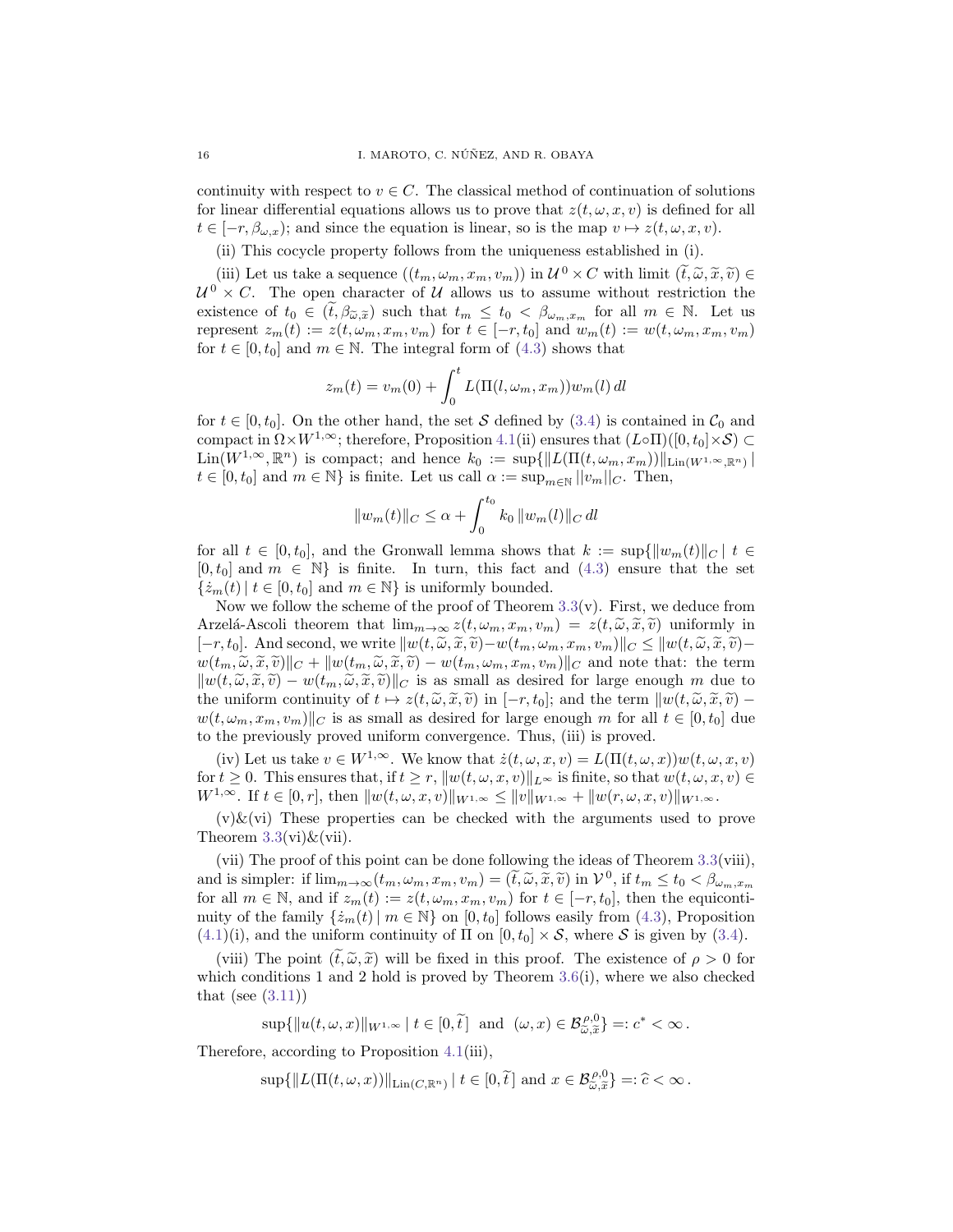In particular, conditions 1 and 2 hold. We take  $t \in [0,\tilde{t}], (\omega, x) \in \mathcal{B}_{\tilde{\omega}, \tilde{x}}^{\rho,0}$ , and  $\omega \in W^{1,\infty}$ , and we know of  $(A, \tilde{x})$  is and we know that  $v \in W^{1,\infty}$ , and make use of [\(4.3\)](#page-12-1) in order to write

$$
|z(t, \omega, x, v)| \le |v(0) + \int_0^t \|L(\Pi(l, \omega, x))\|_{\text{Lin}(C, \mathbb{R}^n)} \|w(l, \omega, x, v)\|_{C} dl
$$
  

$$
\le \|v\|_{W^{1, \infty}} + \int_0^t \hat{c} \|w(l, \omega, x, v)\|_{C} .
$$

It follows easily that  $\|w(t, \omega, x, v)\|_{C} \le \|v\|_{W^{1,\infty}} + \int_0^t \hat{c} \|w(t, \omega, x, v)\|_{C}$ , so that the Gronwall lemma ensures that  $||w(t, \omega, x, v)||_C \leq e^{\hat{c}t} ||v||_{W^{1,\infty}}$ . To finish the proof of (i) is now easy: see for instance the end of the proof of Theorem [3.6\(](#page-9-2)ii).  $\Box$ 

<span id="page-16-0"></span>**Corollary 4.3.** Suppose that conditions [H1](#page-4-3) and [H2](#page-4-1) hold. Let  $K \subset C_0$  be a positively  $\Pi$ -invariant compact set. We define by [\(4.5\)](#page-14-2) the function  $w(t, \omega, x, v)$  for  $t \in \mathbb{R}^+$ ,  $(\omega, x) \in \mathcal{K}$ , and  $v \in C$ . Then

(i) the map

$$
\Pi^L \colon \mathbb{R}^+ \times \mathcal{K} \times C \to \mathcal{K} \times C, \quad (t, \omega, x, v) \mapsto (\Pi(t, \omega, x), w(t, \omega, x, v))
$$

is a continuous linear skew-product semiflow with base  $(K, \Pi, \mathbb{R}^+)$ .

(ii) The map

$$
\widetilde{\Pi}^{L}: \mathbb{R}^{+} \times \mathcal{K} \times W^{1,\infty} \to \mathcal{K} \times W^{1,\infty}, \ \ (t, \omega, x, v) \mapsto (\Pi(t, \omega, x), w(t, \omega, x, v))
$$

satisfies properties [\(f1\)](#page-3-1) and [\(f2\)](#page-3-0) with  $\Omega$  replaced by  $K \times W^{1,\infty}$  (for all  $t \geq 0$ and all  $l \geq 0$  in the case of  $(f2)$ ). In addition,

- $[r, \infty) \times K \times W^{1, \infty} \to \mathcal{K} \times W^{1, \infty}, (t, \omega, x, v) \mapsto (\Pi(t, \omega, x), w(t, \omega, x, v))$ is a continuous map.
- For each  $\tilde{t} \geq 0$ , the map  $\Pi_{\tilde{t}}^L : \mathcal{K} \times W^{1,\infty} \to \mathcal{K} \times W^{1,\infty}$ ,  $(\omega, x, v) \mapsto$  $(\Pi(\widetilde{t},\omega,x), w(\widetilde{t},\omega,x,v))$  is continuous.
- Let us define

$$
\mathcal{V}_{\mathcal{K}}^0 := \{ (t, \omega, x, v) \in \mathcal{V}^0 \mid (\omega, x) \in \mathcal{K} \}
$$
  
= \{ (t, \omega, x, v) \in \mathbb{R}^+ \times \mathcal{K} \times C^1 \mid v(0^-) = L(\omega, x)v \}.

The map  $\mathcal{V}_{\mathcal{K}}^0 \to \mathcal{K} \times W^{1,\infty}$ ,  $t \mapsto (\Pi(t,\omega,x), w(t,\omega,x,v))$  is continuous.

*Proof.* Corollary [3.4](#page-9-3) shows that  $(K, \Pi, \mathbb{R}^+)$  is a global continuous semiflow. Having this in mind, all the assertions are trivial consequences of Theorem [4.2.](#page-14-0)  $\Box$ 

As we anticipated, our next result, Theorem [4.4,](#page-17-0) will show that, as a matter of fact,  $\widetilde{\Pi}^L : \mathbb{R}^+ \times \mathcal{K} \times W^{1,\infty} \to \mathcal{K} \times W^{1,\infty}$  is the linearized semiflow of  $\Pi$ , in the sense that each one of its semiorbits determine the differential with respect to the state variable of the semiorbits of Π. The first assertion in the theorem is proved (in a slightly different setting) in [\[5\]](#page-22-5), Theorem 4. For the sake of completeness we give here part of the details of the proof, since they help the reader to understand the dynamical meaning of the function  $u_x(t, \omega, x)$ .

Note that the uniformity of the limit [\(4.8\)](#page-17-1) with respect to the elements of the unit ball means that  $u_x(t, \omega, x)$  is the classical Fréchet differential with respect to the initial state of the function  $u(t, \omega, x)$ , which provides it with full dynamical meaning.

The sets  $C_0$  and  $U^0$  appearing in the next statement are given by [\(4.1\)](#page-12-3) and [\(4.2\)](#page-12-4).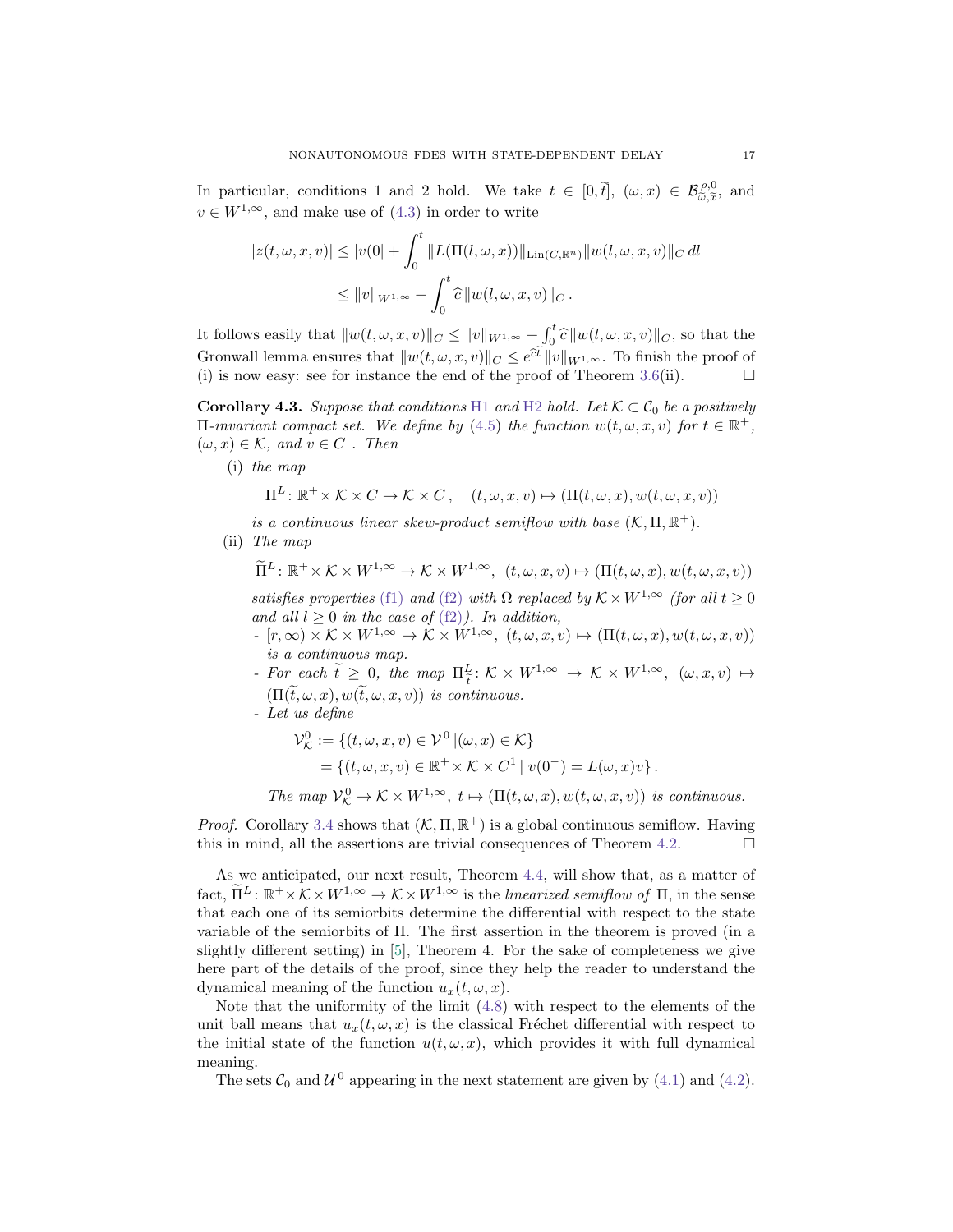<span id="page-17-0"></span>**Theorem 4.4.** Suppose that [H1](#page-4-3) and [H2](#page-4-1) hold. Let us fix  $(\omega, x) \in C_0$ . If  $t \in [0, \beta_{\omega,x})$ , then there exists

$$
u_x(t, \omega, x)v = \lim_{\varepsilon \to 0} \frac{u(t, \omega, x + \varepsilon v) - u(t, \omega, x)}{\varepsilon} \quad in \ W^{1, \infty}
$$
  
uniformly in  $v \in \overline{\mathcal{B}}_1$ , (4.8)

<span id="page-17-1"></span>where  $\overline{\mathcal{B}}_1 := \{v \in W^{1,\infty} \mid ||v||_{W^{1,\infty}} = 1\}$ . In addition, the map

 $[-r, \beta_{\omega,x}) \to W^{1,\infty}, \quad t \mapsto (u_x(t,\omega, x)v)(t)$ 

is the unique solution of [\(4.3\)](#page-12-1) agreeing with v on  $[-r, 0]$ . That is,  $u_x(t, \omega, x)v =$  $w(t, \omega, x, v)$ , this last map being defined by [\(4.5\)](#page-14-2).

Consequently, the map  $(t, \omega, x, v) \mapsto u_x(t, \omega, x)v$  satisfies all the continuity properties described in Theorem [4.2.](#page-14-0)

*Proof.* In the whole proof, the point  $(\omega, x) \in C_0$  will be fixed, and any v will belong to  $\overline{\mathcal{B}}_1$ . We also fix an arbitrary time  $T \in (0, \beta_{\omega,x})$ . Theorem [3.3\(](#page-5-0)v) provides  $\delta > 0$ such that, for  $\varepsilon \in [-\delta, \delta]$ , there exists  $y_v^{\varepsilon}(t) := y(t, \omega, x + \varepsilon v)$  for  $t \in [-r, T]$ , and  $v \in \overline{\mathcal{B}}_1$ . We also represent  $u_v^{\varepsilon}(t) := u(t, \omega, x + \varepsilon v)$ ,  $\tau_v^{\varepsilon}(t) := \tau(\omega \cdot t, u_v^{\varepsilon}(t))$ ,  $z_v(t) := z(t, \omega, x, v)$ , and  $w_v(t) := w(t, \omega, x, v)$  for  $|\varepsilon| \leq \delta, t \in [0, T]$ , and  $v \in \overline{\mathcal{B}}_1$ . (Recall that  $z(t, \omega, x, v)$  is the solution of [\(4.3\)](#page-12-1) agreeing with v on [-r, 0], and that  $w(t, \omega, x, v)$  is defined by [\(4.5\)](#page-14-2).) Note that  $y_v^0(t)$ ,  $u_v^0(t)$ , and  $\tau_v^0(t)$  are independent of  $v \in \mathcal{B}_1$ . For this reason, we omit the subscript when  $\varepsilon = 0$ .

Theorem 2 and Corollary 1 of Hartung [\[5\]](#page-22-5) prove that, if  $(\omega, x) \in C_0$  and  $t \in$  $[0, \beta_{\omega,x}),$  then

<span id="page-17-2"></span>
$$
u_x(t, \omega, x)v = \lim_{\varepsilon \to 0} \frac{u(t, \omega, x + \varepsilon v) - u(t, \omega, x)}{\varepsilon} \quad \text{in } C \text{ unif. in } v \in \overline{\mathcal{B}}_1 \,, \tag{4.9}
$$

where  $\overline{\mathcal{B}}_1 := \{v \in W^{1,\infty} \mid ||v||_{W^{1,\infty}} = 1\}.$  They also prove that

$$
(u_x(t,\omega,x)v) = w(t,\omega,x,v) ,
$$

where  $w(t, \omega, x, v)$  is defined by [\(4.5\)](#page-14-2). In particular, the map  $u_x(t, \omega, x): W^{1, \infty} \to C$ is linear. And we have seen in Theorem [4.2\(](#page-14-0)iv) that  $u_x(t, \omega, x)(v) = w(t, \omega, x, v) \in$  $W^{1,\infty}$  if  $v \in W^{1,\infty}$ , so that  $u_x(t,\omega,x): W^{1,\infty} \to W^{1,\infty}$  is well defined. So that the goal is to prove that [\(4.9\)](#page-17-2) is still true in the topology of  $W^{1,\infty}$  instead of that of C. (See also Theorem 4 of  $[5]$ .)

Since  $T$  is arbitrarily chosen, a standard compactness argument shows that  $(4.9)$ can be rewritten as

<span id="page-17-3"></span>
$$
\lim_{\varepsilon \to 0} \left\| \frac{u_v^{\varepsilon}(t) - u^0(t)}{\varepsilon} - w_v(t) \right\|_C = 0 \quad \text{for all } t \in [0, T] \text{ unif. in } v \in \overline{\mathcal{B}}_1. \tag{4.10}
$$

For the same reason, in order to prove [\(4.8\)](#page-17-1), we must prove that

$$
\lim_{\varepsilon \to 0} \left\| \frac{u_v^{\varepsilon}(t) - u^0(t)}{\varepsilon} - w_v(t) \right\|_{W^{1,\infty}} = 0 \quad \text{for all } t \in [0, T] \text{ unit. in } v \in \overline{\mathcal{B}}_1.
$$

Note that  $(\dot{y}_v^{\varepsilon}(s) - \dot{y}^0(s))/\varepsilon = \dot{v}(s) = \dot{z}_v(s)$  for Lebesgue-a.a.  $s \in [-r, 0]$ . This property, [\(4.10\)](#page-17-3), and the definition of  $\|\cdot\|_{W^{1,\infty}}$ , show that our goal will be achieved once we have proved that

<span id="page-17-4"></span>
$$
\lim_{\varepsilon \to 0} \frac{\dot{y}_v^{\varepsilon}(t) - \dot{y}^0(t)}{\varepsilon} = \dot{z}_v(t) \quad \text{uniformly in } t \in [0, T] \text{ and } v \in \overline{\mathcal{B}}_1. \tag{4.11}
$$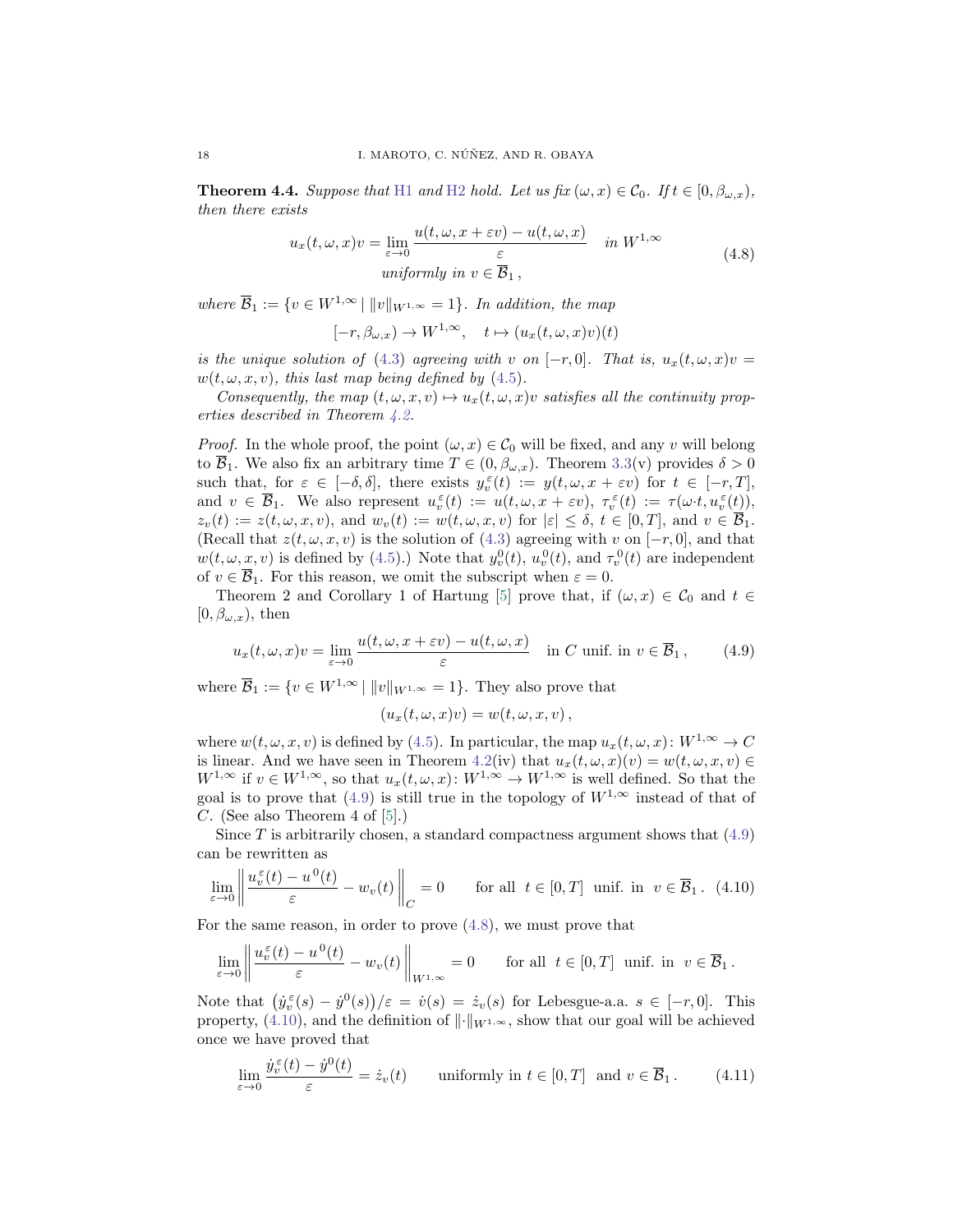Equation [\(3.1\)](#page-4-2) satisfied by  $y_v^{\varepsilon}(t)$  combined with [H1](#page-4-3) and [H2](#page-4-1) yield

$$
\frac{\dot{y}_v^{\varepsilon}(t) - \dot{y}^0(t)}{\varepsilon} = \frac{F(\omega \cdot t, y_v^{\varepsilon}(t), y_v^{\varepsilon}(t - \tau_v^{\varepsilon}(t))) - F(\omega \cdot t, y^0(t), y^0(t - \tau^0(t)))}{\varepsilon}
$$
\n
$$
= \int_0^1 \left( D_2 F(\omega \cdot t, s \, y_v^{\varepsilon}(t) + (1 - s) \, y^0(t), s y_v^{\varepsilon}(t - \tau_v^{\varepsilon}(t))) + (1 - s) \, y^0(t - \tau^0(t)) \right) \left( \frac{y_v^{\varepsilon}(t) - y^0(t)}{\varepsilon} \right) ds
$$
\n
$$
+ \int_0^1 \left( D_3 F(\omega \cdot t, s \, y_v^{\varepsilon}(t) + (1 - s) \, y^0(t), s y_v^{\varepsilon}(t - \tau_v^{\varepsilon}(t))) + (1 - s) \, y^0(t - \tau^0(t)) \right) \left( \frac{y_v^{\varepsilon}(t - \tau_v^{\varepsilon}(t)) - y^0(t - \tau^0(t))}{\varepsilon} \right) ds.
$$

The proof of (i) will be a consequence of the following property: the limits of the first and second integrands as  $\varepsilon \to 0$  are, respectively,

<span id="page-18-0"></span>
$$
l_1 = D_2 F(\omega \cdot t, y^0(t), y^0(t - \tau^0(t))) z_v(t), \qquad (4.12)
$$

<span id="page-18-1"></span>
$$
l_2 = D_3 F(\omega \cdot t, y^0(t), y^0(t - \tau^0(t))) z_v(t - \tau^0(t))
$$
  
- D\_3 F(\omega \cdot t, y^0(t), y^0(t - \tau^0(t))) y^0(t - \tau^0(t)) \cdot D\_2 \tau^0(t) w\_v(t) (4.13)

uniformly in  $t \in [0, T]$ ,  $s \in [0, 1]$ , and  $v \in \overline{\mathcal{B}}_1$ . In order to check that this uniform limiting behavior yields indeed the result, we assume for the moment being that [\(4.12\)](#page-18-0) and [\(4.13\)](#page-18-1) hold. Then we can combine the continuity of  $D_2F$  and  $D_3F$ ensured by [H1](#page-4-3) in order to deduce that

$$
\lim_{\varepsilon \to 0} \frac{\dot{y}_v^{\varepsilon}(t) - \dot{y}^0(t)}{\varepsilon} = D_2 F(\omega \cdot t, y^0(t), y^0(t - \tau^0(t))) z_v(t) \n+ D_3 F(\omega \cdot t, y^0(t), y^0(t - \tau^0(t))) z_v(t - \tau^0(t)) \n- D_3 F(\omega \cdot t, y^0(t), y^0(t - \tau^0(t))) \dot{y}^0(t - \tau^0(t)) \cdot D_2 \tau^0(t) w_v(t) \n= L(\Pi(t, \omega, x)) w_v(t)
$$

uniformly in  $t \in [0, T]$  and  $v \in \overline{\mathcal{B}}_1$ . Since, according to [\(4.3\)](#page-12-1), the last expression agrees with  $\dot{z}_v(t)$ , the equality [\(4.11\)](#page-17-4) (and hence assertion (i)) will be proved, as asserted.

It is easy to deduce from the continuity  $\Pi: \mathbb{R}^+ \times \Omega \times W^{1,\infty} \to \Omega \times C$  ensured by Theorem [3.3\(](#page-5-0)v) that, given  $\rho > 0$ , there exists  $\delta = \delta(\rho) > 0$  such that, if  $|\varepsilon| \leq \delta$ , then  $||u_v^{\varepsilon}(t) - u_v^0(t)||_C \leq \rho$  for all  $t \in [0, T]$  and all  $v \in \overline{\mathcal{B}}_1$ . In other words,  $\lim_{\varepsilon\to 0} u_v^{\varepsilon}(t) = u^0(t)$  uniformly in  $t \in [0,T]$  and  $v \in \overline{\mathcal{B}}_1$ . This property guarantees that the following limits exist and are uniform in  $t \in [0, T]$  and  $v \in \overline{\mathcal{B}}_1$ :

$$
y^{0}(t) = \lim_{\varepsilon \to 0} y^{\varepsilon}_{v}(t),
$$
  
\n
$$
\tau^{0}(t) = \lim_{\varepsilon \to 0} \tau^{\varepsilon}_{v}(t),
$$
  
\n
$$
y^{0}(t - \tau^{0}(t)) = \lim_{\varepsilon \to 0} y^{\varepsilon}_{v}(t - \tau^{ \varepsilon}_{v}(t)).
$$
\n(4.14)

<span id="page-18-2"></span>The last limit follows from the previous ones and  $||y^0(t-\tau^0(t)) - y_v^{\varepsilon}(t-\tau_v^{\varepsilon}(t))|| \le$  $\|y^0(t-\tau^0(t)) - y^0(t-\tau_v^\varepsilon(t))\| + \|y^0(t-\tau_v^\varepsilon(t)) - y_v^\varepsilon(t-\tau_v^\varepsilon(t))\|.$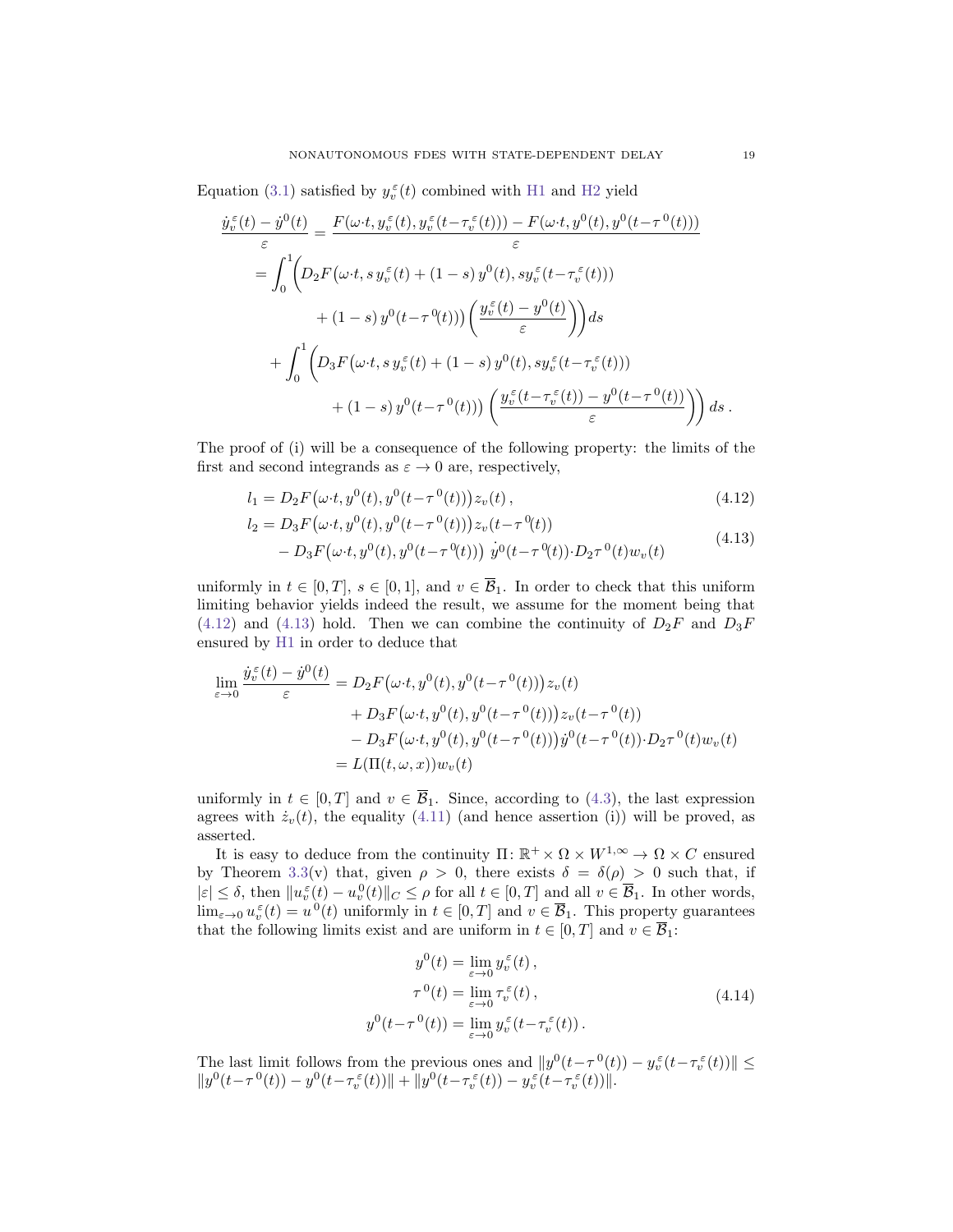On the other hand, [\(4.10\)](#page-17-3) yields

<span id="page-19-2"></span>
$$
\lim_{\varepsilon \to 0} \frac{y_v^{\varepsilon}(t) - y^0(t)}{\varepsilon} = z_v(t) \quad \text{uniformly in } t \in [-r, T] \text{ and } v \in \overline{\mathcal{B}}_1. \tag{4.15}
$$

These facts and the continuity of  $D_2F$  guaranteed by [H1](#page-4-3) allow us to check [\(4.12\)](#page-18-0). To deal with the second integrand, we will prove that

<span id="page-19-0"></span>
$$
\lim_{\varepsilon \to 0} \frac{y_v^{\varepsilon}(t - \tau_v^{\varepsilon}(t)) - y^0(t - \tau^0(t))}{\varepsilon} = z_v(t - \tau^0(t)) - \dot{y}^0(t - \tau^0(t)) \cdot D_2 \tau^0(t) w_v(t) \tag{4.16}
$$

uniformly in  $t \in [0, T]$  and  $v \in \overline{\mathcal{B}}_1$ . Let us write

$$
\frac{y_v^{\varepsilon}(t-\tau_v^{\varepsilon}(t))-y^0(t-\tau^0(t))}{\varepsilon}=\frac{y_v^{\varepsilon}(t-\tau_v^{\varepsilon}(t))-y^0(t-\tau_v^{\varepsilon}(t))}{\varepsilon}+\frac{y^0(t-\tau_v^{\varepsilon}(t))-y^0(t-\tau^0(t))}{\varepsilon},
$$

and deal with each term to obtain [\(4.16\)](#page-19-0).

We first check that

$$
\lim_{\varepsilon \to 0} \frac{y_v^{\varepsilon}(t - \tau_v^{\varepsilon}(t)) - y^0(t - \tau_v^{\varepsilon}(t))}{\varepsilon} = z_v(t - \tau^0(t)) \quad \text{unif. in } t \in [0, T] \text{ and } v \in \overline{\mathcal{B}}_1,
$$

which in turn requires

<span id="page-19-1"></span>
$$
\lim_{\varepsilon \to 0} |z_v(t - \tau_v^{\varepsilon}(t)) - z_v(t - \tau^0(t))| = 0 \quad \text{unif. in } t \in [0, T] \text{ and } v \in \overline{\mathcal{B}}_1. \tag{4.17}
$$

To prove this last property, we use the convergence of  $\tau_v^{\varepsilon}(t)$  to  $\tau^0(t)$  as  $\varepsilon \to 0$  (see [\(4.14\)](#page-18-2)), which is uniform in  $t \in [0, T]$  and  $v \in \overline{\mathcal{B}}_1$ , together with the equicontinuity of  $\{z_v | v \in \mathcal{B}_1\}$  on  $[-r, T]$ : note first that the family is equicontinuous on  $[-r, 0]$ (where  $|z(t_1) - z(t_2)| \le ||v||_{L^{\infty}} |t_1 - t_2| \le |t_1 - t_2|$ ); and second, that

$$
|\dot{z}_v(t)| \leq \|L(\Pi(t,\omega,x))\|_{\text{Lin}(W^{1,\infty},\mathbb{R}^n)} \|w_v(t)\|_{W^{1,\infty}}
$$

for  $t > 0$ , so that the uniform continuity of the map  $[0, T] \to \text{Lin}(W^{1,\infty}, \mathbb{R}^n)$ ,  $t \mapsto$  $L(\Pi(t,\omega,x))$  (ensured by Proposition [4.1\(](#page-12-2)ii)) and the Lipschitz behavior of  $w<sub>v</sub>(t)$ (ensured by Theorem [4.2\(](#page-14-0)viii)) provide a constant M such that  $|\dot{z}_v(t)| \leq M$  for all  $t \in [0, T]$  and  $v \in \mathcal{B}_1$ . So, [\(4.17\)](#page-19-1) is proved, and we can write

$$
\lim_{\varepsilon \to 0} \left| \frac{y_v^{\varepsilon}(t - \tau_v^{\varepsilon}(t)) - y^0(t - \tau_v^{\varepsilon}(t))}{\varepsilon} - z_v(t - \tau^0(t)) \right|
$$
\n
$$
\leq \lim_{\varepsilon \to 0} \left| \frac{y_v^{\varepsilon}(t - \tau_v^{\varepsilon}(t)) - y^0(t - \tau_v^{\varepsilon}(t))}{\varepsilon} - z_v(t - \tau_v^{\varepsilon}(t)) \right|
$$
\n
$$
+ \lim_{\varepsilon \to 0} \left| z_v(t - \tau_v^{\varepsilon}(t)) - z_v(t - \tau^0(t)) \right| = 0 + 0,
$$

the last limits being uniform in  $t \in [0, T]$  and  $v \in \overline{\mathcal{B}}_1$ . (The assertion concerning the first limit is  $0$  is an easy consequence of  $(4.15)$ .

The remaining limit to compute is

$$
\lim_{\varepsilon \to 0} \frac{y^0(t - \tau_v^{\varepsilon}(t)) - y^0(t - \tau^0(t))}{\varepsilon}
$$
\n
$$
= \lim_{\varepsilon \to 0} \int_0^1 \dot{y}^0(t - s\tau_v^{\varepsilon}(t) - (1 - s)\tau^0(t)) \, ds \cdot \lim_{\varepsilon \to 0} \frac{\tau^0(t) - \tau_v^{\varepsilon}(t)}{\varepsilon}.
$$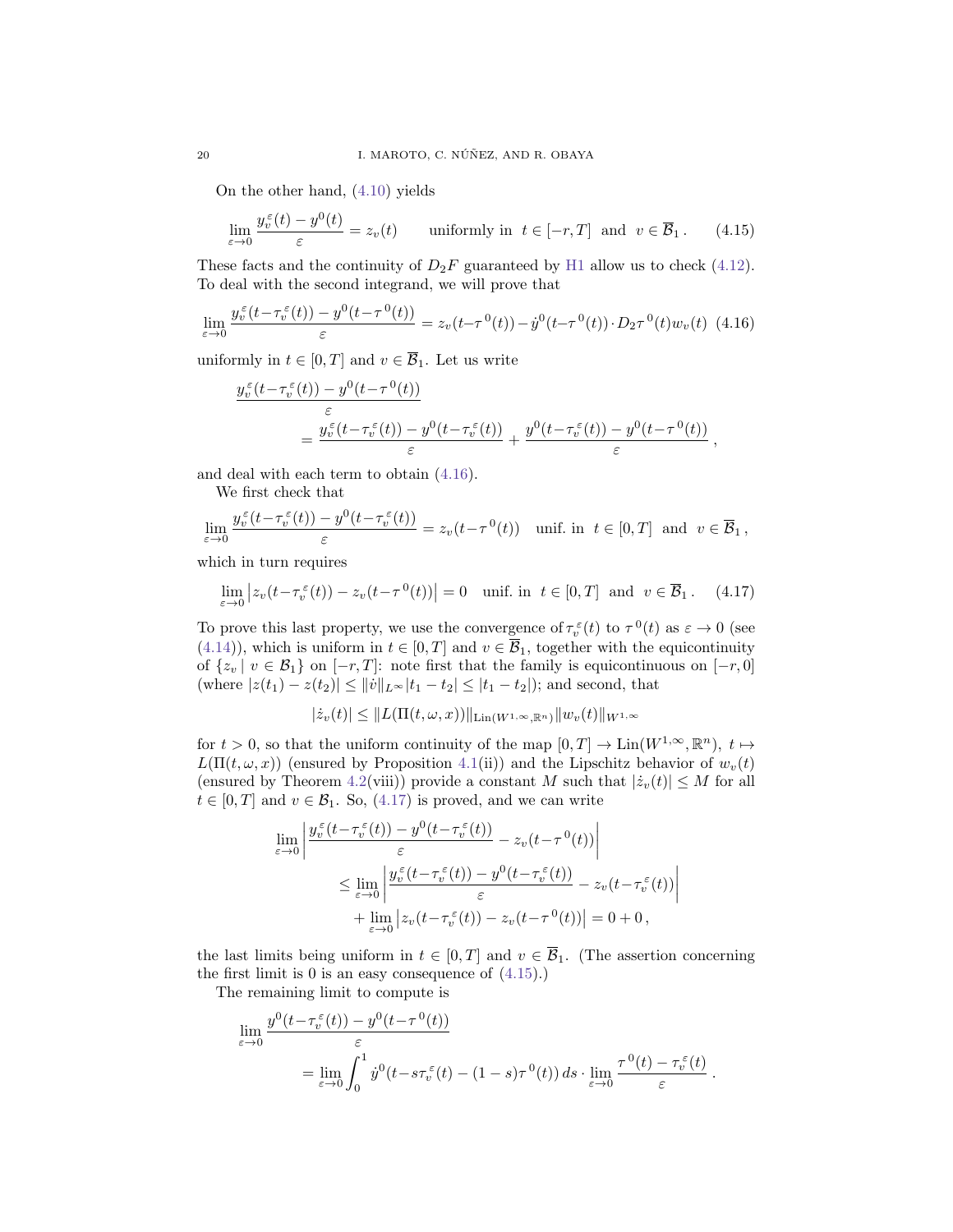Since  $(\omega, x) \in C_0$ , it follows from Theorem [3.3\(](#page-5-0)vii) that  $\dot{y}^0$  is uniformly continuous on  $[-r, T]$ , from where it follows easily that  $\lim_{\varepsilon \to 0} \dot{y}^0(t - s \tau_v^{\varepsilon}(t) - (1 - s) \tau^0(t)) =$  $\dot{y}^0(t-\tau^0(t))$  uniformly in  $t \in [0,T]$ ,  $s \in [0,1]$  and  $v \in \overline{\mathcal{B}}_1$ . These properties yield

$$
\lim_{\varepsilon \to 0} \int_0^1 \dot{y}^0(t - s\tau_v^{\varepsilon}(t) - (1 - s)\tau^0(t)) ds = \dot{y}^0(t - \tau^0(t))
$$

uniformly in  $t \in [0, T]$ ,  $s \in [0, 1]$  and  $v \in \overline{\mathcal{B}}_1$ . On the other hand, we can write

$$
\lim_{\varepsilon\to 0}\frac{\tau^{\,0}(t)-\tau_v^\varepsilon(t)}{\varepsilon}=\lim_{\varepsilon\to 0}\int_0^1D_2\tau\big(\omega\cdot t,s\,u^{\,0}(t)+(1-s)\,u_v^\varepsilon(t)\big)\frac{u^{\,0}(t)-u_v^\varepsilon(t)}{\varepsilon}\,ds\,.
$$

We deduce from [H2](#page-4-1) and from the property  $\lim_{\varepsilon \to 0} u_v^{\varepsilon}(t) = u^0(t)$  uniformly in  $t \in [0,T]$  and  $v \in \overline{\mathcal{B}}_1$  (see above) that  $\lim_{\varepsilon \to 0} D_2\tau(\omega \cdot t, s u_v^{\varepsilon}(t) + (1-s) u^0(t)) =$  $D_2\tau(\omega \cdot t, u^0(t))$  in Lin(C,  $\mathbb{R}^n$ ) uniformly in  $t \in [0, T]$ ,  $s \in [0, 1]$  and  $v \in \overline{\mathcal{B}}_1$ . Finally, according to [\(4.10\)](#page-17-3),  $\lim_{\varepsilon \to 0} \left( u_v^{\varepsilon}(t) - u^0(t) \right) / \varepsilon = w_v(t)$  in C uniformly in  $t \in [0, T]$ and  $v \in \overline{\mathcal{B}}_1$ . These facts ensure that

$$
\lim_{\varepsilon \to 0} \frac{\tau^0(t) - \tau_{\varepsilon}(t)}{\varepsilon} = -D_2 \tau(\omega \cdot t, u^0(t)) w_v(t) \quad \text{uniformly in } t \in [0, T] \text{ and } v \in \overline{\mathcal{B}}_1.
$$

Altogether, we see that [\(4.16\)](#page-19-0) is proved. Now we can check the assertion concerning the second integrand by combining equalities [\(4.14\)](#page-18-2), the continuity of  $D_3F$  ensured by [H1,](#page-4-3) and [\(4.16\)](#page-19-0). The proof is complete.  $\Box$ 

We complete the paper with a deeper analysis of the regularity properties of the map  $u_x(t, \omega, x)v$ .

**Theorem 4.5.** Suppose that conditions [H1](#page-4-3) and [H2](#page-4-1) hold, and define the sets  $\mathcal{U}_{\tilde{t}}^0$ and  $\widetilde{\mathcal{U}}^0$  by [\(4.7\)](#page-14-1) and [\(4.6\)](#page-14-3).

- (i) Let us fix  $\tilde{t} \geq 0$  with  $\mathcal{U}_{\tilde{t}}^0$  nonempty. Then the map  $\mathcal{U}_{\tilde{t}}^0 \to \text{Lin}(W^{1,\infty}, W^{1,\infty})$ ,  $(\omega, x) \mapsto u_x(\tilde{t}, \omega, x)$  is continuous.<br>  $\widetilde{C}^0$ ,  $\widetilde{C}^1$ ,  $(\omega, x)$  is continuous.
- (ii) The map  $\widetilde{U}^0 \to \text{Lin}(W^{1,\infty}, W^{1,\infty})$ ,  $(t, \omega, x) \mapsto u_x(t, \omega, x)$  is continuous.

*Proof.* In the whole proof, we will use the notation  $u_x(t, \omega, x)v = w(t, \omega, x, v)$ , since we will permanently use the fact that the function  $t \mapsto w(t, \omega, x, v)(0) = z(t, \omega, x, v)$ solves [\(4.3\)](#page-12-1).

(i) Let us take a sequence  $((\omega_m, x_m))$  in  $\mathcal{U}_{\tilde{t}}^0$  with limit  $(\tilde{\omega}, \tilde{x}) \in \mathcal{U}_{\tilde{t}}^0$ . We also take a constant  $\rho$  satisfying conditions 1 and 2 of Theorem [4.2\(](#page-14-0)viii), and assume without restriction that  $(\omega_m, x_m) \in \mathcal{B}_{\tilde{\omega}, \tilde{x}}^{\rho, 0}$  for all  $m \in \mathbb{N}$ . For any  $v \in W^{1, \infty}$ , we represent  $z_m(t, v) := z(t, \omega_m, x_m, v)$  and  $\tilde{z}(t, v) := z(t, \tilde{\omega}, \tilde{x}, v)$  for  $t \in [-r, \tilde{t}],$  and  $w_m(t, v) := w(t, \omega_m, x_m, v)$  and  $\widetilde{w}(t, v) := w(t, \widetilde{\omega}, \widetilde{x}, v)$  for  $t \in [0, \widetilde{t}]$ . Equation [\(4.3\)](#page-12-1) yields

<span id="page-20-0"></span>
$$
|\widetilde{z}(t,v) - z_m(t,v)| \leq \left| \int_0^t \left( L(\Pi(l,\omega_m, \widetilde{x}_m)) - L(\Pi(l,\widetilde{\omega}, \widetilde{x})) \right) w_m(l,v) \, dl \right|
$$

$$
+ \left| \int_0^t L(\Pi(l,\widetilde{\omega}, \widetilde{x})) (\widetilde{w}(l,v) - w_m(l,v)) \, dl \right|
$$
(4.18)

for all  $t \in [0, \tilde{t}]$ . Let us fix  $\varepsilon > 0$ , define S by [\(3.4\)](#page-7-1), note that  $S \subset C_0$ , and use Proposition [4.1\(](#page-12-2)ii) and the compactness of  $[0, \tilde{t}] \times S$  to find  $m_0$  such that  $||L(\Pi(t, \omega_m, \tilde{x}_m)) - L(\Pi(t, \tilde{\omega}, \tilde{x}))||_{\text{Lin}(\Omega, R_n)} \leq \varepsilon$  for  $t \in [0, \tilde{t}]$  and  $m \geq m_0$ . According to Theorem [4.2\(](#page-14-0)viii), there exists  $M > 0$  such that  $||w_m(t, v)||_{W^{1,\infty}} \le M||v||_{W^{1,\infty}}$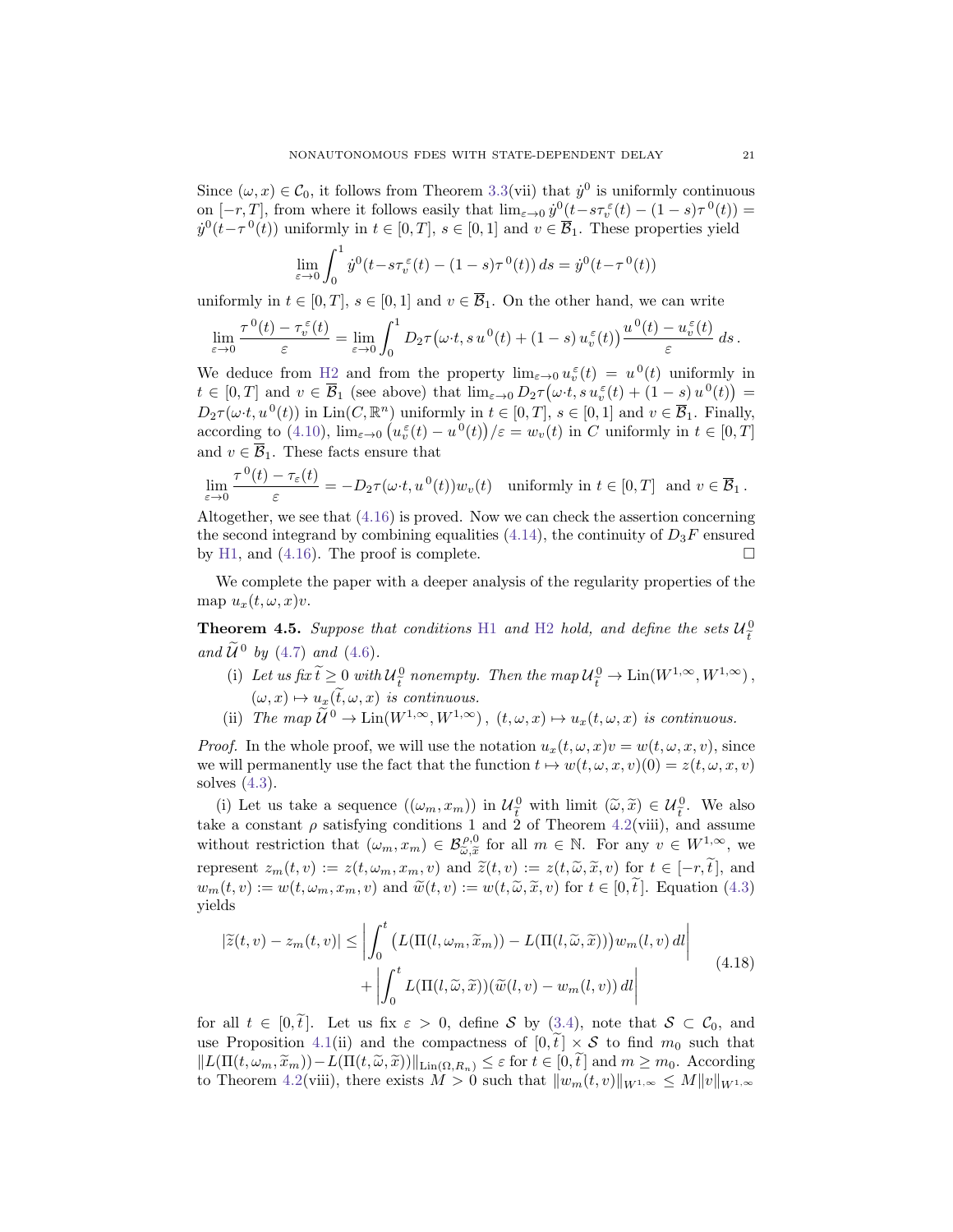for  $t \in [0, \tilde{t}]$ . And Proposition [4.1\(](#page-12-2)iii) yields  $k := \sup_{t \in [0, \tilde{t}]} ||L(\Pi(l, \tilde{\omega}, \tilde{x}))||_{\text{Lin}(C, \mathbb{R}^n)}$ is finite. Therefore, by [\(4.18\)](#page-20-0),

$$
|\widetilde{z}(t,v) - z_m(t,v)| \le \varepsilon \widetilde{t} M \|v\|_{W^{1,\infty}} + \int_0^t k \|\widetilde{w}(l,v) - w_m(l,v)\|_{C} dl
$$

for  $t \in [0, \tilde{t}]$  and  $m \geq m_0$ . Since  $|\tilde{z}(t, v) - \tilde{z}_m(t, v)| = 0$  for  $t \in [-r, 0]$ , we conclude that

$$
\|\widetilde{w}(t,v) - w_m(t,v)\|_C \leq \varepsilon \widetilde{t} M \|v\|_C + \int_0^t k \|\widetilde{w}(l,v) - w_m(l,v)\|_C dl
$$

for  $t \in [0, \tilde{t}]$  and  $m \geq m_0$ . The Gronwall lemma yields

$$
\|\widetilde{w}(t,v) - w_m(t,v)\|_{C} \le \varepsilon \widetilde{t} M \|v\|_{W^{1,\infty}} e^{k\widetilde{t}} = \varepsilon \widetilde{M} \|v\|_{W^{1,\infty}}
$$

for  $t \in [0, \tilde{t}]$  and  $m \ge m_0$ , where  $\tilde{M} = \tilde{t} M e^{k\tilde{t}}$ . Now,

$$
\begin{aligned} |\tilde{z}(t,v) - \dot{z}_m(t,v)| &\leq \|L(\Pi(t,\widetilde{\omega},\widetilde{x})) - L(\Pi(t,\omega_m,\widetilde{x}_m))\|_{\mathrm{Lin}(W^{1,\infty},\mathbb{R}^n)} \|w_m(t,v)\|_{W^{1,\infty}} \\ &+ \|L(\Pi(t,\widetilde{\omega},\widetilde{x}))\|_{\mathrm{Lin}(C,\mathbb{R}^n)} \|\widetilde{w}(t,v) - w_m(t,v)\|_{C} \\ &\leq \varepsilon M \, \|v\|_{W^{1,\infty}} + \varepsilon \, k \, \widetilde{M} \, \|v\|_{W^{1,\infty}} = \varepsilon \, M^* \, \|v\|_{W^{1,\infty}} \end{aligned}
$$

for  $t \in [0, \tilde{t}]$  and  $m \ge m_0$ , where  $M^* = M + k\widetilde{M}$ . And  $|\tilde{z}(t, v) - \dot{z}_m(t, v)| = 0$  for  $t \in [-r, 0]$ . Therefore, if  $m \ge m_0$ , we have  $t \in [-r, 0]$ . Therefore, if  $m \geq m_0$ , we have

$$
\|\widetilde{w}(\widetilde{t},v)-w_m(\widetilde{t},v)\|_{W^{1,\infty}}\leq \varepsilon \left(\widetilde{M}+M^*\right)\|v\|_{W^{1,\infty}}.
$$

Since the constants  $\widetilde{M}$  and  $M^*$  can be defined from the beginning, (ii) is proved.

(ii) Let us take a sequence  $((t_m, \omega_m, x_m))$  in  $\widetilde{\mathcal{U}}^0$  with limit  $(t_0, \widetilde{\omega}, \widetilde{x}) \in \widetilde{\mathcal{U}}^0$  and assume without restriction the existence of of  $\tilde{t} \in (t_0, \beta_{\tilde{\omega}, \tilde{x}})$  with  $2r \leq t_m \leq \tilde{t}$  $\beta_{\omega_m,x_m}$  for all  $m \in \mathbb{N}$ . We also take a constant  $\rho$  satisfying conditions 1 and 2 of Theorem [4.2\(](#page-14-0)viii) for  $(\tilde{t}, \tilde{\omega}, \tilde{x})$ , and assume without restriction that  $(\omega_m, x_m) \in \mathcal{B}_{\tilde{\omega}, \tilde{x}}^{\rho,0}$ Friedell  $x_1 \in V(x)$  for  $(v, \omega, x)$ , and assume whilout restriction that  $(\omega_m, x_m) \in \mathcal{D}_{\tilde{\omega}, \tilde{x}}$ <br>for all  $m \in \mathbb{N}$ . For any  $v \in W^{1,\infty}$ , we represent  $z_m(t, v) := z(t, \omega_m, x_m, v)$  and  $\widetilde{z}(t, v) := z(t, \widetilde{\omega}, \widetilde{x}, v)$  for  $t \in [-r, \widetilde{t}],$  and  $w_m(t, v) := w(t, \omega_m, x_m, v)$  and  $\widetilde{w}(t, v) :=$  $w(t, \tilde{\omega}, \tilde{x}, v)$  for  $t \in [0, \tilde{t}]$ . And we fix  $\varepsilon > 0$ . Note that

$$
\begin{aligned} \|\widetilde{w}(t_0, v) - w_m(t_m, v)\|_{W^{1,\infty}} \\ &\leq \|\widetilde{w}(t_0, v) - w_m(t_0, v)\|_{W^{1,\infty}} + \|w_m(t_0, v) - w_m(t_m, v)\|_{W^{1,\infty}}, \end{aligned}
$$

so that (i) allows us to focus just on the second term. Equation [\(4.3\)](#page-12-1) yields

$$
|z_m(t, v) - z_m(t^*, v)| = \left| \int_{t^*}^t L(\Pi(l, \omega_m, x_m)) w(l, v) \, dl \right|
$$

for all t and  $t^*$  in  $[r, \tilde{t}]$  and  $m \in \mathbb{N}$ . Let us define S by [\(3.4\)](#page-7-1), note that  $S \subset C_0$ , and use Proposition [4.1\(](#page-12-2)ii) and the compactness of  $[0, \tilde{t}] \times S$  to ensure: first, that

 $k^* := \sup \{ ||L(\Pi(t, \omega_m, x_m))||_{\text{Lin}(W^{1,\infty}, \mathbb{R}^n)} \mid t \in [r, \tilde{t}] \text{ and } m \in \mathbb{N} \}$ 

is finite; and second, that there exists  $m_0 \in \mathbb{N}$  such that

$$
||L(\Pi(t_0+s,\omega_m,x_m))-L(\Pi(t_m+s,\omega_m,x_m))||_{\mathrm{Lin}(W^{1,\infty},\mathbb{R}^n)}\leq \varepsilon
$$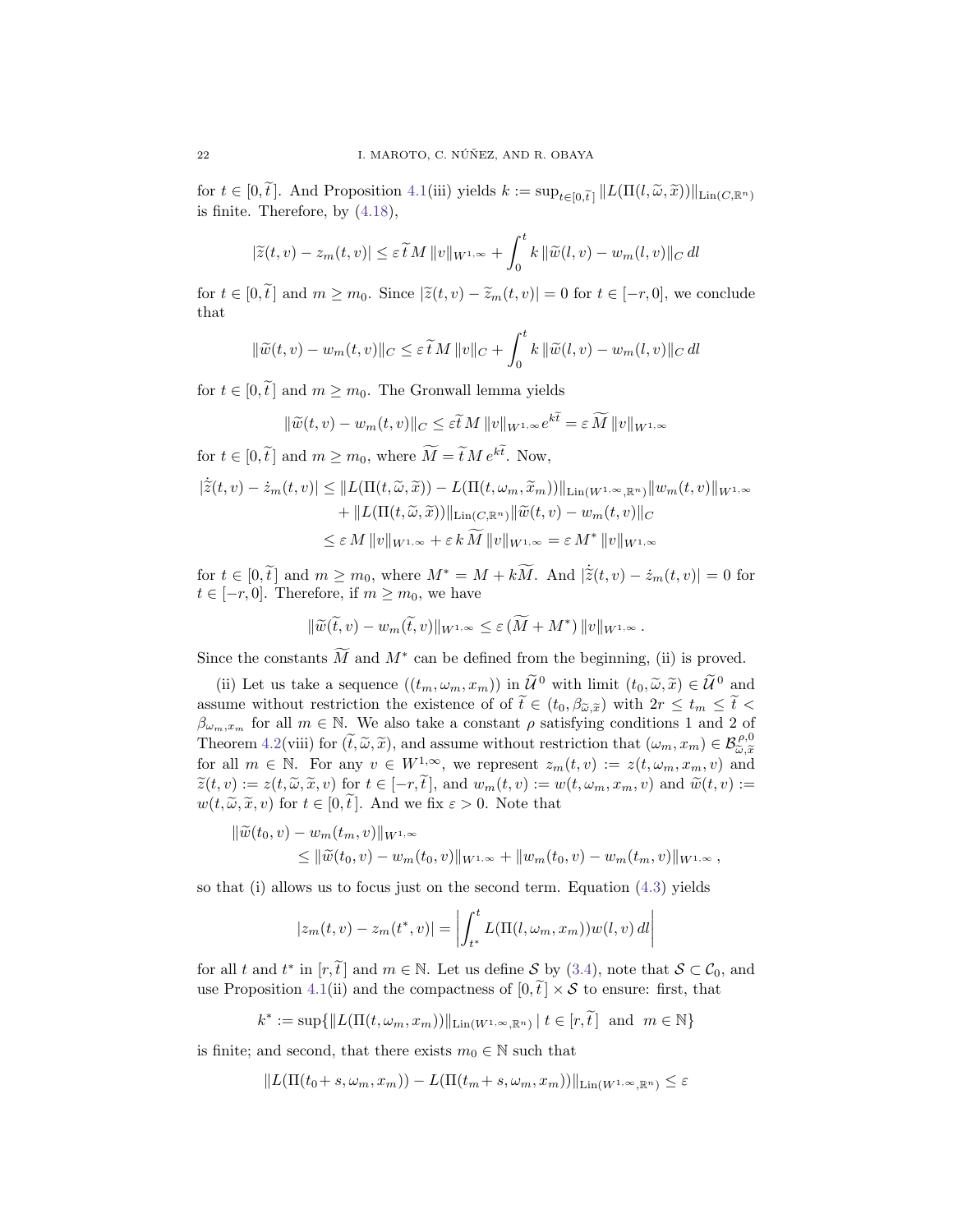for all  $m \geq m_0$  and  $s \in [-r, 0]$ . According to Theorem [4.2\(](#page-14-0)viii), there exists  $M > 0$ such that  $||w_m(t, v)||_{W^{1,\infty}} \leq M||v||_{W^{1,\infty}}$  for  $t \in [0, \tilde{t}]$ . For next purposes, we assume without restriction that  $k^*M > 1$ . Therefore,

$$
|z_m(t, v) - z_m(t^*, v)| \le k^* M |t - t^*| \|v\|_{W^{1,\infty}}
$$

for all t and  $t^*$  in  $[0, \tilde{t}]$ . On the other hand, if t and  $t^*$  in  $[-r, 0]$ , then

$$
|z_m(t, v) - z_m(t^*, v)| = |v(t) - v(t^*)| \le |t - t^*| \|\dot{v}\|_{L^\infty} \le k^* M |t - t^*| \|v\|_{W^{1,\infty}},
$$

and, if 
$$
-r \le t \le 0 \le t^* \le \tilde{t}
$$
,  
\n $|z_m(t, v) - z_m(t^*, v)| \le |z_m(t, v) - z_m(0, v)| + |z_m(0, v) - z_m(t^*, v)|$   
\n $\le -t k^* M ||v||_{W^{1,\infty}} + t^* k^* M ||v||_{W^{1,\infty}} = |t^* - t| k^* M ||v||_{W^{1,\infty}}.$ 

Consequently, if t and  $t^*$  belong to  $[0, \tilde{t}]$  and  $m \in \mathbb{N}$ ,

$$
||w_m(t, v) - w_m(t^*, v)||_C \le k^*M|t - t^*| ||v||_{W^{1,\infty}}.
$$

Let us take  $m_1 \geq m_0$  such that  $|t_m - t_0| \leq \varepsilon$  if  $m \geq m_1$ , and recall that  $t_0 \geq r$  and  $t_m \geq r$ . Then, if  $m \geq m_1$  and  $s \in [-r, 0],$ 

$$
\begin{aligned} &\left|\dot{z}_{m}(t_{0}+s,v)-\dot{z}_{m}(t_{m}+s,v)\right| \\ &\leq\|L(\Pi(t_{0}+s,\omega_{m},x_{m})) - L(\Pi(t_{m}+s,\omega_{m},x_{m}))\|_{\mathrm{Lin}(W^{1,\infty},\mathbb{R}^{n})}\|w_{m}(t_{0}+s,v)\|_{W^{1,\infty}} \\ &+ \|L(\Pi(t_{m}+s,\omega_{m},x_{m}))\|_{\mathrm{Lin}(C,\mathbb{R}^{n})}\|w_{m}(t_{0}+s,v)-w_{m}(t_{m}+s,v)\|_{C} \\ &\leq\varepsilon\,M\,\|v\|_{W^{1,\infty}} + \varepsilon\,(k^{*})^{2}\,M\,\|v\|_{W^{1,\infty}} = \varepsilon\,M^{*}\,\|v\|_{W^{1,\infty}}, \end{aligned}
$$

where  $M^* = (1 + (k^*)^2) M$ . Therefore, if  $m \geq m_1$ , we have

$$
||w_m(t_0, v) - w_m(t_m, v)||_{W^{1,\infty}} \leq \varepsilon (k^*M + M^*) ||v||_{W^{1,\infty}}.
$$

Since  $k^*$ , M and  $M^*$  can be defined from the beginning, (ii) is proved.

## **REFERENCES**

- <span id="page-22-2"></span>[1] M.V. Barbarossa, H.O. Walther, Linearized stability for a new class of neutral equations with state-dependent delay, Differ. Equ. Dyn. Syst.  $24$  (1) (2016), 63-79.
- <span id="page-22-7"></span>[2] Y. Chen, Q. Hu, J. Wu, Second-order differentiability with respect to parameters for differential equations with adaptative delays, Front. Math. China  $5$  (2) (2010), 221-286.
- <span id="page-22-4"></span>[3] J.K. Hale, Asymptotic Behavior of Dissipative Systems, Math. Surveys Monogr. 25, Amer. Math. Soc., 1988.
- <span id="page-22-10"></span>[4] J.K. Hale, S.M. Verdyun Lunel, Introduction to Functional Differential Equations, Appl. Math. Sciences 99, Springer-Verlag, 1993.
- <span id="page-22-5"></span>[5] F. Hartung, On differentiability of solutions with respect to parameters in a class of functional differential equations, Funct. Differ. Equ. 4 (1)-(2) (1997), 65-79.
- <span id="page-22-0"></span>[6] F. Hartung, Differentiability of solutions with respect to the initial data in differential equations with state-dependent delays, J. Dynam. Differential Equations 23 (2011), 843–884.
- <span id="page-22-1"></span>[7] F. Hartung, T. Krisztin, H.O. Walther, J. Wu, Functional Differential Equations with State-Dependent Delays: Theory and Applications, Handbook of Differential Equations: Ordinary Differential Equations vol. 3, Elsevier, North-Holland, 2006, 435–545.
- <span id="page-22-3"></span>[8] X. He, R. de la Llave, Construction of quasi-periodic solutions of state-dependent delay differential equations by the parameterization method II: Analytic case J. Differential Equations 261 (3) (2016), 2068-2108.
- <span id="page-22-6"></span>[9] Y. Hino, S. Murakami, T. Naito, Funtional Differential Equations with Infinite Delay, Lecture Notes in Math. 1473, Springer-Verlag, 1991.
- <span id="page-22-8"></span>[10] Q. Hu, J. Wu, Global Hopf bifurcation for differential equations with state-dependent delay, J. Differential Equations 248 (2010), 2801–2840.
- <span id="page-22-9"></span>[11] Q. Hu, J. Wu, X. Zou, Estimates of periods and global continua of periodic solutions for state-dependent delay equations,  $SIAM$  J. Math. Anal. 44 (4) (2012), 2401–2427.